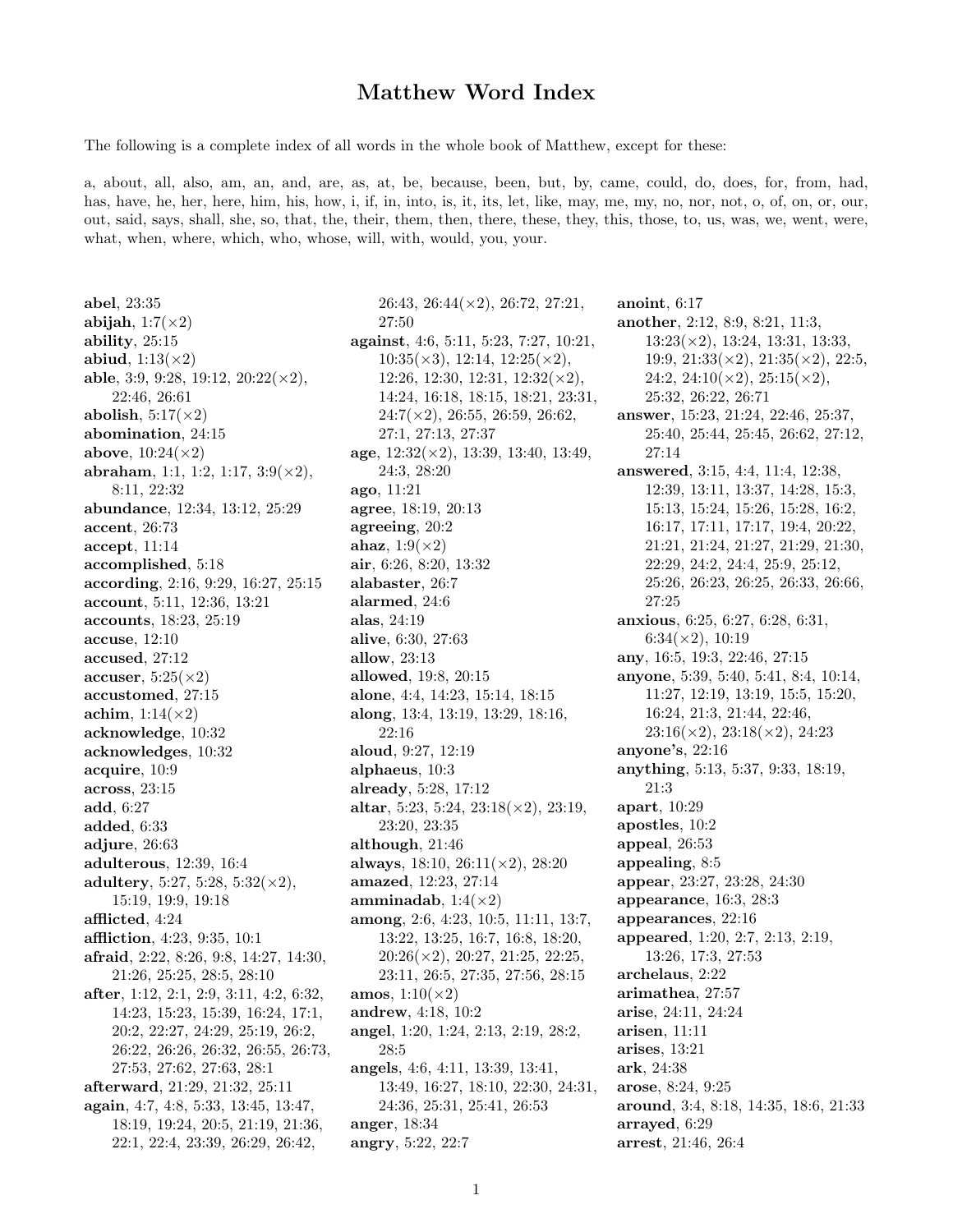arrested, 4:12 asaph, 1:7, 1:8 ascertained, 2:7, 2:16 ashes, 11:21 ashore, 13:48, 14:14 aside, 16:22, 20:17 ask, 6:8, 7:7, 7:11, 14:7, 18:19, 19:17, 21:22, 21:24, 22:46, 27:20 asked, 12:10, 16:1, 16:13, 17:10, 20:20, 22:23, 22:35, 22:41, 27:11, 27:58 asking, 12:46, 19:3, 20:22 asks, 7:8, 7:9, 7:10 asleep, 8:24, 27:52, 28:13 assembled, 28:12 assembling, 2:4 astonished, 7:28, 13:54, 19:25, 22:33 astray,  $18:12(\times 2)$ ,  $18:13$ ,  $24:4$ ,  $24:5$ , 24:11, 24:24 ate, 12:4, 14:20, 14:21, 15:37, 15:38 attack, 7:6 attendants, 22:13 attention, 22:5 authority, 7:29, 8:9, 9:6, 9:8, 10:1, 20:25, 21:23(×2), 21:24, 21:27, 28:18 awake, 24:42, 24:43 aware, 12:15, 16:8, 22:18, 26:10 away, 5:18, 5:29, 5:30, 8:31, 9:15, 9:16, 9:24, 9:31, 9:32, 11:7, 13:6, 13:12, 13:19, 13:21, 13:25, 13:48, 13:53, 14:15, 14:16, 15:21, 15:23, 15:32, 15:39, 18:8, 18:9, 19:1, 19:7, 19:15, 19:22, 21:43, 22:22, 24:1, 24:10, 24:34, 24:35 $(\times 2)$ , 24:39, 25:15, 25:29, 25:46, 26:31,  $26:33(\times2), 26:42, 26:44, 27:2,$ 27:31, 27:60, 27:64, 28:13 awe, 27:54 axe, 3:10 azor, 1:13, 1:14 babies, 21:16 babylon, 1:11, 1:12, 1:17( $\times$ 2) back, 24:18, 26:52, 27:3, 28:2 bad, 6:23, 7:17, 7:18,  $12:33(\times2)$ , 13:48, 22:10 bag, 10:10 bank, 8:32 bankers, 25:27 baptism, 3:7, 21:25 baptist, 3:1, 11:11, 11:12, 14:2, 14:8, 16:14, 17:13 baptize,  $3:11(\times2)$ baptized, 3:6, 3:13, 3:14, 3:16 baptizing, 28:19 bar-jonah, 16:17

barabbas, 27:16, 27:17, 27:20, 27:21, 27:26 barachiah, 23:35 barely, 13:15 barn, 3:12, 13:30 barns, 6:26 bartholomew, 10:3 basket, 5:15 baskets, 14:20, 15:37, 16:9, 16:10 battalion, 27:27 beach, 13:2 bear, 1:21, 1:23, 3:8, 3:10, 4:6, 7:18(×2), 7:19, 10:18, 17:17, 19:18, 23:4 bearable, 10:15, 11:22 bears,  $7:17(x2)$ ,  $13:23$ beast, 21:5 beat, 7:25, 7:27, 21:35, 24:49 beaten, 14:24 beautiful, 23:27, 26:10 became, 2:16, 17:2, 21:18, 25:5, 28:4 become, 4:3, 18:3, 19:5, 21:42 becomes, 13:32, 23:15, 24:32 bed, 9:2, 9:6 beelzebul, 10:25, 12:24, 12:27 before, 1:18, 2:9, 5:12, 5:16, 5:24, 6:1, 6:2, 6:8, 7:6, 8:2, 8:29, 9:18,  $10:18(\times2)$ ,  $10:23$ ,  $10:32(\times2)$ ,  $10:33(\times2), 11:10(\times2), 13:24,$ 13:31, 14:6, 14:22, 15:25, 17:2, 17:14, 20:20, 21:9, 21:31, 24:38, 25:32, 26:32, 26:34, 26:70, 26:75, 27:11, 27:24, 27:27, 27:29, 27:62, 28:7 beforehand, 24:25 began, 4:17, 8:15, 11:7, 11:20, 12:1, 16:7, 16:21, 16:22, 18:24, 18:28, 26:22, 26:37, 26:74 begged, 8:31, 8:34, 15:23 beginning, 14:30, 19:4, 19:8, 20:8, 24:8, 24:21, 27:24 begins, 24:49 begrudge, 20:15 begs, 5:42 beheaded, 14:10 behind, 9:20, 16:23 behold, 1:20, 1:23, 2:1, 2:9, 2:13, 2:19, 3:16, 3:17, 4:11, 8:2, 8:24, 8:29, 8:32, 8:34, 9:2, 9:3, 9:10, 9:18, 9:20, 9:32, 10:16, 11:8, 11:10, 12:18, 12:41, 12:42, 12:46, 15:22, 17:3, 17:5, 19:16, 20:30, 21:5, 26:51, 27:51, 28:2, 28:7, 28:9, 28:11, 28:20 being, 1:19, 2:12, 2:22, 6:27, 8:24, 23:7, 23:33, 24:22

believe, 9:28, 18:6, 21:25, 21:32(×2), 24:23, 24:26, 27:42 believed, 8:13, 21:32 belly, 12:40 belongs, 19:14, 20:14, 20:15 beloved, 3:17, 12:18, 17:5 belt, 3:4 belts, 10:9 beside, 13:1, 15:29 besides, 14:21, 15:38, 27:19 best, 23:6 bethany, 21:17, 26:6 bethlehem, 2:1, 2:5, 2:6, 2:8, 2:16 bethphage, 21:1 bethsaida, 11:21 betray, 24:10, 26:16, 26:21, 26:23, 26:25 betrayed, 10:4, 26:24, 26:45 betrayer, 26:46, 26:48, 27:3 betraying, 27:4 betrays, 26:73 betrothed, 1:18 better, 5:29, 5:30, 18:6, 18:8, 18:9, 19:10, 26:24 between, 18:15, 23:35 beware, 6:1, 7:15, 10:17, 16:6, 16:11, 16:12 beyond, 4:15, 4:25, 19:1 bind, 13:30, 16:19, 18:18, 22:13 binds, 12:29 birds, 6:26, 8:20, 13:4, 13:32 birth, 1:18, 1:25, 19:12, 24:8 birthday, 14:6 bitterly, 26:75 black, 5:36 blaspheming, 9:3 blasphemy,  $12:31(x2)$ ,  $26:65(x2)$ blessed, 5:3, 5:4, 5:5, 5:6, 5:7, 5:8, 5:9, 5:10, 5:11, 11:6, 13:16, 16:17, 21:9, 23:39, 24:46, 25:34 blessing, 14:19, 26:26 blew, 7:25, 7:27 blind, 9:27, 9:28, 11:5, 12:22, 15:14(×3), 15:30, 15:31, 20:30, 21:14, 23:16, 23:17, 23:19, 23:24, 23:26 blood, 9:20, 16:17, 23:30, 23:35 $(\times 3)$ , 26:28, 27:4, 27:6, 27:8, 27:24, 27:25 boat, 4:21, 4:22, 8:23, 8:24, 9:1, 13:2, 14:13, 14:22, 14:24, 14:29, 14:32, 14:33, 15:39 boaz,  $1:5(\times2)$ bodies, 27:52 body, 5:29, 5:30, 6:22( $\times$ 2), 6:23,  $6:25(\times2), 10:28(\times2), 14:12,$ 26:12, 26:26, 27:58, 27:59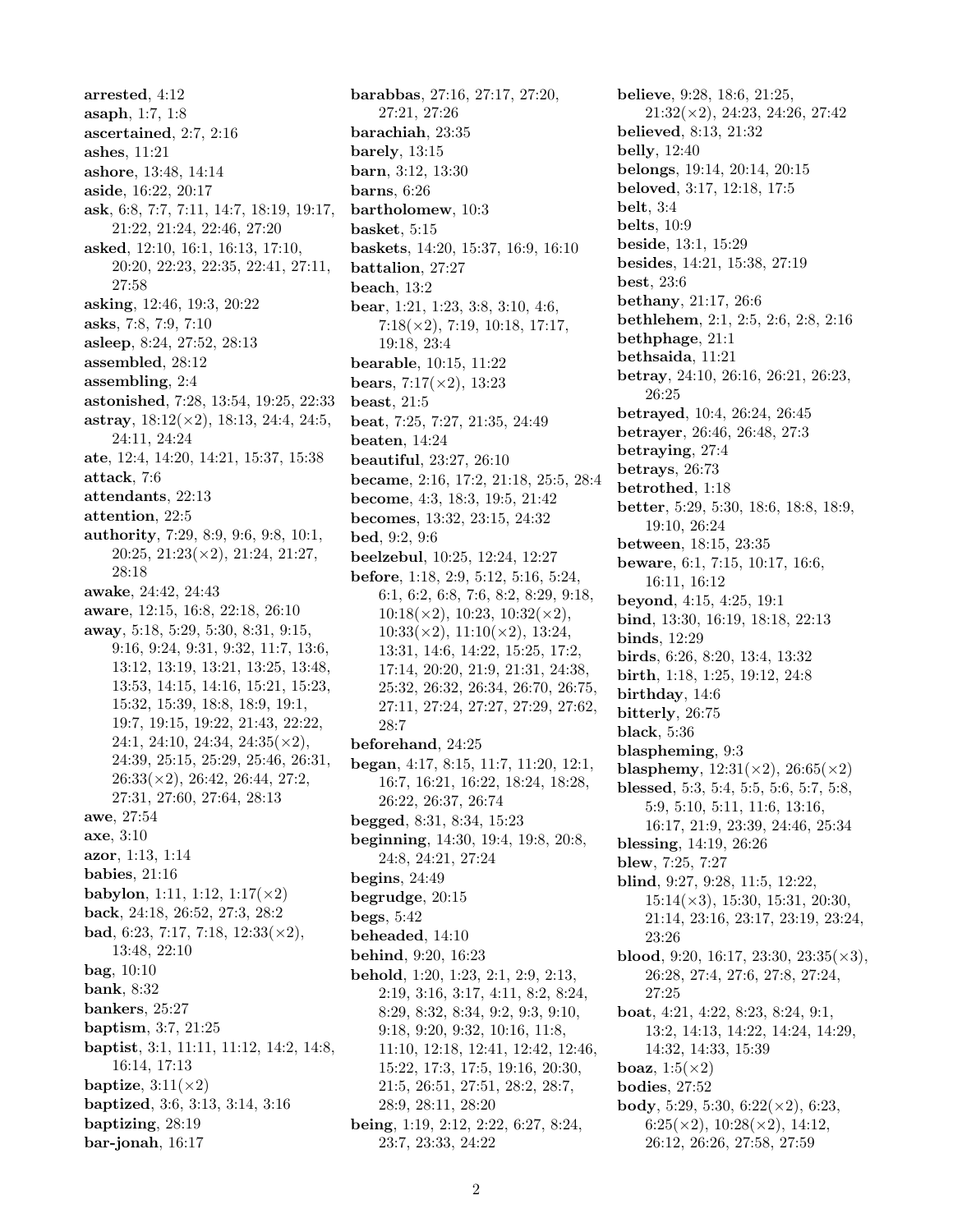bones, 23:27 book, 1:1 booth, 9:9 bore, 8:17, 13:26 born, 1:16, 2:1, 2:2, 2:4, 11:11, 26:24 borne, 20:12 borrow, 5:42 both, 9:17, 10:28, 13:30, 15:14, 22:10 bottom, 27:51 bought, 13:46, 21:12, 27:7 bound, 14:3, 16:19, 18:18, 23:16, 23:18, 27:2 boy, 17:18 branch, 24:32 branches, 13:32, 21:8 bread, 4:3, 4:4, 6:11, 7:9, 12:4, 15:26, 15:33, 16:5, 16:7, 16:8, 16:11, 16:12, 26:17, 26:26 break, 6:19, 6:20, 12:20, 15:2, 15:3 bridegroom,  $9:15(\times2)$ ,  $25:1$ ,  $25:5$ , 25:6, 25:10 bright, 17:5 bring, 2:8, 10:34(×2), 14:18, 16:5, 17:17, 21:2 bringing, 15:30, 25:20 brings,  $12:20$ ,  $12:35(\times2)$ ,  $12:45$ , 13:52 broad, 23:5 broke, 14:19, 15:36, 26:26 broken, 14:20, 15:37, 21:44, 24:43 brood, 3:7, 12:34, 23:33, 23:37 brother, 4:18, 4:21, 5:22( $\times$ 2), 5:23, 5:24, 7:4,  $10:2(\times 2)$ ,  $10:21(\times 2)$ , 12:50, 14:3, 17:1,  $18:15 \times 2$ , 18:21, 18:35, 22:24(×2), 22:25 brothers, 1:2, 1:11, 4:18, 4:21, 5:47, 12:46, 12:48, 12:49, 13:55, 19:29, 20:24, 22:25, 23:8, 25:40, 28:10 brother's, 7:3, 7:5 brought, 4:24, 8:16, 9:2, 9:32, 11:23, 12:22, 14:11 $(\times 2)$ , 14:35, 16:7, 17:16, 18:24, 19:13, 21:7, 22:19, 27:3 bruised, 12:20 build, 16:18, 23:29 builders, 21:42 buildings, 24:1 built, 7:24, 7:26, 21:33 bundles, 13:30 burden, 11:30, 20:12, 21:5 burdens, 23:4 burial, 26:12, 27:7 buried, 14:12 burn, 3:12 burned, 13:30, 13:40, 22:7 burst, 9:17 bury, 8:21, 8:22

business, 22:5 buy, 14:15, 25:9, 25:10 buys, 13:44 bystanders, 26:71, 26:73, 27:47 caesar, 22:17, 22:21 caesarea, 16:13 caesar's,  $22:21(\times2)$ caiaphas, 26:3, 26:57 call, 1:21, 1:23, 9:13, 20:8, 22:3, 23:9, 24:31 called, 1:16, 1:25, 2:15, 2:23( $\times$ 2), 4:18, 4:21, 5:9, 5:19( $\times$ 2), 9:9, 10:1, 10:2, 10:25, 13:55, 15:10, 15:32, 20:25, 20:32, 21:13, 22:14, 23:7, 23:8, 23:10, 25:14, 26:36, 27:8, 27:16, 27:17, 27:22, 27:33 calling, 11:16, 18:2, 27:47 calls, 22:43, 22:45 calm, 8:26 calves, 22:4 camel, 19:24, 23:24 camel's, 3:4 can, 6:24, 6:27, 7:4, 7:18, 8:2, 9:15, 10:28, 12:23, 12:29, 12:34, 13:15, 19:11, 19:25, 27:65 canaanite, 15:22 cannot, 5:14, 5:36, 6:24, 7:18, 10:28, 16:3, 26:42, 26:53, 27:42 capernaum, 4:13, 8:5, 11:23, 17:24 capture, 26:55 care, 22:16 careless, 12:36 cares, 13:22 carpenter's, 13:55 carry, 3:11, 27:32 case, 13:14, 13:23, 19:10 cast, 7:22, 8:16, 8:31, 9:33, 10:1, 10:8, 12:27(×2), 12:28, 17:19, 17:27, 22:13, 25:30 casting, 4:18, 27:35 casts, 9:34, 12:24, 12:26 cause, 19:3 causes, 5:29, 5:30, 13:41, 18:6, 18:8, 18:9 ceased, 14:32 centurion, 8:5, 8:8, 8:13, 27:54 certain, 26:18 certainly, 17:12, 26:73 certificate, 5:31, 19:7 chaff, 3:12 change, 21:32 changed, 21:29, 27:3 charge, 18:16, 27:14, 27:37 charged, 16:20 cheek, 5:39 chief, 2:4, 16:21, 20:18, 21:15, 21:23, 21:45, 26:3, 26:14, 26:47, 26:59,

27:1, 27:3, 27:6, 27:12, 27:20, 27:41, 27:62, 28:11 child, 1:18, 2:8, 2:9, 2:11, 2:13( $\times$ 2), 2:14, 2:20, 2:21, 10:21, 18:2, 18:4, 18:5, 23:15 children, 2:16, 2:18, 3:9, 7:11, 10:21, 11:16, 11:25, 14:21, 15:38, 18:3, 18:25, 19:13, 19:14, 19:29, 21:15, 22:24, 23:37, 27:25 children's, 15:26 child's, 2:20 choke, 13:22, 18:28 choked, 13:7 choose, 20:14, 20:15 chooses, 11:27 chorazin, 11:21 chosen, 12:18, 22:14 christ, 1:1, 1:16, 1:17, 1:18, 2:4, 11:2, 16:16, 16:20, 22:42, 23:10, 24:5, 24:23, 26:63, 26:68, 27:17, 27:22 christs, 24:24 church, 16:18, 18:17( $\times$ 2) cities, 9:35, 11:1, 11:20 city, 2:23, 4:5, 5:14, 5:35, 8:33, 8:34, 9:1, 12:25, 21:10, 21:17, 21:18, 22:7, 23:37, 26:18, 27:53, 28:11 clean, 8:2, 8:3, 23:25, 23:26( $\times$ 2), 27:59 cleanse, 10:8 cleansed, 8:3, 11:5 clear, 3:12 clearly, 7:5 cloak, 5:40, 24:18 cloaks, 21:7, 21:8 closed, 13:15 cloth, 9:16 clothe, 6:30, 25:38, 25:43 clothed, 25:36 clothes, 6:30, 17:2, 27:31 clothing, 6:25, 6:28, 7:15,  $11:8(\times2)$ , 28:3 cloud,  $17:5(\times2)$ clouds, 24:30, 26:64 clubs, 26:47, 26:55 coin, 22:19 cold, 10:42, 24:12 collector, 10:3, 18:17 collectors, 5:46, 9:10, 9:11, 11:19, 17:24, 21:31, 21:32 colt, 21:2, 21:5, 21:7 come, 2:2, 2:6, 2:8, 3:7, 3:14,  $5:17(\times2)$ ,  $5:24$ ,  $5:25$ ,  $6:10$ ,  $7:15$ , 8:7, 8:8, 8:9, 8:11, 8:29, 9:15, 9:18, 10:13,  $10:34 \times 2$ , 10:35, 11:3, 11:14, 11:28, 12:28, 12:32, 13:32, 13:49, 14:28, 14:29, 15:19,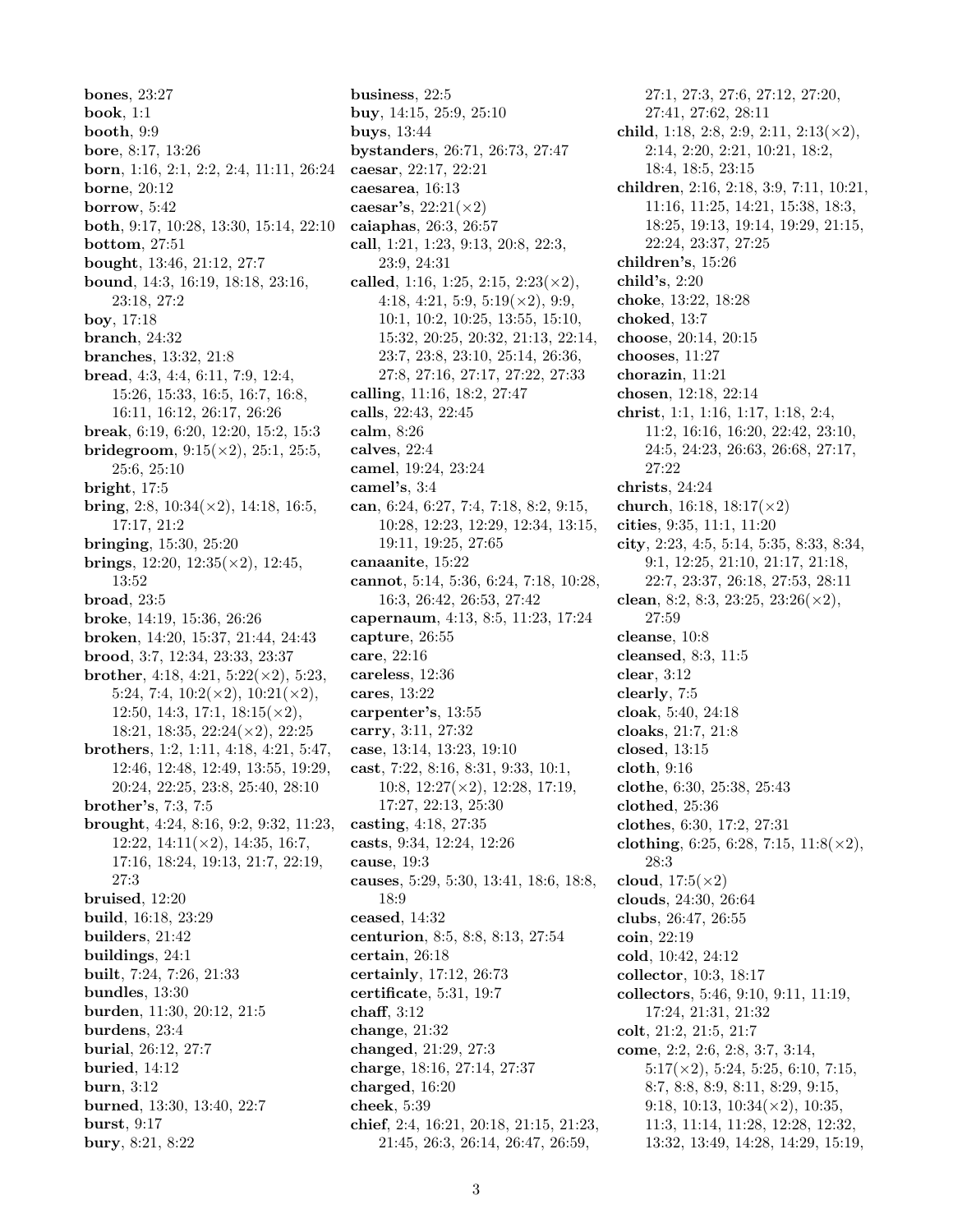16:24, 16:27, 17:10, 17:11, 17:12, 18:7, 19:14, 19:21, 21:19, 21:25, 21:38, 22:3, 22:4, 23:35, 23:36, 24:5, 24:14, 24:50, 25:6, 25:34, 26:55, 27:40, 27:42, 27:49, 28:6 comes, 4:4, 5:37, 8:9, 10:23, 12:44, 13:19, 15:11, 15:18, 17:27, 18:7, 21:9, 21:40, 23:39, 24:27, 24:46, 25:31, 28:14 comforted, 2:18, 5:4 coming, 3:7, 3:11, 3:16, 8:28, 13:54, 16:28, 17:9, 21:5, 24:3, 24:27, 24:30, 24:37, 24:39, 24:42, 24:43, 24:44, 25:27, 26:2, 26:64, 27:53 command, 4:3, 4:6, 14:28, 19:7 commanded, 1:24, 8:4, 14:9, 15:4, 17:9, 28:20 commandment, 15:3, 22:36, 22:38 commandments, 5:19, 15:9, 19:17, 22:40 commit, 5:27, 5:32, 19:18 commits, 5:32, 19:9 committed, 5:28 commotion, 9:23 company, 14:6 compare, 11:16 compared, 13:24, 18:23, 22:2 compassion, 9:36, 14:14, 15:32 compelled, 27:32 conceive, 1:23 conceived, 1:20 concerning, 4:6, 11:7, 24:36 condemn, 12:41, 12:42, 20:18 condemned, 12:7, 12:37, 27:3 confessing, 3:6 consented, 3:15 consider, 6:28 considered, 1:20 conspired, 12:14 containers, 13:48 copper, 10:9 corners, 6:5 cornerstone, 21:42 corpse, 24:28 council, 5:22, 26:59 counsel, 27:1, 27:7, 28:12 country, 2:12, 8:28, 21:33 court, 5:25 courts, 10:17 courtyard, 26:58, 26:69 covenant, 26:28 covered, 10:26, 13:44 created, 19:4 cried, 8:29, 14:26, 14:30, 20:30, 20:31, 27:46, 27:50 crippled, 15:30, 15:31, 18:8

cross, 10:38, 16:24, 27:32, 27:40, 27:42 crossed, 9:1, 14:34 crowd, 8:18, 9:23, 9:25, 13:2, 14:14, 15:31, 15:32, 15:33, 15:35, 17:14, 20:29, 20:31, 21:8, 21:26, 22:33, 26:47, 27:15, 27:20, 27:24 crowds, 4:25, 5:1, 7:28, 8:1, 9:8, 9:33, 9:36, 11:7, 13:2, 13:34, 13:36, 14:13, 14:15,  $14:19 \times 2$ ), 14:22, 14:23, 15:30, 15:36, 15:39, 19:2, 21:9, 21:11, 21:46, 23:1, 26:55 crowed, 26:74 crown, 27:29 crows, 26:34, 26:75 crucified, 20:19, 26:2, 27:22, 27:23, 27:26, 27:35, 27:38, 27:44, 28:5 crucify, 23:34, 27:31 crumbs, 15:27 crush, 21:44 cry, 12:19, 25:6 crying, 3:3, 9:27, 15:22, 15:23, 21:15 cumin, 23:23 cup, 10:42, 20:22, 20:23, 23:25, 23:26, 26:27, 26:39 curse, 26:74 cursed, 25:41 curtain, 27:51 cut, 3:10, 5:30, 7:19, 18:8, 21:8,  $24:22(\times2), 24:51, 26:51, 27:60$ cyrene, 27:32 daily, 6:11 dance, 11:17 danced, 14:6 daniel, 24:15 dare, 22:46 dark, 10:27 darkened, 24:29 darkness, 4:16, 6:23( $\times$ 3), 8:12, 22:13, 25:30, 27:45 daughter, 9:18, 9:22, 10:35, 10:37, 14:6, 15:22, 15:28, 21:5 daughter-in-law, 10:35 david, 1:1, 1:6( $\times$ 2), 1:17( $\times$ 2), 1:20, 9:27, 12:3, 12:23, 15:22, 20:30, 20:31, 21:9, 21:15, 22:42, 22:43, 22:45 dawn, 28:1 dawned, 4:16 day, 6:11, 6:34, 7:22, 10:15, 11:22, 11:23, 11:24, 12:36, 13:1, 14:15, 16:21, 17:23, 20:2, 20:6, 20:12, 20:19, 22:23, 22:46, 24:36, 24:38, 24:42, 24:50, 25:13, 26:17, 26:29,  $26:55(\times2), 27:8, 27:62(\times2),$ 27:64, 28:1, 28:15

days, 2:1, 3:1, 4:2, 9:15, 11:12,  $12:40(\times2)$ , 15:32, 17:1, 23:30,  $24:19, 24:22(\times 2), 24:29, 24:37,$ 24:38, 26:2, 26:61, 27:40, 27:63 dead,  $2:20$ ,  $8:22(\times2)$ ,  $9:24$ ,  $10:8$ , 11:5, 14:2, 17:9, 22:31, 22:32, 23:27, 27:64, 28:4, 28:7 deaf, 11:5 dealers, 25:9 death, 2:15, 4:16,  $10:21(\times 2)$ , 14:5, 16:28, 20:18, 21:41, 24:9, 26:38, 26:59, 26:66, 27:1 debt, 18:27, 18:30, 18:32, 18:34 debtors, 6:12 debts, 6:12 decapolis, 4:25 deceitfulness, 13:22 declare, 7:23 declared, 11:25 decorate, 23:29 deed, 19:16 deeds, 11:2, 11:19, 23:5 defile,  $15:20(\times2)$ defiles,  $15:11(\times2)$ ,  $15:18$ delayed, 24:48, 25:5 deliver, 6:13, 10:17, 10:19, 10:21, 20:19, 24:9, 26:15, 27:43 delivered, 17:22, 18:34, 20:18, 25:20, 25:22, 26:2, 27:2, 27:18, 27:26 demon, 9:33, 11:18, 15:22, 17:18 demon-oppressed, 9:32, 12:22 demon-possessed, 8:28, 8:33 demons, 4:24, 7:22, 8:16, 8:31, 9:34( $\times$ 2), 10:8, 12:24( $\times$ 2), 12:27, 12:28 den, 21:13 denarii, 18:28 denarius, 20:2, 20:9, 20:10, 20:13, 22:19 denied, 26:70, 26:72 denies, 10:33 denounce, 11:20 deny, 10:33, 16:24, 26:34, 26:35, 26:75 depart, 7:23, 10:11, 25:41 departed, 2:12, 2:13, 2:14, 16:4, 27:5, 28:8 depend, 22:40 deportation, 1:11, 1:12,  $1:17(x2)$ depth, 13:5, 18:6 derided, 27:39 descended, 28:2 descending, 3:16 deserves, 10:10, 26:66 desire, 9:13, 12:7, 15:28 desires, 27:43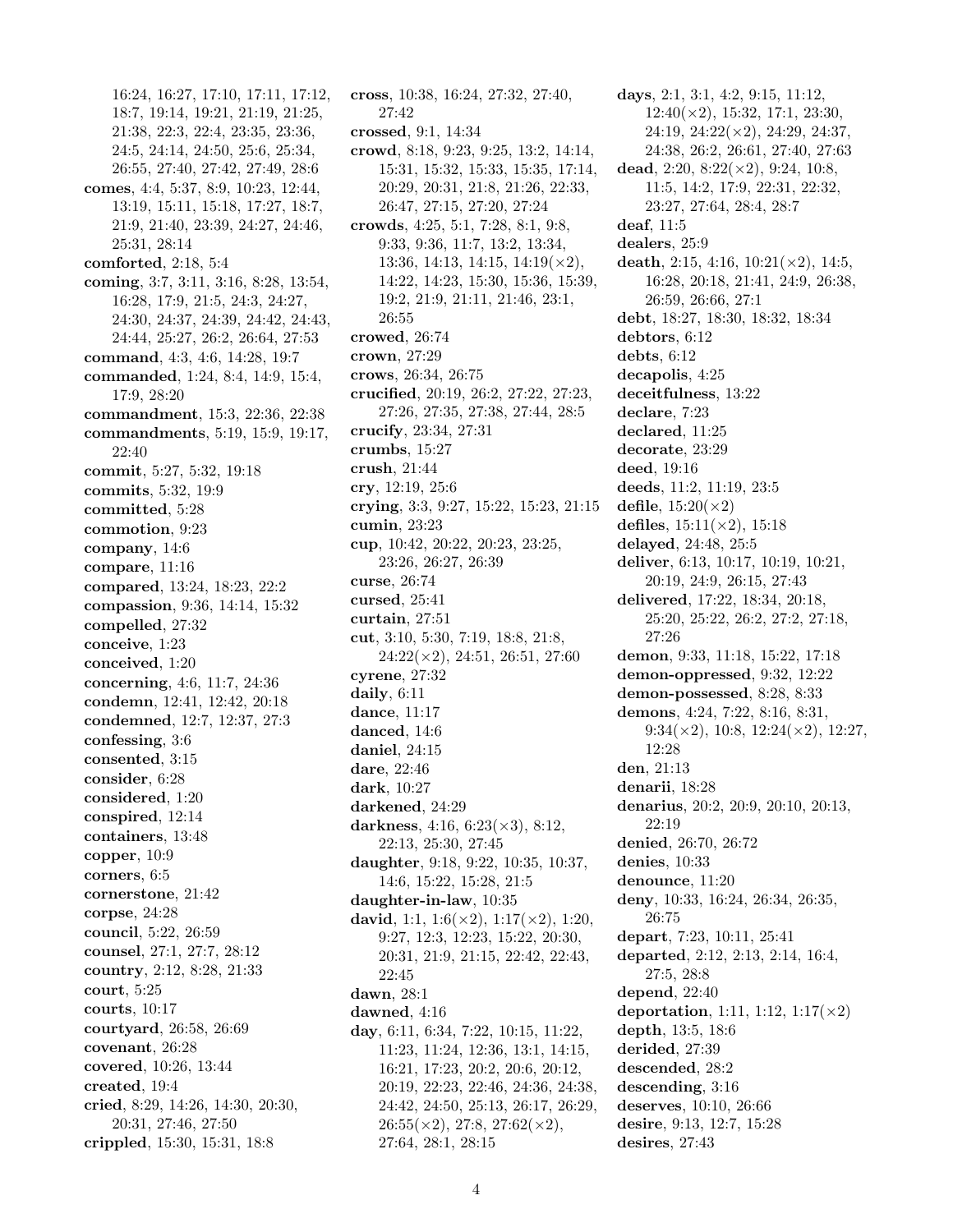desolate, 14:13, 14:15, 15:33, 23:38 desolation, 24:15 despise, 6:24, 18:10 destroy, 2:13, 6:19, 10:28, 12:14, 26:61, 27:20, 27:40 destroyed, 9:17, 22:7 destroys, 6:20 destruction, 7:13 devil, 4:1, 4:5, 4:8, 4:11, 13:39, 25:41 devoted, 6:24 devoured, 13:4 did, 1:24, 7:22, 7:25, 11:7, 11:8, 11:9, 11:17(×2), 11:20, 12:3, 13:5, 13:17(×2), 13:27, 13:54, 13:56, 13:58, 14:31, 15:7, 15:23, 16:11, 16:12, 17:12(×2), 19:7, 20:5, 20:13, 21:6, 21:15, 21:20,  $21:25(\times2), 21:30, 21:31,$  $21:32(\times2)$ ,  $21:36$ ,  $22:12$ ,  $22:46$ , 25:24, 25:37, 25:38, 25:39,  $25:40(\times2), 25:43(\times3),$  $25:44(\times2), 25:45(\times2), 26:19,$ 26:55, 28:15 die, 15:4, 26:35 died, 2:19, 9:18, 22:25, 22:27 dies, 22:24 difficulty, 19:23 diligently, 2:8 dill, 23:23 dinner, 22:4 dipped, 26:23 directed, 21:6, 26:19, 27:10, 28:15, 28:16 directing, 15:35 dirge, 11:17 discharge, 9:20 disciple, 10:24, 10:25, 10:42, 27:57 disciples, 5:1, 8:21, 8:23, 9:10, 9:11,  $9:14(\times2)$ ,  $9:19$ ,  $9:37$ ,  $10:1$ ,  $11:1$ , 11:2, 12:1, 12:2, 12:49, 13:10, 13:36, 14:12, 14:15, 14:19(×2), 14:22, 14:26, 15:2, 15:12, 15:23, 15:32, 15:33, 15:36(×2), 16:5, 16:13, 16:20, 16:21, 16:24, 17:6, 17:10, 17:13, 17:16, 17:19, 18:1, 19:10, 19:13, 19:23, 19:25, 20:17, 21:1, 21:6, 21:20, 22:16, 23:1, 24:1, 24:3, 26:1, 26:8, 26:17, 26:18, 26:19, 26:26, 26:35, 26:36, 26:40, 26:45, 26:56, 27:64, 28:7, 28:8, 28:13, 28:16, 28:19 discussed, 21:25 discussing, 16:7, 16:8 disease, 4:23, 9:35, 10:1 diseased, 7:17, 7:18 diseases, 4:24, 8:17 disfigure, 6:16

dish, 26:23 dismissed, 14:22, 14:23 distance, 8:30, 26:58, 27:55 distressed, 17:23, 18:31 district, 2:22, 9:26, 9:31, 15:21, 16:13 divided,  $12:25(\times2)$ ,  $12:26$ ,  $27:35$ divorce, 1:19, 5:31, 19:3, 19:7, 19:8 divorced, 5:32 divorces, 5:31, 5:32, 19:9 doctrines, 15:9 dogs, 7:6, 15:26, 15:27 doing, 5:47, 6:3, 12:2, 20:13, 21:23, 21:42, 24:46 done, 6:10, 8:13, 9:29, 11:20,  $11:21(\times2), 11:23(\times2), 13:28,$ 15:28, 16:27, 18:19, 21:21, 23:23, 25:21, 25:23, 26:10, 26:12, 26:13, 26:42, 27:23 donkey, 21:2, 21:5, 21:7 door, 6:6, 25:10 dot, 5:18 doubt, 14:31, 21:21 doubted, 28:17 dove, 3:16 doves, 10:16 down, 2:11, 3:10, 4:6, 4:9, 5:1, 7:19, 8:1, 8:32, 11:23, 13:2, 13:48, 14:19, 15:29, 15:35, 17:9, 18:29, 22:26, 24:2, 24:17, 27:5, 27:36, 27:40, 27:42 dragged, 10:18 dream, 1:20, 2:12, 2:13, 2:19, 2:22, 27:19 dressed, 11:8 drew, 13:48, 21:1, 21:34, 26:51 drink, 6:25, 6:31, 20:22( $\times$ 2), 20:23, 25:35, 25:37, 25:42, 26:27,  $26:29(\times2), 26:42, 27:34(\times2),$ 27:48 drinking, 11:18, 11:19, 24:38 drinks, 24:49 drove, 21:12 drowned, 8:32, 18:6 drowsy, 25:5 drunkard, 11:19 drunkards, 24:49 dug, 21:33, 25:18 dull, 13:15 during, 26:5 dust, 10:14 dwell, 12:45 dwelling,  $4:16(\times2)$ dwells, 23:21 each, 16:27, 20:9, 20:10, 25:15 ear, 26:51 early, 20:1

earnestly, 9:38 ears, 11:15, 13:9,  $13:15(\times2)$ , 13:16, 13:43, 28:14 earth, 5:5, 5:13, 5:18, 5:35, 6:10, 6:19, 9:6, 10:34, 11:25, 12:40,  $12:42, 16:19(\times2), 17:25,$  $18:18 \times 2$ , 18:19, 23:9, 23:35, 24:30, 24:35, 27:51, 28:18 earthquake, 27:54, 28:2 earthquakes, 24:7 easier, 9:5, 19:24 east, 2:1, 8:11, 24:27 easy, 7:13, 11:30 eat, 6:25, 6:31, 9:11, 12:1, 12:4, 14:16, 15:2, 15:20, 15:27, 15:32, 26:17, 26:26 eating, 11:18, 11:19, 24:38, 26:21, 26:26 eats, 24:49 egypt, 2:13, 2:14, 2:15, 2:19 either, 5:34, 6:24, 12:32, 12:33 elders, 15:2, 16:21, 21:23, 26:3, 26:47, 26:57, 27:1, 27:3, 27:12, 27:20, 27:41, 28:12 eleazar,  $1:15(\times2)$ elect, 24:22, 24:24, 24:31 eleven, 28:16 eleventh, 20:6, 20:9 eli, 27:46 $(\times 2)$ eliakim,  $1:13(\times2)$ elijah, 11:14, 16:14, 17:3, 17:4, 17:10, 17:11, 17:12, 27:47, 27:49 eliud, 1:14, 1:15 empty, 6:7, 12:44 end, 10:22, 13:39, 13:40, 13:49, 24:3, 24:6, 24:13, 24:14, 24:31, 26:58, 28:20 ends, 12:42 endures, 10:22, 13:21, 24:13 enemies, 5:44, 10:36, 22:44 enemy, 5:43, 13:25, 13:28, 13:39 enough, 10:25, 15:33, 25:9 entangle, 22:15 enter, 5:20, 7:13( $\times$ 2), 7:21, 10:5, 10:11, 10:12, 12:29, 12:45, 18:3, 18:8, 18:9, 19:17, 19:23, 19:24,  $23:13(\times2), 25:21, 25:23, 26:41$ entered, 8:5, 8:14, 9:28, 12:4, 12:9, 19:1, 21:10, 21:12, 21:23, 24:38 entrance, 26:71, 27:60 entrusted, 25:14 envy, 27:18 equal, 20:12 escape, 23:33 especially, 8:33 established, 18:16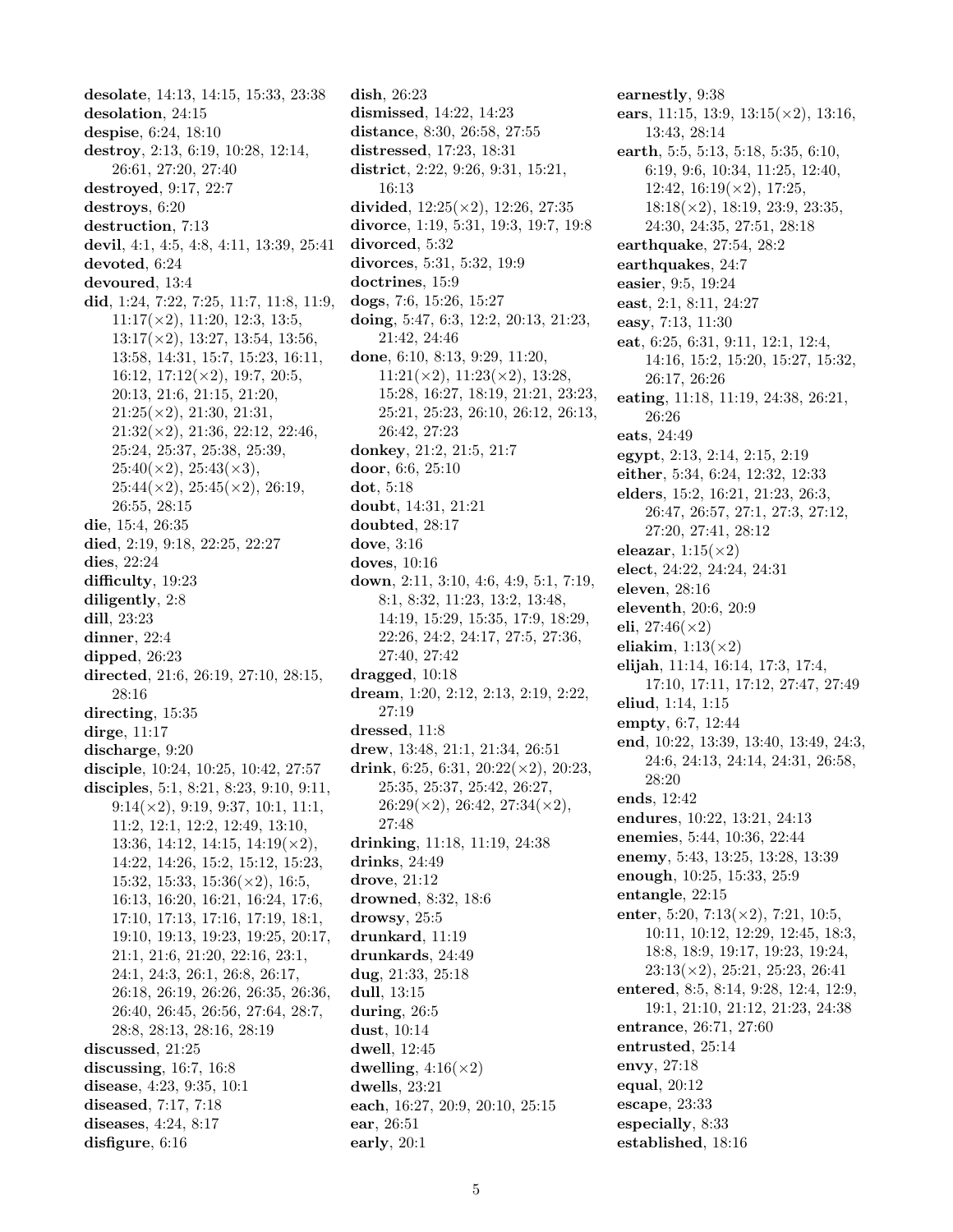eternal, 18:8, 19:16, 19:29, 25:41,  $25:46(\times2)$ eunuchs,  $19:12(\times5)$ even, 3:10, 5:46, 5:47, 6:29, 8:27, 10:30, 10:42, 13:12, 15:27, 18:17, 20:28, 21:21, 21:32, 24:24, 24:36, 25:29, 26:35, 26:38, 27:14 evening, 8:16, 14:15, 14:23, 16:2, 20:8, 26:20, 27:57 ever, 21:19 every, 3:10, 4:4, 4:23( $\times$ 2), 7:17, 7:19, 9:35( $\times$ 2), 10:1( $\times$ 2), 12:25, 12:31, 12:36, 13:47, 13:52, 15:13, 18:16, 18:35 everyone, 5:22, 5:28, 5:32, 7:8, 7:21, 7:24, 7:26, 10:32, 19:11, 19:29, 25:29 everything, 8:33, 18:26, 19:27, 22:4, 23:20 evidence, 18:16 evil, 5:11, 5:37, 5:39, 5:45, 6:13, 7:11, 9:4, 12:34, 12:35(×3), 12:39, 12:45(×2), 13:19, 13:38, 13:49, 15:19, 16:4, 27:23 exalted, 11:23, 23:12 exalts, 23:12 exceedingly, 2:10 exceeds, 5:20 except, 5:13, 5:32,  $11:27(\times2)$ , 12:39, 13:57, 16:4, 19:9 exercise, 20:25 expect, 24:44, 24:50 expelled, 15:17 expensive, 26:7 explain, 13:36, 15:15 eye, 5:29, 5:38( $\times$ 2), 6:22( $\times$ 2), 6:23, 7:3( $\times$ 2), 7:4( $\times$ 2), 7:5( $\times$ 2),  $18:9(\times2), 19:24$ eyes, 9:29, 9:30,  $13:15(\times2)$ ,  $13:16$ , 17:8, 18:9, 20:33, 20:34, 21:42, 26:43 face, 6:17, 11:10, 17:2, 18:10, 26:39, 26:67 faces, 6:16, 17:6, 23:13 fact, 16:8 fail, 16:11 faint, 15:32 fair, 16:2 faith, 6:30, 8:10, 8:26, 9:2, 9:22, 9:29, 14:31, 15:28, 16:8, 17:20(×2), 21:21, 21:22 faithful, 24:45, 25:21( $\times$ 2),  $25:23(\times2)$ faithfulness, 23:23 faithless, 17:17

fall, 4:9, 7:25, 7:27, 10:29, 15:14, 15:27, 24:10, 24:29, 26:31,  $26:33(\times2)$ fallen, 27:52 falls, 12:11, 13:21, 17:15,  $21:44(\times2)$ false, 7:15, 15:19, 19:18, 24:11,  $24:24(\times2), 26:59, 26:60$ falsely, 5:11, 5:33 fame, 4:24, 9:31, 14:1 famines, 24:7 far, 15:8, 16:22, 24:27, 26:58 farm, 22:5 farther, 26:39 fast, 6:16, 6:17, 9:14( $\times$ 2), 9:15, 19:5 fastened, 18:6 fasting, 4:2, 6:16, 6:18 fat, 22:4 father,  $1:2(\times 3)$ ,  $1:3(\times 3)$ ,  $1:4(\times 3)$ ,  $1:5(\times3), 1:6(\times2), 1:7(\times3),$  $1:8(\times3), 1:9(\times3), 1:10(\times3), 1:11,$  $1:12(\times2), 1:13(\times3), 1:14(\times3),$  $1:15(\times3)$ ,  $1:16$ ,  $2:22$ ,  $3:9$ ,  $4:21$ , 4:22, 5:16, 5:45, 5:48, 6:1, 6:4,  $6:6(\times2)$ , 6:8, 6:9, 6:14, 6:15,  $6:18(\times2)$ ,  $6:26$ ,  $6:32$ ,  $7:11$ ,  $7:21$ , 8:21, 10:20, 10:21, 10:29, 10:32, 10:33, 10:35, 10:37, 11:25, 11:26,  $11:27(\times3)$ , 12:50, 13:43,  $15:4(\times2)$ , 15:5, 15:6, 15:13, 16:17, 16:27, 18:10, 18:14, 18:19, 18:35, 19:5, 19:19, 19:29, 20:23, 21:31, 23:9(×2), 24:36, 25:34, 26:39, 26:42, 26:53, 28:19 fathers, 23:30, 23:32 father's, 26:29 fault, 18:15 fear, 1:20, 10:26,  $10:28 \times 2$ , 10:31, 14:26, 17:7, 28:4, 28:8 feared, 14:5, 21:46 feast, 22:2, 22:3, 22:4, 22:8, 22:9, 25:10, 26:5, 27:15 feasts, 23:6 feed, 15:33, 25:37 feeding, 8:30 feeds, 6:26 feet, 5:13, 10:14, 15:30, 18:8, 22:44, 28:9 fell, 2:11, 7:25, 7:27( $\times$ 2), 13:4, 13:5, 13:7, 13:8, 17:6, 18:26, 18:29, 26:39 fellow, 18:28, 18:29, 18:31, 18:33, 24:49 female, 19:4 fence, 21:33 fever, 8:14, 8:15 few, 7:14, 9:37, 15:34, 22:14

field, 6:28, 6:30, 13:24, 13:27, 13:31, 13:36, 13:38, 13:44(×2), 24:18, 24:40, 27:7, 27:8(×2), 27:10 fierce, 8:28 fiery, 13:42, 13:50 fig,  $21:19 \times 2$ ,  $21:20$ ,  $21:21$ ,  $24:32$ figs, 7:16 fill, 23:32 filled, 22:10, 27:48, 27:54 finally, 21:37 find, 7:7, 7:14, 10:11, 10:39, 11:29, 16:25, 17:27, 21:2, 22:9, 24:46 finding, 13:46 finds, 7:8, 10:39, 12:43, 12:44, 18:13 fine, 13:45 finger, 23:4 finished, 7:28, 11:1, 13:53, 19:1, 26:1 fire, 3:10, 3:11, 3:12, 5:22, 7:19, 13:40, 17:15, 18:8, 18:9, 25:41 first, 5:24, 6:33, 7:5, 8:21, 10:2, 12:29, 12:45, 13:30, 17:10, 17:25,  $17:27, 19:30(\times2), 20:8, 20:10,$  $20:16(\times2), 20:27, 21:28, 21:31,$ 21:36, 22:25, 22:38, 23:26, 26:17, 27:64, 28:1 fish, 7:10, 12:40, 13:47, 14:17, 14:19, 15:34, 15:36, 17:27 fishermen, 4:18 fishers,  $4:19$ fitting, 3:15 five, 14:17, 14:19, 14:21,  $16:9(\times2)$ ,  $25:2(\times2), 25:15, 25:16(\times2),$  $25:20(x4)$ flask, 26:7 flasks, 25:4 fled, 8:33, 26:56 flee, 2:13, 3:7, 10:23, 24:16 flesh, 16:17, 19:5, 19:6, 26:41 flight, 24:20 flock, 26:31 flog, 10:17, 23:34 flogged, 20:19 flood, 24:38, 24:39 floods, 7:25, 7:27 floor, 3:12 flour, 13:33 flute, 9:23, 11:17 foal, 21:5 follow, 4:19, 8:19, 8:22, 9:9, 10:38, 16:24, 19:21 followed, 4:20, 4:22, 4:25, 8:1, 8:10, 8:23, 9:9, 9:19, 9:27, 12:15, 14:13, 19:2, 19:27, 19:28, 20:29, 20:34, 21:9, 27:55 following, 26:58 food, 3:4, 6:25, 10:10, 14:15, 24:45, 25:35, 25:42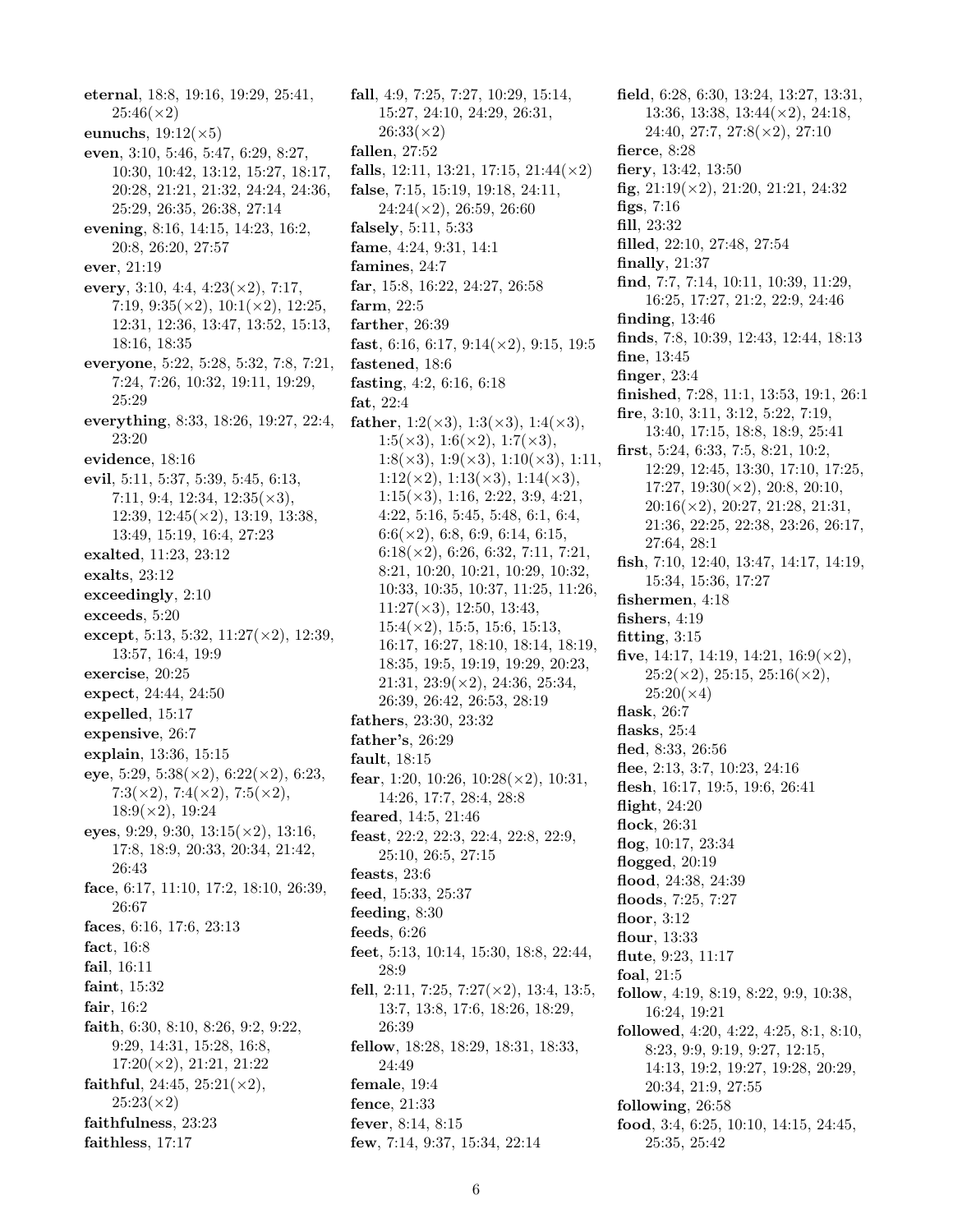fool, 5:22 foolish, 7:26, 25:2, 25:3, 25:8 fools, 23:17 foot, 4:6, 14:13, 18:8, 22:13 footstool, 5:35 force, 11:12 forces, 5:41 foreman, 20:8 forfeits, 16:26 forgave, 18:27, 18:32 forgive, 6:12, 6:14( $\times$ 2), 6:15( $\times$ 2), 9:6, 18:21, 18:35 forgiven, 6:12, 9:2, 9:5,  $12:31(\times2)$ ,  $12:32(\times2)$ forgiveness, 26:28 forgotten, 16:5 fork, 3:12 forsaken, 27:46 forth,  $12:35(\times2)$ forty,  $4:2(\times 2)$ forward, 8:5, 25:20, 25:22, 25:24,  $26:60(x2)$ found, 1:18, 2:8, 8:10, 13:44, 18:28, 20:6, 21:19, 22:10, 26:40, 26:43, 26:60, 27:32 foundation, 13:35, 25:34 founded, 7:25 four, 15:38, 16:10, 24:31 fourteen,  $1:17(\times3)$ fourth, 14:25 foxes, 8:20 frankincense, 2:11 fraud, 27:64 free, 17:26 fresh, 9:17 friend, 11:19, 20:13, 22:12, 26:50 fringe, 9:20, 14:36 fringes, 23:5 front, 21:2 fruit, 3:8, 3:10, 7:17( $\times$ 2), 7:18( $\times$ 2), 7:19, 12:33(×3), 13:23, 21:19,  $21:34(x2), 26:29$ fruits, 7:16, 7:20, 21:41, 21:43 fulfill, 1:22, 2:15, 3:15, 5:17, 8:17, 12:17, 13:35, 21:4 fulfilled, 2:17, 2:23, 4:14, 13:14, 26:54, 26:56, 27:9 full, 6:22, 6:23, 13:48, 14:20, 15:37, 23:25, 23:27, 23:28 furious, 2:16 furnace, 13:42, 13:50 further, 26:65 gadarenes, 8:28 gained, 15:5, 18:15 gaining, 27:24 gains, 16:26 galilean, 26:69

galilee, 2:22, 3:13, 4:12, 4:15, 4:18, 4:23, 4:25, 15:29, 17:22, 19:1, 21:11, 26:32, 27:55, 28:7, 28:10, 28:16 gall, 27:34 garden, 13:32 garment, 3:4,  $9:16(\times2)$ ,  $9:20$ ,  $9:21$ , 14:36, 22:11, 22:12 garments, 27:35 gate,  $7:13(\times2)$ ,  $7:14$ gates, 16:18, 24:33 gather, 3:12, 6:26, 12:30, 13:28,  $13:30(\times 2)$ , 13:41, 24:28, 24:31, 25:26 gathered, 7:16, 13:2, 13:40, 13:47, 16:9, 16:10, 18:20, 22:10, 22:34, 22:41, 23:37, 25:32, 26:3, 26:57, 27:17, 27:27, 27:62 gathering, 13:29, 17:22, 25:24 gathers, 23:37 gave, 8:18, 10:1,  $14:19 \times 2$ ),  $15:36(\times2)$ ,  $21:23$ ,  $22:2$ ,  $25:15$ ,  $25:35(\times2), 25:42(\times2), 26:26,$ 26:27, 27:10, 27:12, 27:14, 27:48, 28:12 genealogy, 1:1 generation, 11:16, 12:39, 12:41, 12:42, 12:45, 16:4, 17:17, 23:36, 24:34 generations,  $1:17(\times4)$ generosity, 20:15 gennesaret, 14:34 gentile, 18:17 gentiles, 4:15, 5:47, 6:7, 6:32, 10:5, 10:18, 12:18, 12:21, 20:19, 20:25 gentle, 11:29 get, 5:26, 13:54, 13:56, 14:22, 15:33, 16:23, 21:34, 22:12 gethsemane, 26:36 getting, 9:1 ghost, 14:26 gift, 5:23, 5:24( $\times$ 2), 8:4, 23:18,  $23:19(\times2)$ gifts, 2:11, 7:11 girl, 9:24, 9:25, 14:11, 26:69, 26:71 give, 4:9, 5:16, 5:31, 5:42, 6:2, 6:3, 6:11, 7:6, 7:9, 7:10, 7:11 $(\times 2)$ , 10:8, 11:28, 12:36, 14:7, 14:8, 14:16, 16:19, 16:26, 17:27( $\times$ 2), 19:7, 19:21, 20:4,  $20:14 \times 2$ , 20:28, 21:41, 24:29, 24:45, 25:8, 25:28, 25:37, 26:15 given, 1:25, 7:7, 9:8, 10:19, 12:39, 13:11(×2), 13:12, 14:9, 14:11, 15:5, 15:36, 16:4, 19:11, 21:43, 22:30, 25:29, 26:9, 26:27, 26:48, 27:58, 28:18

gives, 5:15, 10:42 giving, 6:4, 24:38 glad, 5:12 gloomy, 6:16 glorified, 9:8, 15:31 glorious, 19:28, 25:31 glory, 4:8, 5:16, 6:29, 16:27, 24:30, 25:31 glutton, 11:19 gnashing, 8:12, 13:42, 13:50, 22:13, 24:51, 25:30 gnat, 23:24 go, 2:8, 2:20, 2:22, 5:24, 5:30,  $5:41(\times2), 6:6, 8:4, 8:9, 8:13,$ 8:18, 8:19, 8:21, 8:32, 9:6, 9:13, 9:24, 10:5, 10:6, 10:7, 11:4, 11:7, 11:8, 11:9, 13:28, 14:15, 14:16, 14:22, 16:21, 17:27, 18:12, 18:15, 19:21, 19:24, 20:4, 20:7, 20:14, 21:2, 21:28, 21:30(×2), 21:31, 22:9, 23:13, 24:17, 24:26, 25:9, 25:46, 26:18, 26:32, 26:36, 27:64, 27:65, 28:7, 28:10(×2), 28:19 goats, 25:32, 25:33 god, 1:23, 3:9, 3:16, 4:3, 4:4, 4:6, 4:7, 4:10, 5:8, 5:9, 5:34, 6:24, 6:30, 6:33, 8:29, 9:8, 12:4, 12:28(×2), 14:33, 15:3, 15:4, 15:5, 15:6, 15:31, 16:16, 16:23, 19:6, 19:24, 19:26, 21:31, 21:43, 22:16, 22:21, 22:29, 22:31, 22:32(×4), 22:37,  $23:22, 26:61, 26:63(\times2), 27:40,$  $27:43(\times3), 27:46(\times2), 27:54$ god's, 22:21 goes, 8:9, 12:45, 13:44, 15:11, 15:17, 26:24 going, 2:11, 3:5, 4:21, 5:25, 8:33, 9:32, 16:27, 20:3, 20:5, 20:17, 20:18, 24:1, 25:8, 25:10, 25:14, 26:39, 26:46, 26:58, 28:7, 28:11 gold, 2:11, 10:9, 23:16, 23:17( $\times$ 2) golgotha, 27:33 gomorrah, 10:15 gone, 4:10, 10:23, 12:43, 18:12 good, 3:10, 5:13, 5:16, 5:45,  $7:11(\times2)$ ,  $7:17$ ,  $7:18$ ,  $7:19$ ,  $11:5$ ,  $12:12, 12:33(\times 2), 12:34,$ 12:35(×3), 13:8, 13:23, 13:24, 13:27, 13:37, 13:38, 13:48, 17:4, 19:16,  $19:17(\times2)$ ,  $22:10$ ,  $25:21$ , 25:23 goods, 12:29 gospel, 4:23, 9:35, 24:14, 26:13 got, 8:23, 13:2, 14:29, 14:32, 15:39 governor, 27:2, 27:11( $\times$ 2), 27:14, 27:15, 27:21, 27:27 governors, 10:18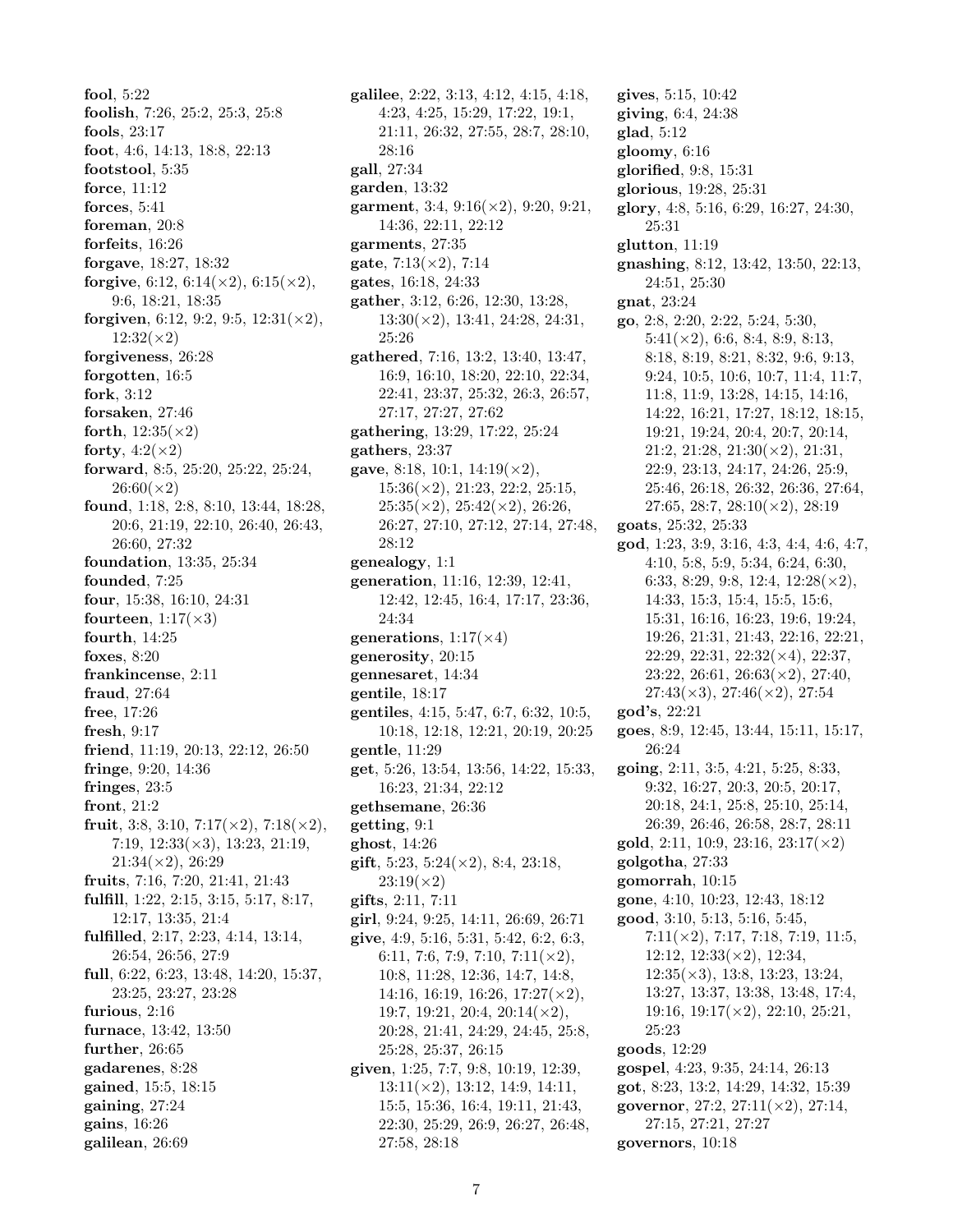governor's, 27:27, 28:14 gracious, 11:26 grain, 12:1, 13:8, 13:26, 13:31, 17:20 grainfields, 12:1 grant, 20:23 grapes, 7:16 grass, 6:30, 14:19 great, 2:10, 4:16, 4:25, 5:12, 5:19, 5:35, 6:23, 7:27, 8:1, 8:24, 8:26, 12:40, 13:2, 13:46, 14:14, 15:28, 15:30, 15:33, 18:6, 19:22, 20:25, 20:26, 20:29, 22:36, 22:38, 24:21, 24:24, 24:30, 26:47, 27:60, 28:2, 28:8 greater,  $11:11(\times2)$ ,  $12:6$ ,  $12:41$ , 12:42, 23:17, 23:19 greatest, 18:1, 18:4, 23:11 greatly, 17:23, 18:31, 19:25, 27:14 greed, 23:25 greet, 5:47, 10:12 greetings, 23:7, 26:49, 28:9 grew, 13:7 grinding, 24:41 ground, 5:32, 10:29, 13:5, 13:20, 15:35, 25:18, 25:25 grow, 6:28, 13:30, 24:12 grown, 13:15, 13:32 grumbled, 20:11 guard, 5:25, 27:65, 27:66, 28:11 guards, 26:58, 28:4 guests, 9:15, 14:9, 22:10, 22:11 guides, 15:14, 23:16, 23:24 guiltless, 12:5, 12:7 hades, 11:23 hail, 27:29 hair, 3:4, 5:36 hairs, 10:30 hall, 22:10 hallowed, 6:9 hand, 3:2, 3:12, 4:17, 5:25, 5:30,  $6:3(\times2)$ , 8:3, 8:15, 9:18, 9:25, 10:7, 12:10, 12:13, 12:49, 14:31, 18:8, 20:21, 20:23, 22:13, 22:44, 26:18, 26:23, 26:45, 26:46, 26:51, 26:64, 27:29 handed, 11:27 hands, 4:6, 15:2, 15:20, 17:12, 17:22, 18:8, 19:13, 19:15, 26:45, 26:50, 27:24 hanged, 27:5 happen, 16:22, 21:21 happened, 8:33 harassed, 9:36 hard, 7:14, 23:4, 25:24 hardness, 19:8 harvest, 9:37, 9:38( $\times$ 2), 13:30( $\times$ 2), 13:39

hate, 5:43, 6:24, 24:10 hated, 10:22, 24:9 having, 4:24, 15:36, 22:24, 22:25, 27:26 head, 5:36, 6:17, 8:20, 10:30, 14:8, 14:11, 26:7, 27:29, 27:30, 27:37 headquarters, 27:27 heads, 12:1, 27:39 heal, 8:7, 10:1, 10:8, 12:10, 13:15, 17:16 healed, 4:24, 8:8, 8:13, 8:16, 12:15, 12:22, 14:14, 15:28, 15:30, 17:18, 19:2, 21:14 healing, 4:23, 9:35 healthy, 6:22, 7:17, 7:18, 12:13, 15:31 heap, 6:7 hear, 10:27, 11:4, 11:5,  $11:15 \times 2$ ), 12:19, 12:42, 13:9, 13:13, 13:14,  $13:15(\times2)$ , 13:16, 13:17( $\times3$ ), 13:18, 13:43, 15:10, 21:16, 21:33, 24:6, 27:13 heard, 2:3, 2:18, 2:22, 4:12, 5:21, 5:27, 5:33, 5:38, 5:43, 6:7, 8:10, 9:12, 11:2, 12:24, 14:1,  $14:13(\times2)$ , 15:12, 17:6, 19:22, 19:25, 20:24, 20:30, 21:45, 22:22, 22:33, 22:34, 26:65 hearing, 13:13, 27:47 hears, 7:24, 7:26, 13:19, 13:20, 13:22, 13:23 heart, 5:8, 5:28, 6:21, 9:2, 9:22, 11:29, 12:34, 12:40,  $13:15(\times2)$ , 13:19, 14:27, 15:8, 15:18, 15:19, 18:35, 19:8, 22:37 hearts, 9:4 heat, 20:12 heaven, 3:2, 3:17, 4:17, 5:3, 5:10, 5:12, 5:16, 5:18, 5:19 $(\times 2)$ , 5:20, 5:34, 5:45, 6:1, 6:9, 6:10, 6:20, 7:11, 7:21(×2), 8:11, 10:7, 10:32, 10:33, 11:11, 11:12, 11:23, 11:25, 12:50, 13:11, 13:24, 13:31, 13:33, 13:44, 13:45, 13:47, 13:52, 14:19, 16:1, 16:17,  $16:19 \times 3$ , 18:1, 18:3, 18:4, 18:10(×2), 18:14, 18:18(×2), 18:19, 18:23, 19:12, 19:14, 19:21, 19:23, 20:1,  $21:25(\times2)$ ,  $22:2$ ,  $22:30$ ,  $23:9$ ,  $23:13, 23:22, 24:29, 24:30(\times2),$ 24:31, 24:35, 24:36, 25:1, 26:64, 28:2, 28:18 heavenly, 5:48, 6:14, 6:26, 6:32, 15:13, 18:35 heavens, 3:16, 24:29 heavy, 11:28, 23:4, 26:43 heir, 21:38

held, 14:5, 21:46 hell, 5:22, 5:29, 5:30, 10:28, 16:18, 18:9, 23:15, 23:33 help, 15:25 helpless, 9:36 hen, 23:37 herd, 8:30, 8:31, 8:32 herdsmen, 8:33 herod, 2:1, 2:3, 2:7, 2:12, 2:13, 2:15, 2:16, 2:19, 2:22, 14:1, 14:3, 14:6 herodians, 22:16 herodias, 14:3, 14:6 herod's, 14:6 herself, 9:21 hezekiah, 1:9, 1:10 hezron,  $1:3(\times 2)$ hid, 13:33, 25:18, 25:25 hidden, 5:14, 10:26, 11:25, 13:35, 13:44 high, 4:8, 17:1, 26:3, 26:51, 26:57, 26:58, 26:62, 26:63, 26:65 highest, 21:9 hill, 5:14 himself, 12:26, 13:21, 14:13, 14:23, 16:24, 18:4, 23:12(×2), 24:48, 26:74, 27:5, 27:42 hinder, 19:14 hindrance, 16:23 hire, 20:1 hired, 20:7, 20:9, 20:10 hold, 12:11, 14:31, 19:5, 21:26, 28:9 holes, 8:20 holy, 1:18, 1:20, 3:11, 4:5, 7:6, 12:32, 24:15, 27:53, 28:19 home, 8:6, 9:6, 9:7 hometown, 13:54, 13:57 honey, 3:4 honor, 13:57, 15:4, 15:6, 19:19, 23:6 honors, 15:8 hook, 17:27 hope, 12:21 hosanna,  $21:9(x2)$ ,  $21:15$ hour, 6:27, 10:19, 20:3, 20:5( $\times$ 2), 20:6, 20:9, 20:12, 24:36, 24:44, 24:50, 25:13, 26:40, 26:45, 26:55,  $27:45(x2), 27:46$ house, 2:11, 5:15, 7:24, 7:25, 7:26, 7:27, 8:14, 9:10, 9:23, 9:28, 10:6, 10:12, 10:13, 10:14, 10:25, 12:4,  $12:25, 12:29(\times 2), 12:44(\times 2),$ 13:1, 13:27, 13:36, 13:52, 15:24, 17:25, 20:1, 20:11,  $21:13(\times2)$ , 21:33, 23:38, 24:17, 24:43(×2), 26:6, 26:18 household, 10:25, 10:36, 13:57, 24:45 houses, 11:8, 19:29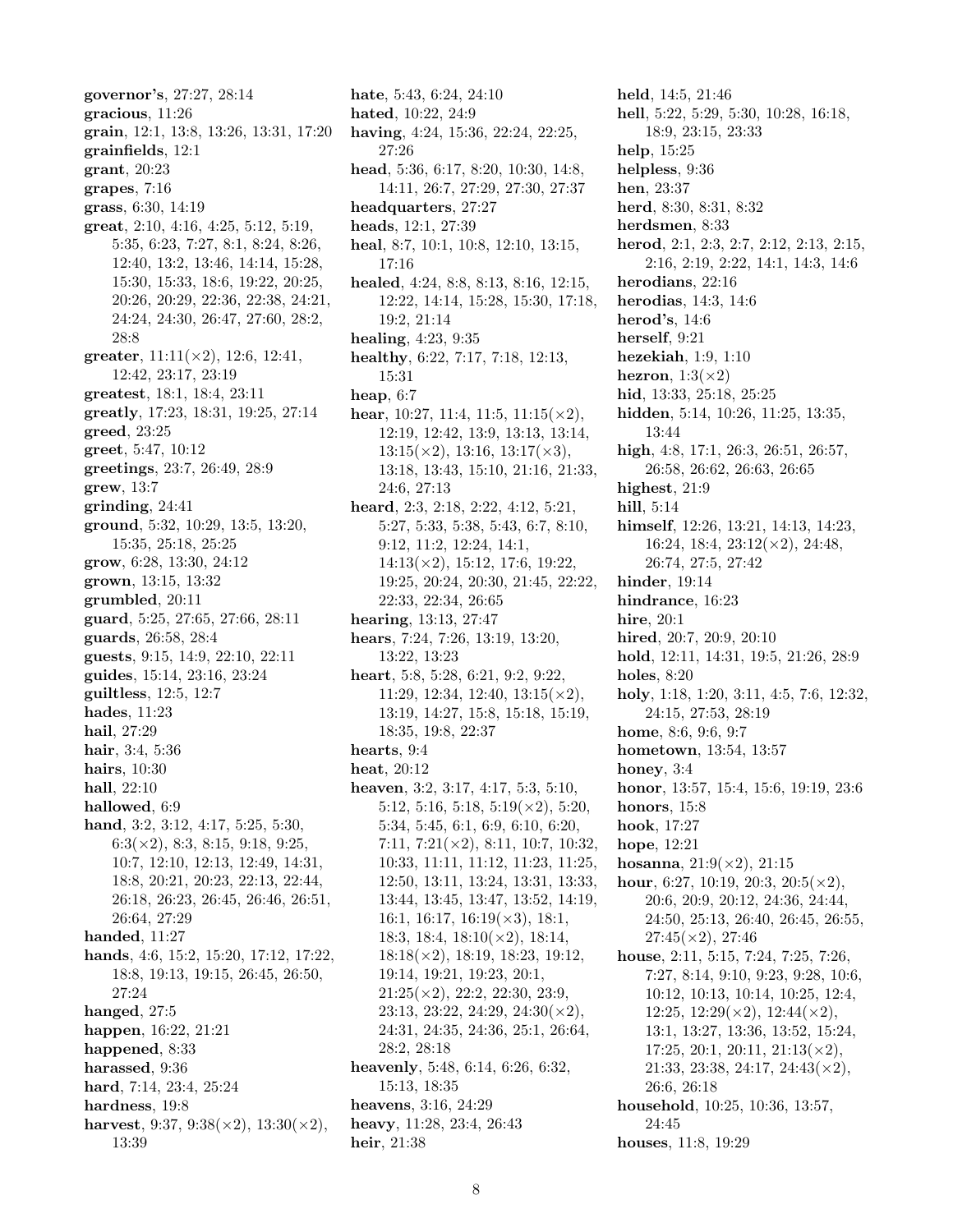housetop, 24:17 housetops, 10:27 however, 17:27 human, 24:22 humble, 21:5 humbled, 23:12 humbles, 18:4, 23:12 hundred, 18:12, 18:28 hundredfold, 13:8, 13:23, 19:29 hunger, 5:6 hungry, 4:2, 12:1, 12:3, 15:32, 21:18, 25:35, 25:37, 25:42, 25:44 husband, 1:16, 1:19 hymn, 26:30 hypocrisy, 23:28 hypocrite, 7:5 hypocrites, 6:2, 6:5, 6:16, 15:7, 22:18, 23:13, 23:15, 23:23, 23:25, 23:27, 23:29, 24:51 idle, 20:3, 20:6 illnesses, 8:17 immanuel, 1:23 immediately, 3:16, 4:20, 4:22, 8:3, 13:5, 13:20, 13:21, 14:22, 14:27, 14:31, 20:34, 21:2, 24:29, 26:74 immorality, 5:32, 15:19, 19:9 implored, 14:36 imploring, 18:26 impossible, 17:20, 19:26 impostor, 27:63 increased, 24:12 indeed,  $12:29$ ,  $13:14 \times 3$ ,  $13:23$ , 13:34, 26:41 indignant, 20:24, 21:15, 26:8 infants, 21:16, 24:19 inherit, 5:5, 19:29, 25:34 inheritance, 21:38 inner, 24:26 innocent, 10:16, 27:4, 27:24 inquired, 2:4 inscription, 22:20 inside, 23:25, 23:26, 26:58 instantly, 9:22, 15:28, 17:18 instructing, 10:5, 11:1 instructor, 23:10 instructors, 23:10 insults, 5:22 intent, 5:28 interest, 25:27 interpret,  $16:3(\times 2)$ invested, 25:27 invite, 22:9 invited, 22:3, 22:4, 22:8 invoke, 26:74 inwardly, 7:15 iota, 5:18 isaac,  $1:2(\times 2)$ , 8:11, 22:32

isaiah, 3:3, 4:14, 8:17, 12:17, 13:14, 15:7 iscariot, 10:4, 26:14 israel, 2:6, 2:20, 2:21, 8:10, 9:33, 10:6, 10:23, 15:24, 15:31, 19:28, 27:9, 27:42 itself, 6:34,  $12:25(\times2)$ , 12:45 jacob,  $1:2(\times 2)$ ,  $1:15$ ,  $1:16$ ,  $8:11$ , 22:32 jailers, 18:34 james, 4:21, 10:2, 10:3, 13:55, 17:1, 27:56 jechoniah, 1:11, 1:12 jehoshaphat,  $1:8(\times 2)$ jeremiah, 2:17, 16:14, 27:9 jericho, 20:29 jerusalem, 2:1, 2:3, 3:5, 4:25, 5:35, 15:1, 16:21, 20:17, 20:18, 21:1,  $21:10, 23:37(\times2)$ jesse, 1:5, 1:6 jesus, 1:1, 1:16, 1:18, 1:21, 1:25, 2:1, 3:13, 3:15, 3:16, 4:1, 4:7, 4:10, 4:17, 7:28, 8:3, 8:4, 8:10, 8:13, 8:14, 8:18, 8:20, 8:22, 8:34, 9:2, 9:4, 9:9, 9:10( $\times$ 2), 9:15, 9:19, 9:22, 9:23, 9:27, 9:28, 9:30, 9:35, 10:5, 11:1, 11:4, 11:7, 11:25, 12:1, 12:15, 13:1, 13:34, 13:53, 13:57, 14:1, 14:12, 14:13, 14:16, 14:27, 14:29, 14:31, 15:1, 15:21, 15:28, 15:29, 15:32, 15:34, 16:6, 16:8, 16:13, 16:17, 16:21, 16:24, 17:1, 17:4, 17:7, 17:8, 17:9, 17:17, 17:18, 17:19, 17:22, 17:25, 17:26, 18:1, 18:22, 19:1, 19:14, 19:18, 19:21, 19:23, 19:26, 19:28, 20:17, 20:22, 20:25, 20:30, 20:32, 20:34, 21:1, 21:6, 21:11, 21:12, 21:16, 21:21, 21:24, 21:27, 21:31, 21:42, 22:1, 22:18, 22:20, 22:29, 22:41, 23:1, 24:1, 24:4, 26:1, 26:4, 26:6, 26:10, 26:17, 26:19, 26:26, 26:31, 26:34, 26:36, 26:49,  $26:50(\times2)$ , 26:51, 26:52, 26:55, 26:57, 26:59, 26:63, 26:64, 26:69, 26:71, 26:75, 27:1, 27:3,  $27:11(\times2), 27:17, 27:20, 27:22,$ 27:26, 27:27, 27:37, 27:46, 27:50, 27:54, 27:55, 27:57, 27:58, 28:5, 28:9, 28:10, 28:16, 28:18 jews, 2:2, 27:11, 27:29, 27:37, 28:15 john, 3:1, 3:4, 3:13, 3:14, 4:12, 4:21, 9:14, 10:2, 11:2, 11:4, 11:7, 11:11, 11:12, 11:13, 11:18, 14:2, 14:3, 14:4, 14:8, 14:10, 16:14, 17:1, 17:13, 21:25, 21:26, 21:32 joined, 19:6

jonah, 12:39, 12:40, 12:41 $(\times 2)$ , 16:4 joram,  $1:8 \times 2$ jordan, 3:5, 3:6, 3:13, 4:15, 4:25,  $19.1$ joseph, 1:16, 1:18, 1:19, 1:20, 1:24, 2:13, 2:19, 13:55, 27:56, 27:57, 27:59 josiah, 1:10, 1:11 jotham,  $1:9 \times 2$ journey, 10:10, 25:14 joy, 2:10, 13:20, 13:44, 25:21, 25:23, 28:8 judah, 1:2, 1:3, 2:6 $(\times 2)$ judas, 10:4, 13:55, 26:14, 26:25, 26:47, 27:3 judea, 2:1, 2:5, 2:22, 3:1, 3:5, 4:25, 19:1, 24:16 **judge**,  $5:25(\times 2)$ ,  $7:1$ judged, 7:1, 7:2 judges, 12:27 judging, 19:28 judgment, 5:21, 5:22, 7:2, 10:15, 11:22, 11:24, 12:36, 12:41, 12:42, 26:66, 27:19 just, 1:19, 5:45, 9:18, 12:40, 13:40 justice, 12:18, 12:20, 23:23 justified, 11:19, 12:37 keep, 19:17, 26:18, 28:14 keeping, 3:8, 27:54 kept, 19:20, 27:36 keys, 16:19 kill,  $10:28(\times 2)$ , 17:23, 21:38, 23:34, 26:4 killed, 2:16, 16:21, 21:35, 21:39, 22:6 kills, 23:37 kind, 13:47 kinds, 5:11 king, 1:6, 2:1, 2:2, 2:3, 2:9, 5:35, 14:9, 18:23, 21:5, 22:2, 22:7, 22:11, 22:13, 25:34, 25:40, 27:11, 27:29, 27:37, 27:42 kingdom, 3:2, 4:17, 4:23, 5:3, 5:10,  $5:19(\times2)$ ,  $5:20$ ,  $6:10$ ,  $6:33$ ,  $7:21$ , 8:11, 8:12, 9:35, 10:7, 11:11, 11:12, 12:25, 12:26, 12:28, 13:11, 13:19, 13:24, 13:31, 13:33, 13:38, 13:41, 13:43, 13:44, 13:45, 13:47, 13:52, 16:19, 16:28, 18:1, 18:3, 18:4, 18:23, 19:12, 19:14, 19:23, 19:24, 20:1, 20:21, 21:31, 21:43, 22:2, 23:13, 24:7(×2), 24:14, 25:1, 25:34, 26:29 kingdoms, 4:8 kings, 10:18, 11:8, 17:25 kiss, 26:48 kissed, 26:49 kneeling, 17:14, 20:20, 27:29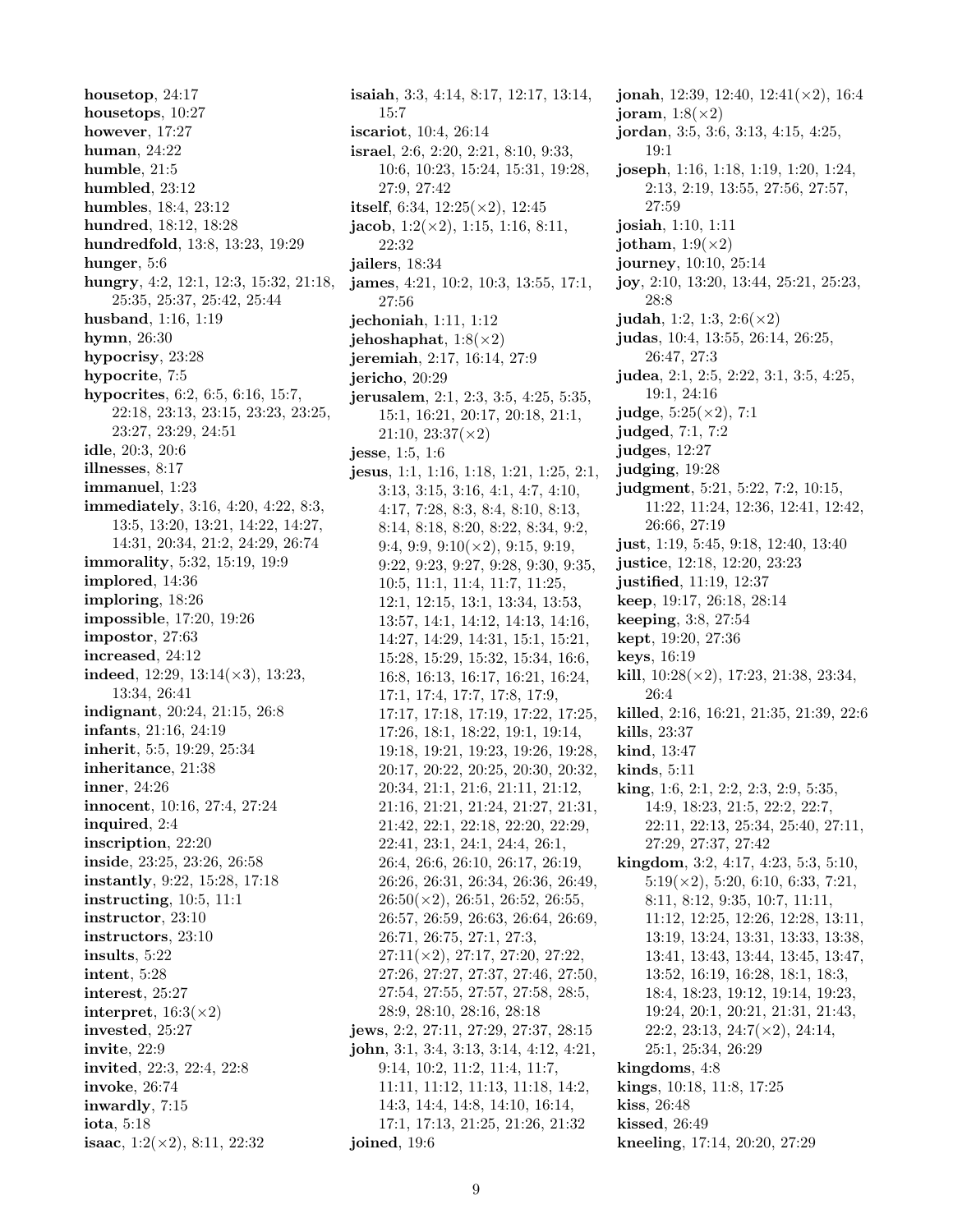knees, 18:26 knelt, 8:2, 9:18, 15:25 knew, 1:25, 7:23, 25:24, 25:26, 27:18 knock, 7:7 knocks, 7:8 know, 6:3, 7:11, 9:6, 13:11, 15:12, 16:3, 20:22, 20:25, 21:27, 22:16, 22:29, 24:32, 24:33, 24:42, 24:43, 24:50, 25:12, 25:13, 26:2, 26:70, 26:72, 26:74, 28:5 knowing, 9:4, 12:25 known, 10:26, 12:7, 12:16, 12:33, 24:43 knows, 6:8, 6:32, 9:30,  $11:27(\times2)$ , 24:36 labor, 11:28 laborer, 10:10 laborers, 9:37, 9:38, 20:1, 20:2, 20:8 lack, 19:20 laden, 11:28 laid, 3:10, 12:25, 19:15, 26:50, 27:60 lame, 11:5, 15:30, 15:31, 18:8, 21:14 lamentation, 2:18 lamp, 5:15, 6:22 lamps, 25:1, 25:3, 25:4, 25:7, 25:8 land, 2:6, 2:20, 2:21, 4:15( $\times$ 2), 10:15, 11:24, 14:24, 14:34, 23:15, 27:45 lands, 19:29 large, 19:2, 26:9 larger, 13:32 last, 5:26, 12:45,  $19:30(\times2)$ , 20:8, 20:12, 20:14,  $20:16(\times2)$ , 26:60, 27:64 later, 26:45 laughed, 9:24 law, 5:17, 5:18, 7:12, 11:13, 12:5, 22:36, 22:40, 23:23 law-breakers, 13:41 lawful, 12:2, 12:4, 12:10, 12:12, 14:4, 19:3, 22:17, 27:6 lawlessness, 7:23, 23:28, 24:12 lawyer, 22:35 lay, 6:19, 6:20, 8:20, 9:18, 19:13, 23:4, 28:6 lead, 6:13, 15:14, 24:5, 24:11, 24:24 leads, 7:13, 7:14, 24:4 learn, 9:13, 11:29, 24:32 leased, 21:33 least, 2:6,  $5:19(\times2)$ , 11:11, 25:40, 25:45 leather, 3:4 leave, 5:24, 8:22, 8:34, 10:14, 18:12, 19:5 leaven, 13:33, 16:6, 16:11, 16:12 leavened, 13:33 leaves, 21:19, 24:32

leaving, 4:13, 21:17, 26:44 led, 4:1, 17:1, 26:57, 27:2, 27:31 left, 4:11, 4:20, 4:22, 6:3, 8:15, 13:36, 14:20, 15:37, 16:4, 19:27, 19:29, 20:21, 20:23, 22:22, 22:25, 23:38, 24:1, 24:2, 24:40, 24:41, 25:33, 25:41, 26:56, 27:38 legions, 26:53 lema, 27:46 leper, 8:2, 26:6 lepers, 10:8, 11:5 leprosy, 8:3 lesson, 24:32 lest, 4:6, 5:25, 7:6, 13:15, 13:29, 15:32, 26:5, 27:64 liable, 5:21, 5:22 $(\times 3)$ life, 2:20,  $6:25(\times2)$ ,  $6:27$ ,  $7:14$ ,  $10:39(\times2)$ ,  $16:25(\times2)$ , 18:8, 18:9, 19:16, 19:17, 19:29, 20:28, 25:46 lift, 12:11 lifted, 17:8 light,  $4:16(\times2)$ ,  $5:14$ ,  $5:15(\times2)$ ,  $5:16$ , 6:22, 6:23, 10:27, 11:30, 17:2, 24:29 lightning, 24:27, 28:3 likeness, 22:20 lilies, 6:28 linen, 27:59 lips, 15:8 listen, 10:14, 17:5, 18:16, 18:17( $\times$ 2) listening, 2:9 listens, 18:15 little, 6:30, 8:26, 10:42, 11:25, 14:31, 16:8, 17:20, 18:6, 18:10, 18:14, 19:14, 25:21, 25:23, 26:39, 26:73 live, 4:4, 9:18 lived, 2:23, 4:13, 23:30 living, 16:16, 22:32, 26:63 loaves, 4:3, 14:17, 14:19 $(\times 2)$ , 15:34, 15:36, 16:9, 16:10 locusts, 3:4 lodged, 21:17 log, 7:3, 7:4, 7:5 long, 9:15, 11:21, 14:24, 17:17(×2), 23:5, 25:19 longed, 13:17 longer, 5:13, 19:6 look, 6:16, 6:26, 11:3, 11:19, 12:2,  $22:11, 24:23, 24:26(\times2)$ looked, 14:19, 19:26 looking, 27:55 looks, 5:28 loose, 16:19, 18:18 loosed, 16:19, 18:18 lord, 1:20, 1:22, 1:24, 2:13, 2:15, 2:19, 3:3, 4:7, 4:10, 5:33,  $7:21(\times2)$ ,  $7:22(\times2)$ , 8:2, 8:6, 8:8,

8:21, 8:25, 9:28, 9:38, 11:25, 12:8, 14:28, 14:30, 15:22, 15:25, 15:27, 16:22, 17:4, 17:15, 18:21, 20:25, 20:30, 20:31, 20:33, 21:3, 21:9, 22:37, 22:43, 22:44(×2),  $22:45, 23:39, 24:42, 25:11(\times2),$ 25:37, 25:44, 26:22, 27:10, 28:2 lord's, 21:42 lose, 5:29, 5:30, 10:39, 10:42, 16:25 loses, 10:39, 16:25 lost, 5:13, 10:6, 15:24 lots, 27:35 loud, 2:18, 24:31, 27:46, 27:50 love, 5:43, 5:44, 5:46( $\times$ 2), 6:5, 6:24, 19:19, 22:37, 22:39, 23:6, 24:12 loves,  $10:37(\times2)$ lowly, 11:29 lustful, 5:28 lying, 8:6, 8:14, 9:2 made, 9:16, 9:21, 9:22( $\times$ 2), 14:22, 14:36, 15:6, 18:25, 19:4,  $19:12(\times2)$ ,  $20:12$ ,  $23:17$ ,  $25:16$ , 25:17, 25:20, 25:22, 27:64, 27:66 magadan, 15:39 magdalene, 27:56, 27:61, 28:1 main, 22:9 make, 3:3, 4:19, 5:36, 8:2, 12:16,  $12:33(\times 2)$ , 13:32, 17:4, 21:13,  $23:5, 23:15(\times 2), 26:62, 27:65,$ 28:19 makes, 5:32, 5:45, 23:19 making, 9:23 male, 2:16, 19:4 malice, 22:18 malign, 10:25 man, 1:19, 4:4, 7:24, 7:26, 8:9, 8:20, 8:27, 9:3, 9:6, 9:9, 9:32, 9:33, 10:23, 10:35, 11:8, 11:19, 12:8,  $12:10, 12:12, 12:13(\times 2),$ 12:22(×2), 12:24, 12:29, 12:32, 12:40, 12:48, 13:24, 13:31, 13:37, 13:41, 13:44, 13:54, 13:56, 16:13, 16:23,  $16:26(\times2)$ ,  $16:27$ ,  $16:28$ , 17:9, 17:12, 17:14, 17:22, 18:12, 19:5, 19:6, 19:10, 19:16, 19:20, 19:22, 19:26, 19:28, 20:18, 20:28, 21:25, 21:26, 21:28, 22:11, 22:24, 23:9, 24:27, 24:30(×2), 24:37, 24:39, 24:44, 25:14, 25:24, 25:31, 26:2, 26:18, 26:24(×4), 26:45, 26:48, 26:61, 26:64, 26:71, 26:72, 26:74, 27:19, 27:32(×2), 27:47, 27:57 manasseh,  $1:10(\times2)$ many, 3:7, 6:7, 7:13, 7:22( $\times$ 2), 8:11, 8:16, 8:30, 9:10, 10:31, 12:15,

13:3, 13:17, 13:58, 14:36, 15:30,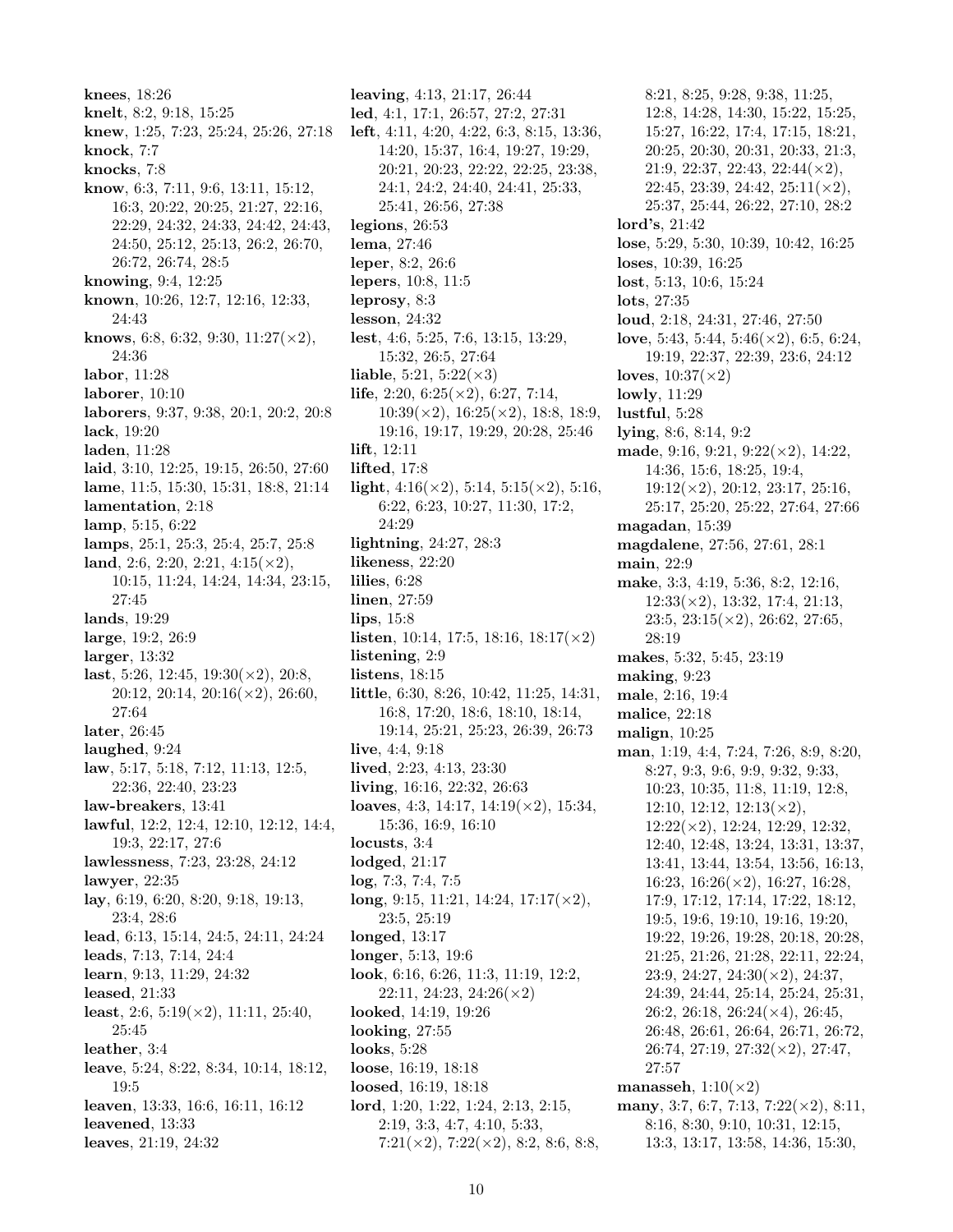15:34, 16:9, 16:10, 16:21, 18:21, 19:30, 20:28, 22:9, 22:14,  $24:5(\times2), 24:10, 24:11(\times2),$ 24:12, 26:28, 26:60, 27:13, 27:52, 27:53, 27:55 man's, 12:29, 27:24 marketplace, 20:3 marketplaces, 11:16, 23:7 marriage, 22:30, 24:38, 25:10 married, 22:25 marries, 5:32, 19:9 marry, 19:10, 22:24, 22:30 marrying, 24:38 marveled, 8:10, 8:27, 9:33, 21:20, 22:22 marvelous, 21:42 mary, 1:16, 1:18, 1:20, 2:11, 13:55,  $27:56(\times2), 27:61(\times2), 28:1(\times2)$ master, 10:24,  $10:25(\times 2)$ , 13:27(×2), 13:52, 18:25, 18:27, 18:31, 18:32, 18:34, 20:1, 20:11, 21:33, 24:43, 24:45, 24:46, 24:48, 24:50, 25:19, 25:20,  $25:21(\times2)$ ,  $25:22, 25:23(\times2), 25:24, 25:26$ masters, 6:24, 15:27 master's, 25:18 matters, 23:23 matthan,  $1:15(\times2)$ matthew, 9:9, 10:3 mean, 26:70 means, 1:23, 2:6, 9:13, 10:42, 12:7, 27:33 measure, 7:2, 23:32 measured, 7:2 measures, 13:33 meek, 5:5 meet, 8:34, 25:1, 25:6 members, 5:29, 5:30 memory, 26:13 men, 2:1, 2:7,  $2:16(\times 2)$ ,  $4:19$ , 8:27, 8:28, 8:33, 9:8, 9:27, 9:28, 10:17, 10:32, 10:33, 12:41, 13:25, 13:48, 14:21, 14:35, 15:9, 15:38, 17:22, 19:12, 20:30, 23:19, 23:34, 24:40, 26:62, 28:4 mending, 4:21 merchant, 13:45 merciful, 5:7 mercy, 5:7, 9:13, 9:27, 12:7, 15:22, 17:15, 18:33(×2), 20:30, 20:31, 23:23 messenger, 11:10 met, 8:28, 28:9 midnight, 25:6 midst, 10:16, 18:2 might, 2:23, 4:14, 12:10, 14:7, 14:36, 19:13, 26:56, 26:59

mightier, 3:11 mighty, 7:22, 11:20, 11:21, 11:23, 13:54, 13:58 mile, 5:41 miles, 5:41 mill, 24:41 millstone, 18:6 mind, 16:23, 21:29, 22:37, 27:3 minds, 21:32 mine, 7:24, 7:26, 20:21, 20:23 minister, 25:44 ministering, 4:11, 27:55 mint, 23:23 miraculous, 14:2 miserable, 21:41 mixed, 27:34 mocked, 20:19, 27:29, 27:31, 27:41 moment, 8:13, 26:16 money, 6:24, 25:18, 25:27, 27:6, 28:12, 28:15 money-changers, 21:12 monuments, 23:29 moon, 24:29 more, 2:18, 5:37, 5:47, 6:25 $(\times 2)$ , 6:26, 6:30, 7:11, 10:15, 10:25, 10:31, 10:37(×2), 11:9, 11:22, 11:24, 12:12, 12:45, 13:12, 18:13, 20:10, 20:31, 21:36, 22:46, 25:16,  $25:17, 25:20(\times 2), 25:22, 25:29,$ 26:53, 27:23 morning, 16:3, 20:1, 21:18, 27:1 moses, 8:4, 17:3, 17:4, 19:7, 19:8, 22:24, 23:2 most, 11:20, 21:8 moth, 6:19, 6:20 mother, 1:18, 2:11, 2:13, 2:14, 2:20, 2:21, 10:35, 10:37, 12:46, 12:48, 12:49, 12:50, 13:55, 14:8, 14:11,  $15:4(\times2)$ , 15:5, 19:5, 19:19, 19:29, 20:20, 27:56 $(\times 2)$ mother-in-law, 8:14, 10:35 mount, 21:1, 24:3, 26:30 mountain, 4:8, 5:1, 8:1, 14:23, 15:29, 17:1, 17:9, 17:20, 21:21, 28:16 mountains, 18:12, 24:16 mounted, 21:5 mourn, 5:4, 9:15, 11:17, 24:30 mouth, 4:4, 5:2, 12:34, 13:35,  $15:11(\times2)$ , 15:17, 15:18, 17:27, 21:16 move,  $17:20(\times 2)$ ,  $23:4$ much, 6:30, 7:11, 10:25, 12:12, 13:5, 23:15, 25:21, 25:23, 27:19 murder, 5:21, 15:19, 19:18 murdered, 23:31, 23:35 murderers, 22:7

murders, 5:21 must, 5:48, 6:5, 15:4, 16:21, 17:10, 19:16, 20:26, 20:27, 22:24, 24:6, 24:44, 26:35, 26:54 mustard, 13:31, 17:20 mute, 9:32, 9:33, 12:22, 15:30, 15:31 myrrh, 2:11 nahshon,  $1:4(\times2)$ naked, 25:36, 25:38, 25:43, 25:44 name, 1:21, 1:23, 1:25, 6:9, 7:22(×3), 12:21, 18:5, 18:20, 21:9, 23:39, 24:5, 26:3, 26:14, 27:32, 28:19 named, 27:57 names, 10:2 name's, 10:22, 19:29, 24:9 naphtali, 4:13, 4:15 narrow, 7:13, 7:14 nation,  $24:7(\times2)$ nations, 24:9, 24:14, 25:32, 28:19 nazarene, 2:23 nazareth, 2:23, 4:13, 21:11, 26:71 near, 21:1, 21:34, 24:32, 24:33 necessary, 18:7 neck, 18:6 need, 3:14, 6:8, 6:32, 9:12, 14:16, 15:6, 26:65 needle, 19:24 needs, 21:3 needy, 6:2, 6:3 neglected, 23:23 neglecting, 23:23 neighbor, 5:43, 19:19, 22:39 neither, 6:15, 6:20, 6:26, 6:28, 9:17, 11:18, 21:27, 22:29, 22:30, 23:10, 23:13, 25:13 nests, 8:20, 13:32 net, 4:18, 13:47 nets, 4:20, 4:21 never, 5:20, 5:26, 7:23, 9:33, 13:14(×2), 16:22, 18:3, 18:13, 21:16, 21:42, 24:21, 26:33 nevertheless, 26:39 new,  $9:17(\times2)$ ,  $13:52$ ,  $19:28$ ,  $26:29$ , 27:60 news, 11:5 next, 10:23, 27:62 night, 2:14, 14:25, 24:43, 26:31, 26:34, 28:13 nights, 4:2,  $12:40(\times2)$ ninety-nine, 18:12, 18:13 nineveh, 12:41 ninth, 20:5, 27:45, 27:46 noah, 24:37, 24:38 none, 12:43, 26:60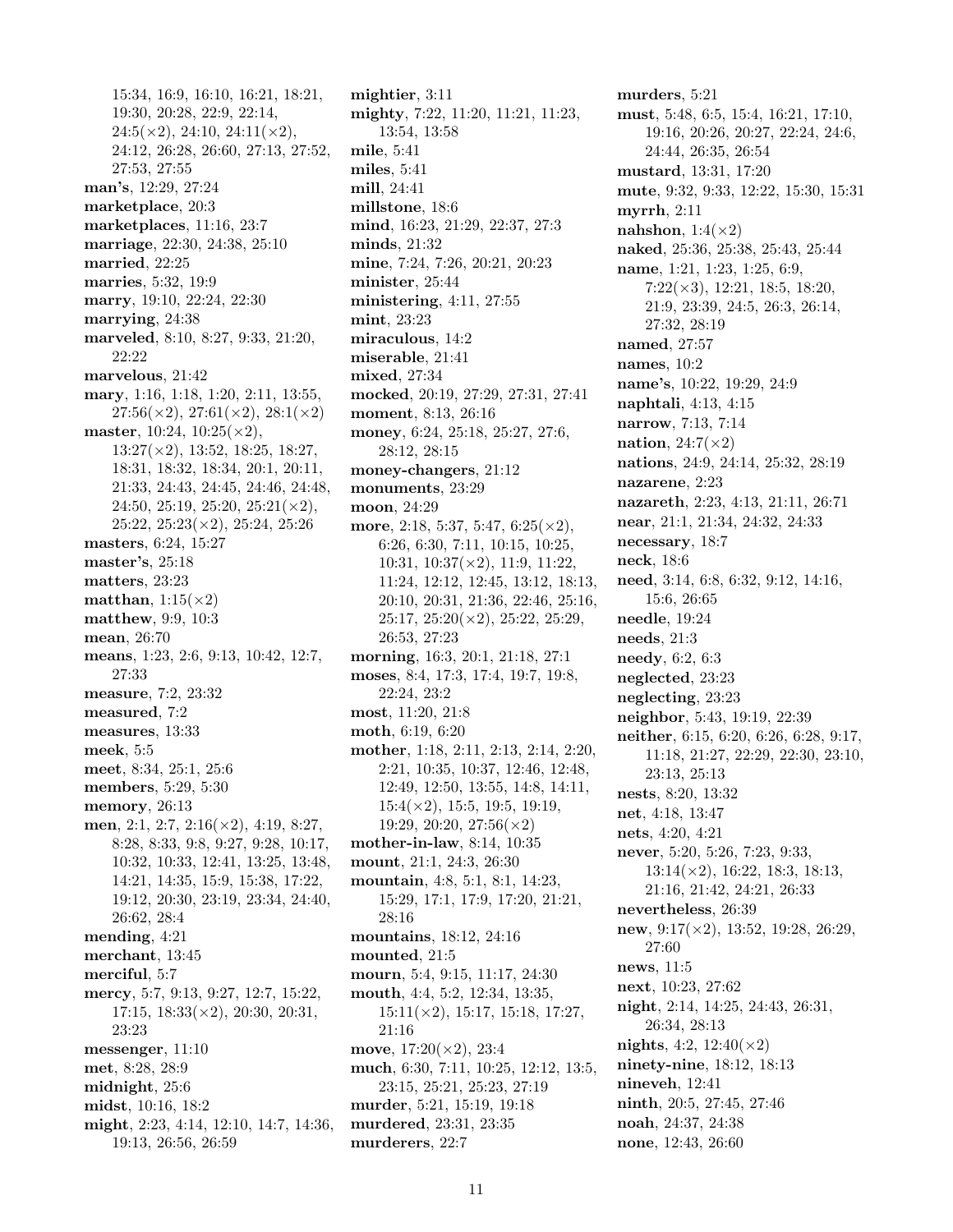nothing, 8:4, 10:26, 13:34, 15:32, 17:20, 21:19, 23:16, 23:18, 27:19, 27:24 notice, 7:3 notorious, 27:16 now, 1:18, 2:1, 2:13, 3:4, 3:10, 3:15, 4:12, 8:18, 8:30, 11:2, 11:12, 14:13, 14:15(×2), 15:32, 16:13, 19:1, 20:10, 21:1, 22:25, 22:41, 24:21, 25:19, 26:6, 26:17, 26:26, 26:48, 26:59, 26:64, 26:65, 26:69, 27:11, 27:15, 27:20, 27:42, 27:43, 27:45, 28:1, 28:16 nowhere, 8:20, 10:5 numbered, 10:30 nursing, 21:16, 24:19 oath, 5:34, 5:36, 14:7, 23:16, 23:18, 26:72 oaths, 14:9 obed,  $1:5(\times2)$ obey, 8:27 observe, 23:3, 28:20 off, 5:30, 10:14, 18:8, 22:5, 26:51 offended, 11:6, 15:12 offense, 13:57, 17:27 offer, 5:24, 8:4 offered, 2:11, 27:34 offering, 5:23 offspring, 22:24, 22:25 often,  $17:15(\times2)$ ,  $18:21$ ,  $23:37$ oil, 25:3, 25:4, 25:8 ointment, 26:7, 26:12 old, 2:16, 5:21, 5:33, 9:16, 9:17, 13:52 olives, 21:1, 24:3, 26:30 once, 21:3, 21:19, 21:20, 25:16, 26:49, 26:53, 27:48 one, 3:3, 5:19, 5:29, 5:30, 5:36, 5:39, 5:41, 5:42( $\times$ 2), 6:24( $\times$ 3), 6:29,  $7:8(\times2)$ ,  $7:9$ ,  $7:21$ ,  $7:29$ ,  $8:9$ , 8:10, 8:28, 9:16, 9:30, 10:22, 10:23, 10:29,  $10:41 \times 2$ , 10:42, 11:3, 11:6,  $11:11(\times 2)$ ,  $11:27(\times 2)$ ,  $12:11, 13:12(\times 2), 13:19, 13:20,$ 13:22, 13:23(×2), 13:37, 13:38, 13:46, 16:14, 16:20, 17:4 $(\times 3)$ , 17:8, 17:9, 18:5, 18:6, 18:7, 18:9, 18:10,  $18:12(\times2)$ ,  $18:14$ ,  $18:16$ , 18:24, 18:28, 18:35, 19:5, 19:6, 19:7, 19:12, 19:17, 20:7, 20:12, 20:13, 20:21(×2), 21:24, 21:35, 21:44, 22:5, 22:35, 22:46, 23:8, 23:9, 23:10, 24:2, 24:4,  $24:10(\times 2), 24:13, 24:17, 24:18,$ 24:31, 24:36, 24:40 $(\times 2)$ ,  $24:41(\times2), 25:15(\times2), 25:18,$ 25:24, 25:29, 25:32, 25:40, 25:45, 26:14, 26:21, 26:22, 26:40, 26:47,

26:48, 26:51, 26:73, 27:15,  $27:38(\times2), 27:48$ ones, 10:42, 18:6, 18:10, 18:14, 19:18, 20:25 one's, 19:3 only, 4:10, 5:47, 8:8, 9:21, 12:4, 12:24, 14:17, 14:36, 15:24, 17:8, 19:11, 19:17, 19:23, 20:12, 21:19, 21:21, 24:36 open, 13:35, 17:27, 25:11 opened, 3:16, 5:2, 7:7, 7:8, 9:30, 20:33, 27:52 opening, 2:11 opinion, 22:16 opportunity, 26:16 opposite, 27:61 oppressed, 4:24, 8:16, 15:22 order, 6:1, 12:44, 26:4, 27:64 ordered, 12:16, 14:19, 18:25, 27:58 orders, 8:18 other, 4:21, 5:39, 6:1, 6:24( $\times$ 2), 8:18, 8:28, 12:13, 12:45, 13:5, 13:7, 13:8, 14:22, 16:5, 21:30, 21:36, 21:41, 22:4, 24:31, 25:11, 27:61, 28:1 others, 5:11, 5:16, 5:19, 5:47, 6:2, 6:5, 6:14, 6:15, 6:16, 6:18, 7:12, 15:30, 16:14(×2), 17:25, 17:26, 18:16, 20:3, 20:6, 21:8, 23:5, 23:7, 23:23, 23:28, 27:42, 27:49 ought, 23:23, 25:27 outer, 8:12, 22:13, 25:30 outside, 9:25, 12:46, 23:25, 23:26, 26:69 outwardly, 23:27, 23:28 oven, 6:30 over, 2:9, 2:22, 5:25, 8:18, 9:1, 10:1, 10:17, 10:19, 10:21, 11:27, 14:15, 14:20, 14:34, 15:37,  $18:13(\times2)$ ,  $20:18$ ,  $20:19$ ,  $20:25 \times 2$ ,  $24:45$ ,  $24:47, 25:21(\times2), 25:23(\times2),$ 26:15, 26:36, 27:2, 27:36, 27:37, 27:45, 27:54 overshadowed, 17:5 overturned, 21:12 owe, 18:28 owed, 18:24, 18:28 own, 2:12, 6:34, 7:3, 7:4, 7:5, 8:22, 9:1, 10:36, 13:57, 25:27, 27:31, 27:60 owner, 20:8, 21:40 oxen, 22:4 paid, 5:26, 22:5, 26:15 pains, 4:24, 24:8 palace, 26:3 parable, 13:18, 13:24, 13:31, 13:33, 13:34, 13:36, 15:15, 21:33

parables, 13:3, 13:10, 13:13, 13:34, 13:35, 13:53, 21:45, 22:1 paralytic,  $9:2(\times2)$ ,  $9:6$ paralytics, 4:24 paralyzed, 8:6 parents, 10:21 part, 23:30, 24:43 pass,  $5:18(\times2)$ ,  $8:28$ ,  $24:34$ ,  $24:35(\times2), 26:39, 26:42$ passed, 9:9, 9:27, 27:39 passes, 12:43, 15:17 passing, 20:30 passover, 26:2, 26:17, 26:18, 26:19 patch, 9:16 path, 13:4, 13:19 paths, 3:3 patience, 18:26, 18:29 pay, 10:8, 17:24, 18:25, 18:26, 18:28, 18:29, 18:30, 18:34, 20:8, 22:17 paying, 10:8 payment, 18:25 peace,  $10:13(\times2)$ ,  $10:34(\times2)$ peacemakers, 5:9 pearl, 13:46 pearls, 7:6, 13:45 penny, 5:26, 10:29 people, 1:21, 2:4, 2:6, 4:16, 4:23, 5:15, 6:1, 9:2, 12:23, 12:31, 12:36, 12:46, 13:17, 14:5, 15:8, 15:10, 16:13, 19:13, 21:23, 21:43, 25:32, 26:3, 26:5, 26:47, 27:1, 27:25, 27:64, 28:13 people's, 5:13, 13:15, 23:4, 23:13, 23:27 perceive, 13:14, 16:9 perceived, 21:45 perez,  $1:3(\times 2)$ perfect,  $5:48(x2)$ ,  $19:21$ perform, 5:33, 24:24 perish, 18:14, 26:52 perishing, 8:25 persecute, 5:11, 5:44, 10:23, 23:34 persecuted, 5:10, 5:12 persecution, 13:21 **person**,  $10:41(\times 2)$ ,  $12:35(\times 2)$ , 12:43, 12:45, 15:11(×2), 15:18, 15:20, 16:27, 19:23, 19:24 person's, 10:36, 10:41 persuaded, 27:20 peter, 4:18, 10:2, 14:28, 14:29, 15:15, 16:16, 16:18, 16:22, 16:23, 17:1, 17:4, 17:24, 18:21, 19:27, 26:33, 26:35, 26:37, 26:40, 26:58, 26:69, 26:73, 26:75 peter's, 8:14 pharisee, 23:26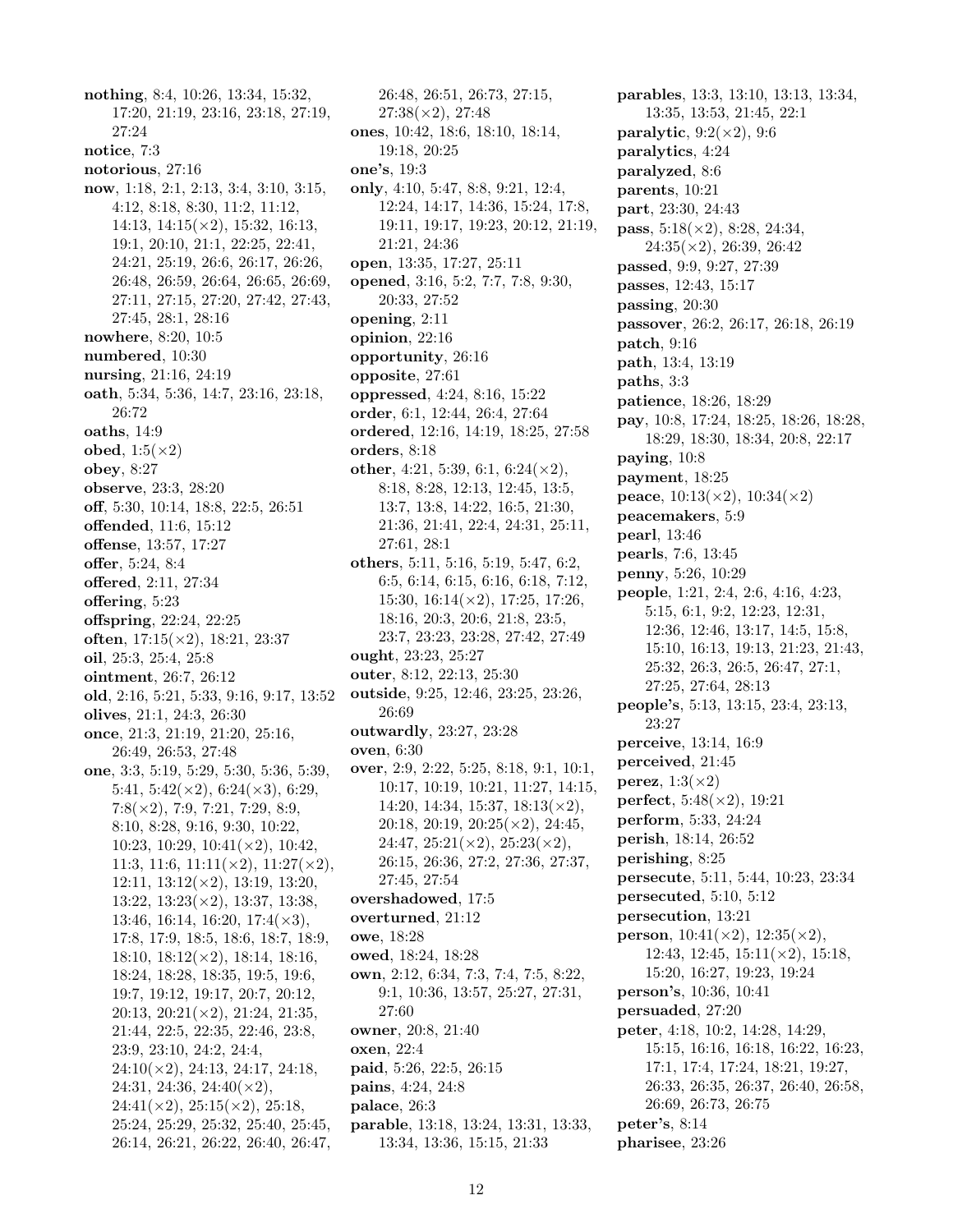pharisees, 3:7, 5:20, 9:11, 9:14, 9:34, 12:2, 12:14, 12:24, 12:38, 15:1, 15:12, 16:1, 16:6, 16:11, 16:12, 19:3, 21:45, 22:15, 22:34, 22:41, 23:2, 23:13, 23:15, 23:23, 23:25, 23:27, 23:29, 27:62 philip, 10:3 philippi, 16:13 philip's, 14:3 phrases, 6:7 phylacteries, 23:5 physician, 9:12 pick, 9:6 piece, 9:16 pieces, 14:20, 15:37, 21:44, 24:51, 26:15, 27:3, 27:5, 27:6, 27:9 pigeons, 21:12 pigs, 7:6, 8:30, 8:31, 8:32 pilate, 27:2, 27:13, 27:17, 27:22, 27:24, 27:58(×2), 27:62, 27:65 pinnacle, 4:5 pit, 12:11, 15:14 pity, 18:27, 20:34 place, 1:18, 1:22, 2:9, 2:22, 8:12, 13:42, 13:50, 14:13, 14:15, 14:35, 15:33, 18:31(×2), 21:4, 22:13, 23:6, 24:6, 24:15, 24:34, 24:51, 25:30, 25:33, 26:36, 26:52, 26:56,  $27:7, 27:33 \times 2$ ,  $27:54, 28:6$ , 28:11 places, 12:43, 24:7 plant, 15:13 planted, 15:13, 21:33 plants, 13:26, 13:32 plate, 23:25, 23:26 platter, 14:8, 14:11 played, 11:17 players, 9:23 playmates, 11:16 pleaded, 18:29, 18:32 pleased, 3:17, 12:18, 14:6, 17:5, 17:12 plentiful, 9:37 plotted, 22:15, 26:4 pluck, 12:1 plunder,  $12:29 \times 2$ point, 24:1 poor, 5:3, 11:5, 19:21, 26:9, 26:11 possess, 19:21 possessions, 19:22, 24:47 possible, 19:26, 24:24, 26:39 potter's, 27:7, 27:10 poured, 26:7, 26:28 pouring, 26:12 power, 22:29, 24:30, 26:64 powers, 14:2, 24:29 practice, 23:3

practicing, 6:1 praise, 21:16 praised, 6:2 **pray**, 5:44,  $6:5(\times2)$ ,  $6:6(\times2)$ , 6:7, 6:9, 9:38, 14:23, 19:13, 24:20, 26:36, 26:41 prayed, 26:39, 26:42, 26:44 prayer, 21:13, 21:22 preach, 4:17, 11:1, 23:3 preached, 11:5 preaching, 3:1, 12:41 pregnant, 24:19 preparation, 27:62 prepare, 3:3, 11:10, 26:12, 26:17 prepared, 20:23, 21:16, 22:4, 25:34, 25:41, 26:19 presence, 12:4 preserved, 9:17 presume, 3:9 prevail, 16:18 prevented, 3:14 price,  $27:9(\times2)$ priest, 8:4, 26:3, 26:51, 26:57, 26:58, 26:62, 26:63, 26:65 priests, 2:4, 12:4, 12:5, 16:21, 20:18, 21:15, 21:23, 21:45, 26:3, 26:14, 26:47, 26:59, 27:1, 27:3, 27:6, 27:12, 27:20, 27:41, 27:62, 28:11 prince, 9:34, 12:24 prison, 5:25, 11:2, 14:3, 14:10, 18:30, 25:36, 25:39, 25:43, 25:44 prisoner, 27:15, 27:16 privately, 17:19, 24:3 proceeds, 15:18 proclaim, 10:7, 10:27, 12:18 proclaimed, 24:14, 26:13 proclaiming, 4:23, 9:35 produced, 13:8 producing, 21:43 profane, 12:5 profit, 16:26 promised, 14:7 prompted, 14:8 pronounce, 7:2 proof, 8:4 proper, 24:45 property, 25:14 prophecy, 13:14 prophesied, 11:13 prophesy, 7:22, 15:7, 26:68 prophet, 1:22, 2:5, 2:15, 2:17, 3:3, 4:14, 8:17, 10:41( $\times$ 2), 11:9( $\times$ 2), 12:17, 12:39, 13:35, 13:57, 14:5, 21:4, 21:11, 21:26, 21:46, 24:15, 27:9 prophets, 2:23, 5:12, 5:17, 7:12, 7:15, 11:13, 13:17, 16:14, 22:40,

23:29, 23:30, 23:31, 23:34, 23:37, 24:11, 24:24, 26:56 prophet's, 10:41 proselyte,  $23:15(\times2)$ prostitutes, 21:31, 21:32 proves, 13:22 punishment, 25:46 pure, 5:8 put, 1:19, 4:7, 5:15, 5:25, 6:25,  $9:17(\times2)$ ,  $9:25$ ,  $10:21$ ,  $12:18$ , 12:44, 13:24, 13:31, 14:3, 14:5, 15:30, 18:2, 18:30, 21:7, 21:33, 21:41, 22:18, 22:44, 24:9, 24:51, 26:52, 26:59, 27:1, 27:6, 27:28, 27:29(×2), 27:31, 27:37, 27:48 puts, 9:16, 24:32 quarrel, 12:19 queen, 12:42 quench, 12:20 question, 21:24, 22:23, 22:35, 22:41 questions, 22:46 quickly, 5:25, 28:7, 28:8 quietly, 1:19 rabbi, 23:7, 23:8, 26:25, 26:49 rachel, 2:18 rahab, 1:5 rain, 5:45, 7:25, 7:27 raise, 3:9, 10:8, 22:24 raised, 11:5, 14:2, 16:21, 17:9, 17:23, 20:19, 26:32, 27:52 ram, 1:3, 1:4 ramah, 2:18 ran, 27:48, 28:8 ransom, 20:28 rather, 10:6, 10:28, 25:9, 27:24 ravenous, 7:15 reached, 14:31, 16:5 read, 12:3, 12:5, 19:4, 21:16, 21:42, 22:31, 27:37 reader, 24:15 ready, 22:4, 22:8, 24:44, 25:10 reap, 6:26, 25:26 reapers, 13:30, 13:39 reaping, 25:24 rebuild, 26:61, 27:40 rebuke, 16:22 rebuked, 8:26, 17:18, 19:13, 20:31 receive, 5:7, 10:14,  $10:41(\times2)$ , 11:5, 19:11, 19:12(×2), 19:29, 20:10, 21:22 received, 6:2, 6:5, 6:16, 10:8, 20:9, 20:10, 25:16, 25:18, 25:20, 25:24, 25:27 receives, 7:8,  $10:40(\times4)$ ,  $10:41(\times2)$ , 13:20,  $18:5(\times2)$ receiving, 20:11 recline, 8:11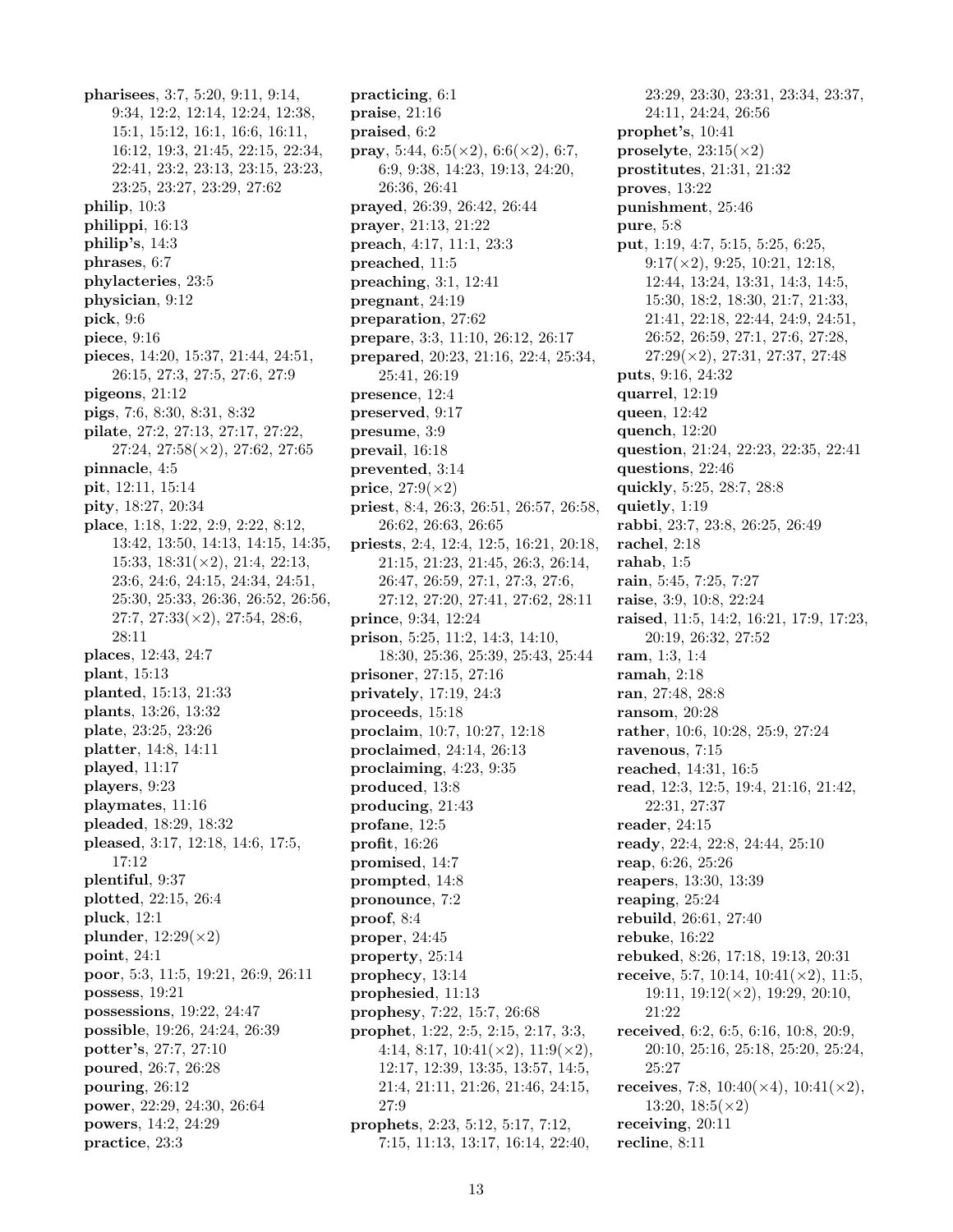reclined, 9:10, 26:7, 26:20 reclining, 9:10 recognize, 7:16, 7:20, 17:12 recognized, 14:35 reconciled, 5:24 recovered, 20:34 red, 16:2, 16:3 reed, 11:7, 12:20, 27:29, 27:30, 27:48 refuse, 5:42 refused, 2:18, 18:30 refuses,  $18:17(\times2)$ region, 2:16, 3:5, 4:16, 8:34, 14:35, 15:22, 15:39, 19:1 rehoboam,  $1:7(\times 2)$ reigning, 2:22 rejected, 21:42 rejoice, 5:12 rejoiced, 2:10 rejoices, 18:13 relaxes, 5:19 release, 27:15, 27:17, 27:21 released, 18:27, 27:26 remain, 2:13, 26:38 remained, 2:15, 11:23, 26:63 remember, 5:23, 16:9, 27:63 remembered, 26:75 render, 22:21 repay, 16:27 repent, 3:2, 4:17, 11:20 repentance, 3:8, 3:11 repented, 11:21, 12:41 replied, 8:8, 12:48, 16:16, 20:13 reply, 19:27 report, 9:26 reported, 18:31 resist, 5:39 resolved, 1:19 respect, 21:37 rest, 2:9, 3:16, 11:28, 11:29, 12:43, 22:6, 26:45 restore, 17:11 restored, 5:13, 12:13 resurrection, 22:23, 22:28, 22:30, 22:31, 27:53 return, 2:12, 10:13, 12:44, 16:26 returning, 21:18 reveal, 11:27 revealed, 10:26, 11:25, 16:17 revile, 5:11 reviled, 27:44 reviles, 15:4 reward, 5:12, 5:46, 6:1, 6:2, 6:4, 6:5, 6:6, 6:16, 6:18, 10:41( $\times$ 2), 10:42 rich, 19:23, 19:24, 27:57 riches, 13:22

right, 5:29, 5:30, 5:39, 6:3, 15:26, 20:4, 20:21, 20:23, 22:44, 25:33, 25:34, 26:64, 27:29, 27:38 righteous, 9:13,  $10:41(\times3)$ , 13:17, 13:43, 13:49, 23:28, 23:29,  $23:35(\times2), 25:37, 25:46, 27:19$ righteousness, 3:15, 5:6, 5:10, 5:20, 6:1, 6:33, 21:32 riot, 27:24 rise, 2:13, 2:20, 5:45, 9:5, 9:6, 10:21, 12:41, 12:42, 17:7, 24:7, 26:46, 27:63 risen, 27:64, 28:6, 28:7 river, 3:6 road,  $21:8(\times2)$ roads, 22:9, 22:10 roadside, 20:30 robber, 26:55 robbers, 21:13, 27:38, 27:44 robe, 27:28, 27:31 robes, 26:65 rock, 7:24, 7:25, 16:18, 27:60 rocks, 27:51 rocky, 13:5, 13:20 rolled, 27:60, 28:2 roof, 8:8 room, 6:6 rooms, 24:26 rooster, 26:34, 26:74, 26:75 root, 3:10, 13:6, 13:21, 13:29 rooted, 15:13 rose, 2:2, 2:9, 2:14, 2:21, 8:15, 8:26, 9:7, 9:9, 9:19, 13:6, 25:7 ruler, 2:6, 9:18 rulers, 2:6, 20:25 ruler's, 9:23 rumors, 24:6 rushed, 8:32 rust, 6:19, 6:20 ruth, 1:5 sabachthani, 27:46 sabbath, 12:1, 12:2, 12:5( $\times$ 2), 12:8, 12:10, 12:11, 12:12, 24:20, 28:1 sackcloth, 11:21 sacred, 23:17, 23:19 sacrifice, 9:13, 12:7 sadducees, 3:7, 16:1, 16:6, 16:11, 16:12, 22:23, 22:34 saints, 27:52 sake, 5:10, 10:18, 10:22, 10:39, 14:3, 15:3, 15:6, 16:25, 19:12, 19:29, 24:9, 24:22 salmon, 1:4, 1:5 salt,  $5:13(\times2)$ saltiness, 5:13 samaritans, 10:5

same, 5:16, 5:19, 5:46, 5:47, 13:1, 18:28, 20:5, 21:30, 21:36, 22:23, 26:35, 26:44, 27:44 sanctuary, 23:35 sand, 7:26 sandals, 3:11, 10:10 sang, 11:17 sat, 5:1, 13:1, 13:2, 13:48, 15:29, 21:7, 24:3, 26:55, 26:58, 27:36, 28:2 satan, 4:10,  $12:26(\times2)$ , 16:23 satisfied, 5:6, 14:20, 15:37 satisfy, 28:14 save, 1:21, 8:25, 14:30, 16:25, 27:40, 27:42, 27:49 saved, 10:22, 19:25, 24:13, 24:22, 27:42 saw, 2:2, 2:10, 2:11, 2:16, 3:7, 3:16, 4:18, 4:21, 8:14, 8:18, 8:34, 9:2, 9:8, 9:9, 9:11, 9:23, 9:36, 12:2, 12:22, 14:14, 14:26, 14:30, 15:31, 17:8, 18:31, 20:3, 21:15, 21:20, 21:32, 21:38, 22:11, 26:8, 26:71, 27:3, 27:24, 27:54, 28:17 say, 3:9, 5:18, 5:22, 5:26, 5:28, 5:32, 5:34, 5:37, 5:39, 5:44, 6:2, 6:5, 6:16, 7:4, 7:22, 8:4, 8:8, 8:9,  $9:5(\times2)$ , 10:15, 10:19( $\times2$ ), 10:23, 10:27, 10:42, 11:11, 11:18, 11:19, 13:17, 15:5, 16:2, 16:13,  $16:14(\times2)$ , 16:15, 16:28, 17:10,  $17:20(\times2)$ , 18:3, 18:13, 18:18, 18:19, 18:22, 19:9, 19:23, 19:28,  $20:21, 21:3, 21:5, 21:21(\times 2),$  $21:25(\times2)$ ,  $21:26$ ,  $21:31$ ,  $22:23$ , 23:16, 23:18, 23:36, 23:39, 24:2,  $24:26(\times2)$ , 24:34, 24:47, 25:12, 25:34, 25:40, 25:41, 25:45, 26:13, 26:18, 26:21, 26:22 saying, 1:20, 2:2, 2:8, 2:20, 3:14, 4:17, 5:2, 6:31, 8:2, 8:3, 8:25, 8:27, 8:31, 9:14, 9:18(×2), 9:29, 9:33, 10:7, 12:38, 13:3, 13:24, 13:31, 13:36, 14:4, 14:27, 14:31, 14:33, 15:12, 15:23, 15:25, 16:7, 16:22, 17:7, 17:25, 18:1, 18:28, 19:11, 19:16, 19:25, 20:12, 21:2, 21:4, 21:10, 21:16, 21:20, 21:25, 21:37, 22:1, 22:4, 22:16, 22:24, 22:42, 22:43, 23:30, 24:3, 24:5, 25:9, 25:11, 25:20, 25:22, 25:24, 25:37, 25:44, 25:45, 26:8, 26:17, 26:27, 26:39, 26:44, 26:48, 26:68, 26:70, 26:75, 27:4, 27:9, 27:24, 27:29, 27:40, 27:41, 27:46 sayings, 7:28, 19:1, 26:1 scarlet, 27:28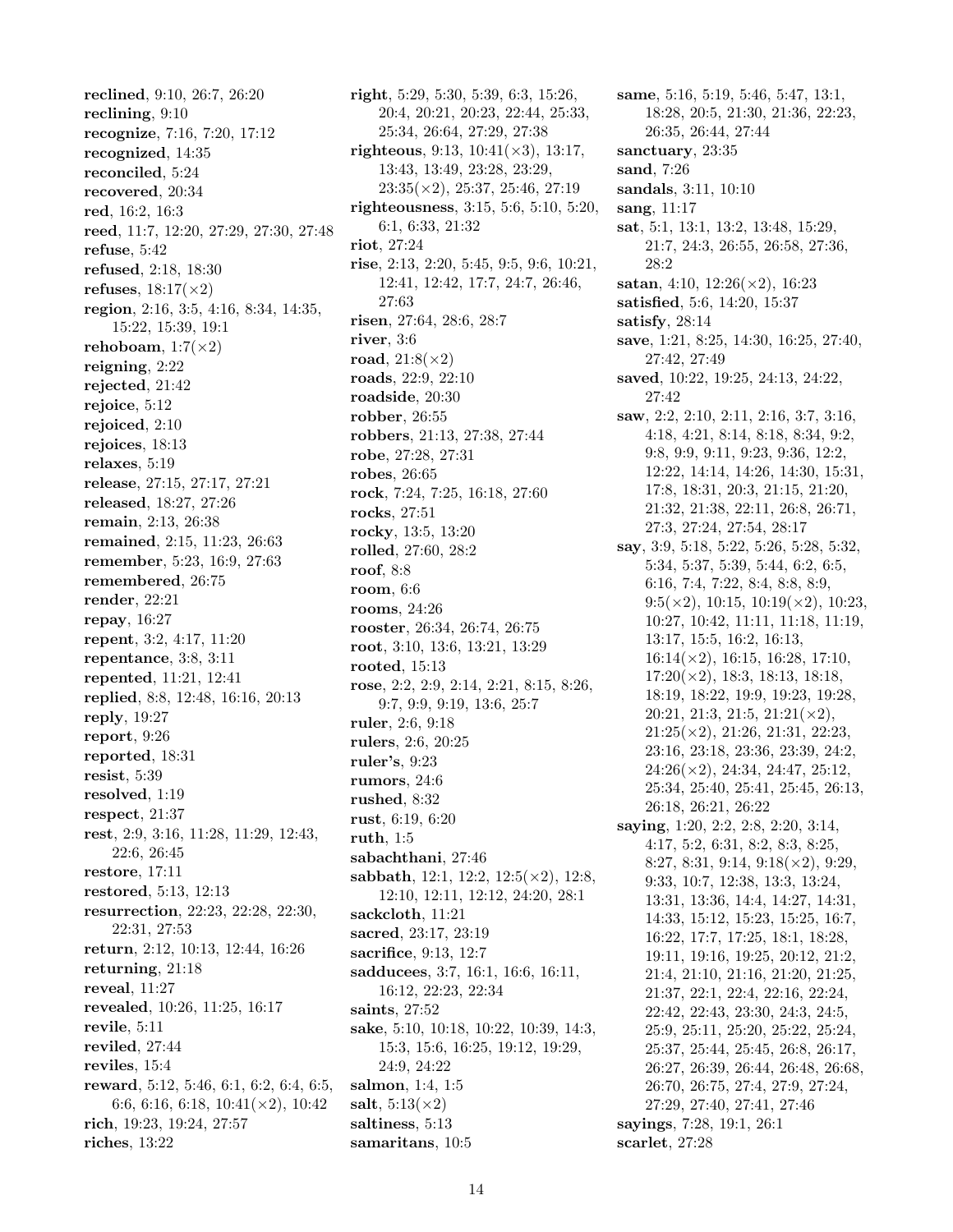scattered, 25:24, 25:26, 26:31 scatters, 12:30 scorched, 13:6 scorching, 20:12 scourged, 27:26 scribe, 8:19, 13:52 scribes, 2:4, 5:20, 7:29, 9:3, 12:38, 15:1, 16:21, 17:10, 20:18, 21:15, 23:2, 23:13, 23:15, 23:23, 23:25, 23:27, 23:29, 23:34, 26:57, 27:41 scriptures, 21:42, 22:29, 26:54, 26:56 sea, 4:13, 4:15, 4:18 $(\times 2)$ , 8:24, 8:26, 8:27, 8:32, 13:1, 13:47, 14:25, 14:26, 15:29, 17:27, 18:6, 21:21, 23:15 sealing, 27:66 search, 2:8, 2:13, 13:45, 18:12 season, 21:34 seasons, 21:41 seat, 23:2, 27:19 seated, 26:64 seats, 21:12, 23:6 second, 22:26, 22:39, 26:42 secret,  $6:4(\times2)$ ,  $6:6(\times2)$ ,  $6:18(\times2)$ secretly, 2:7 secrets, 13:11 secure, 27:64, 27:65, 27:66 see, 5:8, 5:16, 7:3, 7:5, 8:4, 9:30, 11:4, 11:7, 11:8, 11:9, 12:38, 13:13, 13:14, 13:15, 13:16,  $13:17(\times3)$ , 15:17, 16:28,  $18:10(\times2)$ , 19:27, 20:18, 22:4, 23:38, 23:39, 24:2, 24:4, 24:6, 24:15, 24:25, 24:30, 24:33, 25:37, 25:38, 25:39, 25:44, 26:45, 26:46, 26:58, 26:64, 27:4, 27:24, 27:49,  $28:1, 28:6, 28:7(\times2), 28:10$ seed, 13:24, 13:27, 13:31, 13:37, 13:38, 17:20, 25:24, 25:26 seeds, 13:4, 13:5, 13:7, 13:8, 13:32 seeing, 5:1, 9:22, 13:13, 15:31, 21:19 seek, 6:32, 6:33, 7:7, 28:5 seeking, 12:43, 21:46, 26:59 seeks, 7:8, 12:39, 16:4 seen, 2:9, 4:16, 6:1, 6:5, 6:16, 6:18, 9:33, 23:5 sees, 6:4, 6:6, 6:18 seize, 26:48, 26:55 seized, 14:3, 22:6, 26:50, 26:57 seizing, 18:28 seizures, 4:24, 17:15 self-indulgence, 23:25 sell, 19:21 sells, 13:44

send, 8:31, 9:38, 11:10, 13:41, 14:15, 15:23, 15:32, 19:7, 21:3, 23:34, 24:31, 26:53 sending, 10:16, 15:39 sends, 5:45 sent, 2:8, 2:16, 10:5, 10:40, 11:2, 14:10, 14:35, 15:24, 20:2, 21:1, 21:34, 21:36, 21:37, 22:3, 22:4, 22:7, 22:16, 23:37, 27:19 sentenced, 23:33 separate, 13:49, 19:6, 25:32 separates, 25:32 serpent, 7:10 serpents, 10:16, 23:33 servant, 8:6, 8:8, 8:9, 8:13, 10:24, 10:25, 12:18, 18:26, 18:27, 18:28, 18:29, 18:32, 18:33, 20:26, 23:11, 24:45, 24:46, 24:48, 24:50, 25:21, 25:23, 25:26, 25:30, 26:51, 26:69, 26:71 servants, 13:27, 13:28, 14:2, 18:23, 18:28, 18:31, 21:34, 21:35, 21:36, 22:3, 22:4, 22:6, 22:8, 22:10, 24:49, 25:14, 25:19 serve, 4:10, 6:24( $\times$ 2), 8:15, 20:28 served, 20:28 set, 4:5, 5:14, 10:35, 24:45, 24:47, 25:21, 25:23, 27:9 setting, 16:23, 27:66 settle, 18:23, 18:24 settled, 25:19 seven, 12:45, 15:34, 15:36, 15:37, 16:10, 18:21, 18:22, 22:25, 22:28 seventh, 22:26 seventy-seven, 18:22 severely, 15:22 sexual, 5:32, 15:19, 19:9 shadow, 4:16 shake, 10:14 shaken, 11:7, 24:29 shame, 1:19 shamefully, 22:6 shealtiel,  $1:12(\times2)$ shed, 23:35 shedding, 23:30 sheep, 9:36, 10:6, 10:16, 12:11, 12:12, 15:24, 18:12, 25:32, 25:33, 26:31 sheep's, 7:15 shekel, 17:27 shepherd, 2:6, 9:36, 25:32, 26:31 shine, 5:16, 13:43 shines, 24:27 shone, 17:2 shook, 27:51 short,  $24:22(\times2)$ 

should, 13:15, 18:14, 18:30, 18:33, 18:34, 25:27, 26:54 shoulders, 23:4 shouted, 27:23 shouting, 21:9 show, 8:4, 16:1, 16:21, 22:19 showed, 4:8 shroud, 27:59 shut, 6:6, 23:13, 25:10 sick, 4:24, 8:14, 8:16, 9:12, 10:8, 14:14, 14:35, 25:36, 25:39, 25:43, 25:44 side, 8:18, 8:28, 14:22, 16:5 sidon, 11:21, 11:22, 15:21 sight, 11:5, 20:34 sign, 12:38, 12:39 $(\times 3)$ , 16:1, 16:4(×3), 24:3, 24:30, 26:48 signs, 16:3, 24:24 silenced, 22:34 silent, 20:31, 26:63 silver, 10:9, 26:15, 27:3, 27:5, 27:6, 27:9 simon, 4:18, 10:2, 10:4, 13:55, 16:16, 16:17, 17:25, 26:6, 27:32 simply, 5:37 sin, 5:29, 5:30, 12:31, 13:41, 18:6, 18:7, 18:8, 18:9, 18:21 since, 13:5, 13:6, 13:35, 18:25, 25:9, 27:6 single, 6:27, 23:15, 27:14 sink, 14:30 sinned, 27:4 sinners, 9:10, 9:11, 9:13, 11:19, 26:45 sins, 1:21, 3:6, 9:2, 9:5, 9:6, 18:15, 26:28 sir, 21:30, 27:63 sister, 12:50 sisters, 13:56, 19:29 sit, 14:19, 15:35,  $19:28 \times 2$ ,  $20:21$ , 20:23, 22:44, 23:2, 25:31, 26:36 sits, 23:22 sitting, 9:9, 11:16, 20:30, 26:69, 27:19, 27:61 six, 17:1 sixth, 20:5, 27:45 sixty, 13:8, 13:23 skins,  $9:17(\times2)$ skull, 27:33 sky, 16:2,  $16:3(\times2)$ slander, 15:19 slapped, 26:67 slaps, 5:39 slaughtered, 22:4 slave, 20:27 sleep, 1:24, 26:45 sleeping, 9:24, 13:25, 26:40, 26:43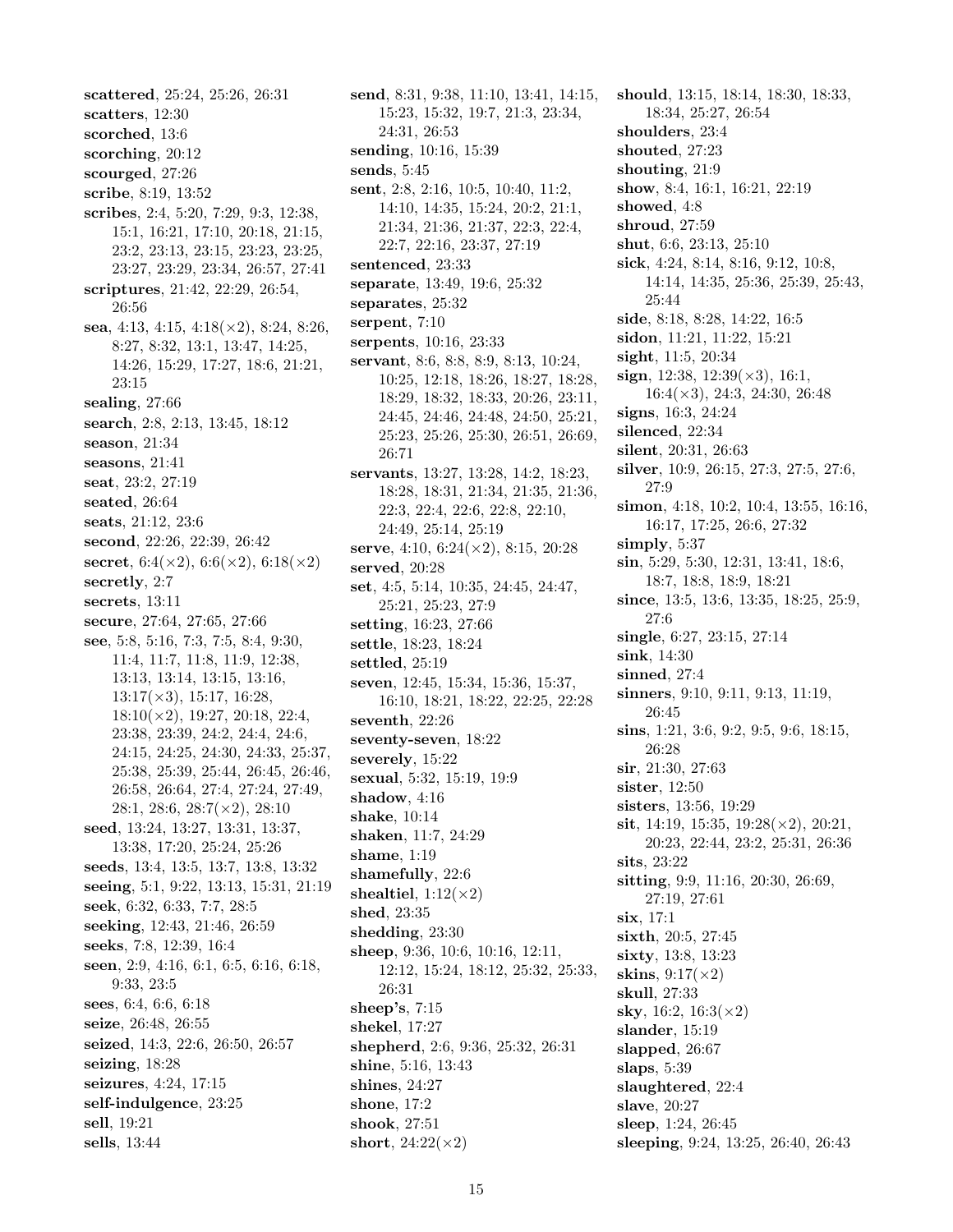slept, 25:5 slothful, 25:26 small, 15:34 smallest, 13:32 smoldering,  $12:20$ snatches, 13:19 snow, 28:3 sodom, 10:15, 11:23, 11:24 soft,  $11:8(\times2)$ soil,  $13:5(\times2)$ ,  $13:8$ ,  $13:23$ sold, 10:29, 13:46, 18:25,  $21:12(\times2)$ , 26:9 soldiers, 8:9, 27:27, 27:65, 28:12 solomon, 1:6, 1:7, 6:29,  $12:42(\times2)$ some, 8:30, 9:2, 9:3, 12:38, 13:4,  $13:8(\times3)$ , 16:14, 16:28,  $23:34(\times2)$ ,  $25:8$ ,  $26:67$ ,  $27:9$ , 27:47, 28:11, 28:17 someone, 12:29 something, 5:23, 12:6, 12:41, 12:42, 14:16, 20:20 son,  $1:1(\times 2)$ ,  $1:20$ ,  $1:21$ ,  $1:23$ ,  $1:25$ , 2:15, 3:17, 4:3, 4:6, 4:21, 7:9, 8:20, 8:29, 9:2, 9:6, 9:27, 10:2, 10:3, 10:23, 10:37, 11:19, 11:27(×3), 12:8, 12:23, 12:32, 12:40, 13:37, 13:41, 13:55, 14:33, 15:22, 16:13, 16:16, 16:27, 16:28, 17:5, 17:9, 17:12, 17:15, 17:22, 19:28, 20:18, 20:28, 20:30, 20:31, 21:9, 21:15, 21:28, 21:30,  $21:37(\times2), 21:38, 22:2,$  $22:42(\times2), 22:45, 23:35, 24:27,$  $24:30(\times2)$ ,  $24:36$ ,  $24:37$ ,  $24:39$ , 24:44, 25:31, 26:2,  $26:24(\times2)$ , 26:45, 26:63, 26:64, 27:40, 27:43, 27:54, 28:19 sons, 5:9, 5:45, 8:12, 12:27,  $13:38(\times2), 17:25, 17:26,$  $20:20(\times2)$ ,  $20:21$ ,  $21:28$ ,  $23:31$ , 26:37, 27:9, 27:56 soon, 24:32 sorrowful, 19:22, 26:22, 26:37, 26:38 sorry, 14:9 sort, 8:27 sorted, 13:48 sought, 2:20, 26:16 soul,  $10:28(\times 2)$ ,  $12:18$ ,  $16:26(\times 2)$ , 22:37, 26:38 souls, 11:29 sound, 6:2 sour, 27:48 south, 12:42 sow, 6:26, 13:3, 13:27, 25:24 sowed, 13:4, 13:24, 13:25, 13:31, 13:39 sower, 13:3, 13:18

sown, 13:19(×2), 13:20, 13:22, 13:23, 25:26 sows, 13:37 span, 6:27 sparrows, 10:29, 10:31 speak, 10:19, 10:20, 11:7, 12:34, 12:36, 12:46, 13:10, 13:13, 16:11 speaking, 10:20, 12:46, 15:31, 17:5, 17:13, 21:45, 26:47 speaks,  $12:32(\times2)$ ,  $12:34$ speck, 7:3, 7:4, 7:5 speechless, 22:12 spilled, 9:17 spin, 6:28 spirit, 1:18, 1:20, 3:11, 3:16, 4:1, 5:3, 10:20, 12:18, 12:28, 12:31, 12:32, 12:43, 22:43, 26:41, 27:50, 28:19 spirits, 8:16, 10:1, 12:45 spit, 26:67, 27:30 split, 27:51 spoke, 9:33, 12:22, 14:27, 17:25, 22:1 spoken, 1:22, 2:15, 2:17, 2:23, 3:3, 4:14, 8:17, 12:17, 13:35, 21:4, 24:15, 27:9 sponge, 27:48 sprang, 13:5 spread, 4:24, 9:31, 21:8(×2), 28:15 staff, 10:10 stand, 5:15, 6:5, 12:25, 12:26, 20:6 standing, 16:28, 20:3, 20:6, 24:15 star, 2:2, 2:7, 2:9, 2:10 stars, 24:29 state, 12:45 stay, 10:11, 24:42 stayed, 24:43 steal, 6:19, 6:20, 19:18, 27:64 stealth, 26:4 steep, 8:32 sternly, 9:30 still, 12:46, 15:16, 17:5, 19:20, 26:47, 27:63 stirred, 21:10 stole, 28:13 stomach, 15:17 stone, 4:6, 7:9, 21:42, 21:44, 24:2, 27:60, 27:66, 28:2 stoned, 21:35 stones, 3:9, 4:3, 23:37 stood, 12:46, 13:2, 26:62, 27:11 stopping, 20:32 storm, 8:24 stormy, 16:3 story, 28:15 straight, 3:3 straining, 23:24 stranger, 25:35, 25:38, 25:43, 25:44 strangers, 27:7

street, 6:5 streets, 6:2, 12:19 stretch, 12:13 stretched, 8:3, 12:13, 26:51 stretching, 12:49 strictly, 16:20 strike, 4:6, 26:31 stripped, 27:28, 27:31 strong,  $12:29(\times2)$ struck, 26:51, 26:67, 26:68, 27:30 such, 8:10, 9:8, 11:26, 15:33, 18:5, 19:10, 19:14, 24:21 sue, 5:40 suffer, 16:21, 17:12 suffered, 9:20, 11:12, 27:19 suffering, 8:6 suffers, 17:15 sufficient, 6:34, 28:12 sum, 26:9, 28:12 summer, 24:32 summoned, 2:7, 18:32 sun, 5:45, 13:6, 13:43, 17:2, 24:29 sung, 26:30 surely, 15:4 swallowing, 23:24 swamped, 8:24 swayed, 22:16 swear, 5:33, 26:74 swears,  $23:16(\times2)$ ,  $23:18(\times2)$ ,  $23:20(\times2), 23:21(\times2), 23:22(\times2)$ swept, 12:44, 24:39 sword, 10:34, 26:51,  $26:52 \times 3$ swords, 26:47, 26:55 sworn, 5:33 synagogue, 12:9, 13:54 synagogues, 4:23, 6:2, 6:5, 9:35, 10:17, 23:6, 23:34 syria, 4:24 table, 8:11, 9:10, 15:27, 26:7, 26:20 tables, 21:12 take, 1:20, 2:13, 2:20, 5:34, 5:36, 5:40, 7:4, 7:5( $\times$ 2), 9:2, 9:22, 10:38, 11:12, 11:29, 12:11, 14:27, 15:26, 16:24, 17:25, 17:27(×2), 18:16, 20:14, 24:6, 24:17, 24:18, 24:34, 25:28, 26:26, 26:45, 26:52 taken, 9:15, 13:12,  $18:31(\times2)$ , 21:21, 21:43, 23:30, 24:40, 24:41, 25:29, 26:56, 28:11, 28:12 taking, 14:19, 26:37, 27:6 talent, 25:18, 25:24, 25:25, 25:28 talents, 18:24, 25:15, 25:16( $\times$ 2),  $25:17(\times2), 25:20(\times4),$  $25:22(\times3), 25:28$ talking, 17:3 tamar, 1:3 taste, 5:13, 16:28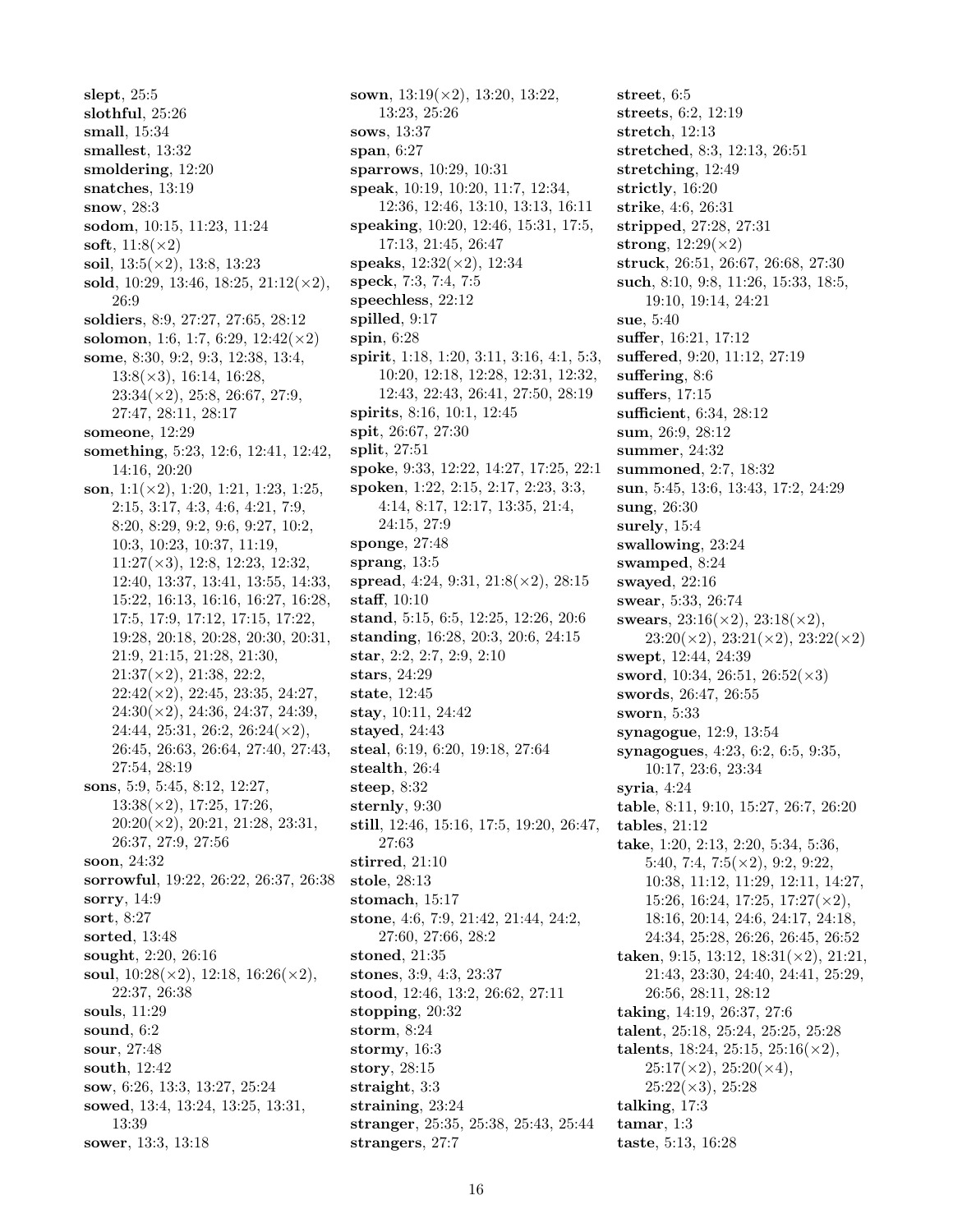tasted, 27:34 taught, 5:2, 13:54 tax, 5:46, 9:9, 9:10, 9:11, 10:3, 11:19, 17:24(×2), 17:25, 18:17, 21:31, 21:32, 22:19 taxes, 22:17 teach, 11:1, 22:16 teacher, 8:19, 9:11, 10:24, 10:25, 12:38, 17:24, 19:16, 22:16, 22:24, 22:36, 23:8, 26:18 teaches,  $5:19(\times2)$ teaching, 4:23, 7:28, 7:29, 9:35, 15:9, 16:12, 21:23, 22:33, 26:55, 28:20 tear, 5:29, 9:16, 18:9 tears, 9:16 teeth, 8:12, 13:42, 13:50, 22:13, 24:51, 25:30 tell, 2:13, 3:9, 5:20, 6:25, 6:29, 8:10, 8:11, 10:27, 11:4, 11:9, 11:22, 11:24, 12:6, 12:31, 12:36, 13:30, 16:12, 16:18, 16:20, 17:9, 17:12, 18:10, 18:15, 18:17, 19:24, 21:24(×2), 21:27, 21:43, 22:4, 22:17, 23:3, 23:39, 24:3, 26:29, 26:34, 26:63, 26:64, 27:64, 28:7, 28:8, 28:10, 28:13 telling, 20:31 tells, 15:5 temple, 4:5, 12:5, 12:6, 21:12( $\times$ 2),  $21:14, 21:15, 21:23, 23:16(\times 2),$ 23:17, 23:21, 24:1(×2), 26:55, 26:61, 27:5, 27:40, 27:51 temptation, 6:13, 18:7, 26:41 temptations,  $18:7(\times2)$ tempted, 4:1 tempter, 4:3 ten, 18:24, 20:24, 25:1, 25:28 tenants, 21:33, 21:34, 21:35, 21:38, 21:40, 21:41 tender, 24:32 tents, 17:4 terms, 5:25 terribly, 8:6, 17:15 terrified, 14:26, 17:6 territory, 4:13 test, 4:7, 16:1, 22:18, 22:35 tested, 19:3 testify, 26:62, 27:13 testimony, 24:14, 26:59 tetrarch, 14:1 thaddaeus, 10:3 than, 3:11, 5:29, 5:30, 5:37, 5:47,  $6:25(\times2)$ , 6:26, 10:15, 10:31,  $10:37(\times2), 11:9, 11:11(\times2),$ 11:22, 11:24, 12:6, 12:12, 12:41, 12:42, 12:45(×2), 13:32, 18:8,

18:9, 18:13, 19:24, 21:36, 26:53, 27:64 thank, 11:25 thanks, 15:36, 26:27 theft, 15:19 theirs, 5:3, 5:10 themselves, 9:3, 14:15, 16:7, 17:1, 19:12, 21:25, 21:38, 23:4 therefore, 3:10, 5:19, 5:48, 6:25, 6:31, 6:34, 9:38, 10:31, 12:27, 12:31, 13:52, 18:23, 19:5, 19:6, 21:40, 21:43, 22:9, 22:21, 22:28, 23:34, 24:42, 24:44, 25:13, 27:8, 27:64, 28:19 thief, 24:43 thieves, 6:19, 6:20 thing, 26:10 things, 1:20, 6:32, 6:33, 7:11, 9:18, 11:25, 11:27, 13:3, 13:34, 13:51, 13:56, 16:21,  $16:23 \times 2$ , 17:11, 19:26, 21:15, 21:23, 21:24, 21:27,  $22:21(\times2), 23:36, 24:3, 24:33,$ 24:34, 27:13 think, 5:17, 6:7, 9:4, 10:34, 17:25, 18:12, 21:28, 22:17, 22:42, 26:53 third, 16:21, 17:23, 20:3, 20:19, 22:26, 26:44, 27:64 thirst, 5:6 thirsty, 25:35, 25:37, 25:42, 25:44 thirty, 13:8, 13:23, 26:15, 27:3, 27:9 thistles, 7:16 thomas, 10:3 thornbushes, 7:16 thorns,  $13:7(\times2)$ ,  $13:22$ ,  $27:29$ though, 14:5, 26:33, 26:60 thought, 20:10 thoughts, 9:4, 12:25, 15:19 thousand, 14:21, 15:38, 16:9, 16:10, 18:24 threatening, 16:3 three,  $12:40(\times4)$ ,  $13:33$ ,  $15:32$ ,  $17:4$ , 18:16, 18:20, 26:34, 26:61, 26:75, 27:40, 27:63 threshing, 3:12 threw, 13:48, 21:39 throne, 5:34, 19:28, 23:22, 25:31 thrones, 19:28 through, 9:26, 9:31, 10:20, 10:23, 12:1, 12:43, 19:24 throughout, 4:23, 4:24, 9:35, 24:14 throw, 4:6, 5:29, 5:30, 7:6, 13:42, 13:50, 15:26, 18:8, 18:9 throwing, 27:5 thrown, 3:10, 5:13, 5:29, 6:30, 7:19, 8:12, 13:47, 18:8, 18:9, 21:21, 24:2 thus, 3:15, 6:2, 7:20, 23:31

tie, 23:4 tied, 21:2 till, 13:33 time, 1:11, 2:7, 2:16, 4:17, 8:29, 11:25, 12:1, 13:30, 14:1, 14:24, 16:21, 18:1, 24:45, 25:19, 26:18, 26:42, 26:44 times, 16:3, 18:21, 18:22( $\times$ 2), 26:34, 26:75 tithe, 23:23 today, 6:30, 16:3, 21:28, 27:19 together, 1:18, 13:30, 19:6, 22:34, 22:41, 23:37, 26:4, 27:29 toil, 6:28 told, 2:5, 8:33, 12:48, 13:3, 13:33, 14:12, 16:24, 24:25, 26:13, 28:7, 28:11 tolerable, 11:24 toll, 17:25 tomb,  $27:60(x2)$ ,  $27:61$ ,  $27:64$ , 27:66, 28:1, 28:8 tombs, 8:28, 23:27, 23:29, 27:52, 27:53 tomorrow, 6:30, 6:34 $(\times 2)$ too, 2:8, 8:9, 20:4, 20:7, 22:26, 26:73 took, 1:18, 1:22, 1:24, 2:14, 2:21, 4:5, 4:8, 8:17, 9:25, 13:31, 13:33, 13:57, 14:12, 14:20, 14:31, 15:36, 15:37, 16:22, 17:1, 20:17, 21:4, 21:35, 21:39, 25:1,  $25:3(\times2)$ , 25:4, 26:26, 26:27, 27:1, 27:7, 27:9, 27:24, 27:27, 27:30, 27:48, 27:54, 27:59, 28:9, 28:15 tooth,  $5:38(\times2)$ top, 27:51 tore, 26:65 torment, 8:29 torn, 27:51 touch, 9:21, 14:36 touched, 8:3, 8:15, 9:20, 9:29, 14:36, 17:7, 20:34 toward, 12:49, 28:1 tower, 21:33 town, 10:5, 10:11, 10:14, 10:15,  $10:23$ ,  $23:34 \times 2$ towns, 10:23, 14:13 traded, 25:16 tradition, 15:2, 15:3, 15:6 trained, 13:52 trample, 7:6 trampled, 5:13 transfigured, 17:2 travel, 23:15 treasure, 6:21,  $12:35(\times2)$ , 13:44, 13:52, 19:21 treasures, 2:11, 6:19, 6:20 treasury, 27:6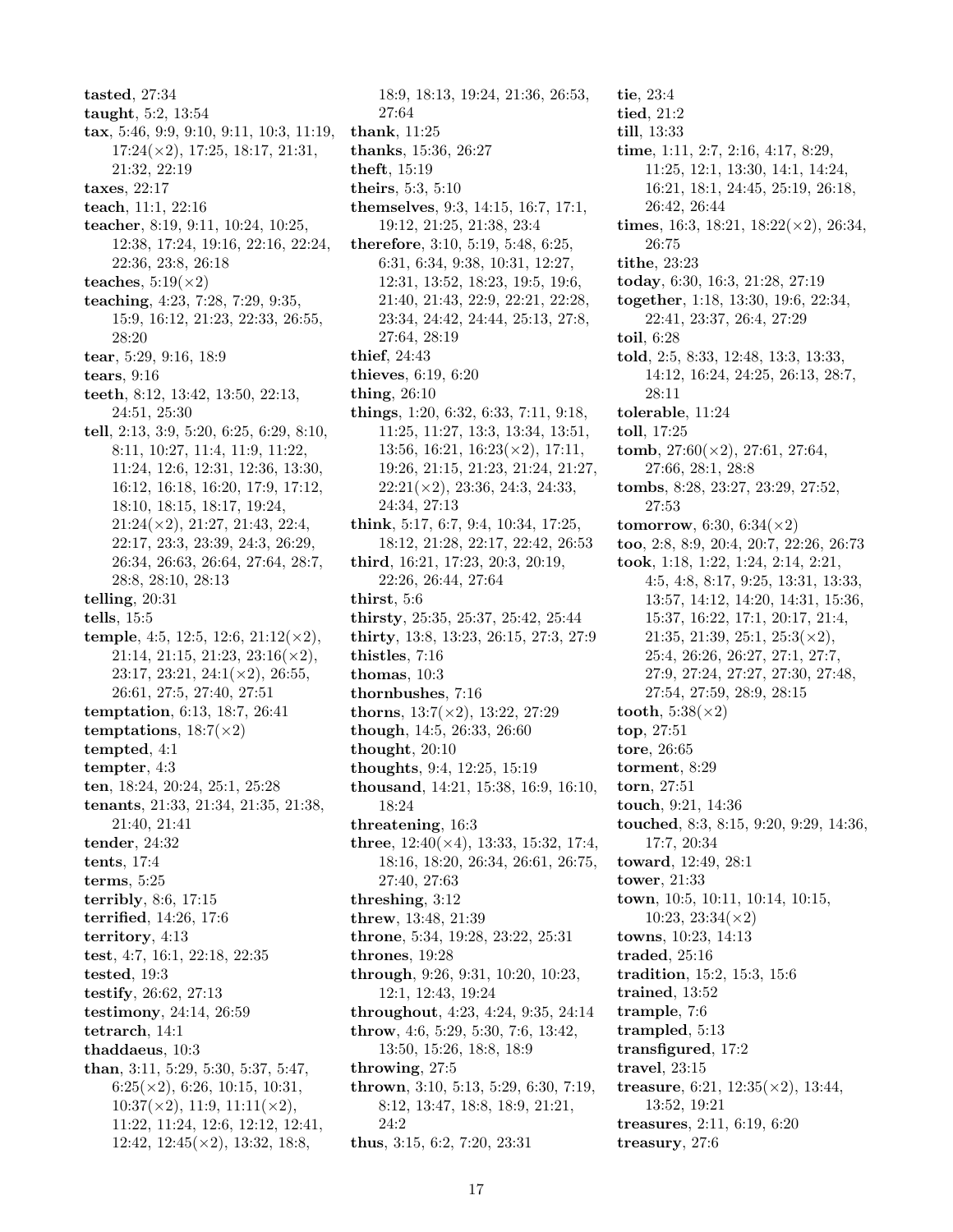treated, 22:6 tree, 3:10, 7:17( $\times$ 2), 7:18( $\times$ 2), 7:19,  $12:33(\times3), 13:32, 21:19(\times2),$ 21:20, 21:21, 24:32 trees, 3:10, 21:8 trembled, 28:4 trespasses, 6:14, 6:15 $(\times 2)$ tribes, 19:28, 24:30 tribulation, 13:21, 24:9, 24:21, 24:29 tricked, 2:16 trimmed, 25:7 troops, 22:7 trouble, 6:34, 26:10, 28:14 troubled, 2:3, 26:37 true, 22:16 truly, 5:18, 5:26, 6:2, 6:5, 6:16, 8:10, 10:15, 10:23, 10:42, 11:11, 13:17, 14:33, 16:28, 17:20, 18:3, 18:13, 18:18, 19:23, 19:28, 21:21, 21:31, 23:36, 24:2, 24:34, 24:47, 25:12, 25:40, 25:45, 26:13, 26:21, 26:34, 27:54 trumpet, 6:2, 24:31 trusts, 27:43 truthfully, 22:16 tunic, 5:40 tunics, 10:10 turn, 5:39, 7:6, 13:15, 18:3, 24:18 turned, 9:22, 16:23 twelve, 9:20, 10:1, 10:2, 10:5, 11:1, 14:20, 19:28(×2), 20:17, 26:14, 26:20, 26:47, 26:53 twice, 23:15 twisted, 17:17 twisting, 27:29 two, 2:16, 4:18, 4:21, 5:41, 6:24, 8:28, 9:27, 10:10, 10:29, 14:17, 14:19,  $18:8 \times 2$ ,  $18:9$ ,  $18:16 \times 2$ , 18:19, 18:20, 19:5, 19:6, 20:21, 20:24, 20:30, 21:1, 21:28, 21:31, 22:40, 24:40, 24:41, 25:15,  $25:17(\times2), 25:22(\times3), 26:2,$ 26:37, 26:60, 27:21, 27:38, 27:51 two-drachma, 17:24 tyre, 11:21, 11:22, 15:21 unaware, 24:39 unbelief, 13:58 unclean, 10:1, 12:43 uncleanness, 23:27 under, 2:16, 5:13, 5:15, 8:8, 8:9( $\times$ 2), 22:44, 23:37 underfoot, 7:6 understand, 13:13, 13:14, 13:15, 13:19, 15:10, 16:11, 24:15 understanding, 11:25, 15:16 understands, 13:23

understood, 13:51, 16:12, 17:13 unfruitful, 13:22 unjust, 5:45 unleavened, 26:17 unless, 5:20, 12:29, 18:3, 26:42 unquenchable, 3:12 unshrunk, 9:16 untie, 21:2 until, 1:25, 2:9, 2:13, 2:15, 5:18( $\times$ 2), 5:26, 10:11, 11:12, 11:13, 11:23, 12:20, 13:30, 16:28, 17:9, 18:30, 18:34, 22:44, 23:39, 24:21, 24:34, 24:38, 24:39, 26:29, 27:45, 27:64 unwashed, 15:20 unwilling, 1:19, 15:32 up, 3:9, 3:16, 4:1, 4:6, 5:1, 6:7, 6:19, 6:20, 8:19, 9:6, 9:20, 11:5, 12:41, 12:42, 13:5, 13:7, 13:26, 13:29, 13:44, 14:19, 14:20, 14:23, 15:13, 15:29, 15:37, 16:24, 17:1, 17:8, 17:14, 17:24, 17:27, 18:21, 19:3, 19:16, 20:8, 20:17, 20:18, 20:20, 21:10, 21:21, 21:23, 22:24, 23:4, 23:32, 24:9, 26:2, 26:7, 26:32, 26:49, 26:50, 26:62, 26:69, 26:73, 27:18, 27:50, 28:9 upon, 10:13, 11:29, 12:18, 12:28, 23:22, 23:36, 24:2 uproar, 26:5 uriah, 1:6 use, 7:2 utter, 5:11, 13:35 uttered, 26:65 uzziah, 1:8, 1:9 vain, 15:9 value, 6:26, 10:31, 12:12, 13:46 various, 4:24, 24:7 very, 4:8, 8:13, 24:33, 26:7, 26:22, 26:34, 26:38 victory, 12:20 village, 10:11, 21:2 villages, 9:35, 14:15 vine, 26:29 vineyard, 20:1, 20:2, 20:4, 20:7, 20:8, 21:28, 21:33, 21:39, 21:40, 21:41 violence, 11:12 violent, 11:12 vipers, 3:7, 12:34, 23:33 virgin, 1:23 virgins, 25:1, 25:7, 25:11 vision, 17:9 visit, 25:39, 25:43 visited, 25:36 voice, 2:18, 3:3, 3:17, 12:19, 17:5, 27:46, 27:50 void, 15:6

vultures, 24:28 wages, 20:8 wagging, 27:39 waist, 3:4 wait, 27:49 walk, 9:5, 11:5 walked, 14:29, 15:29 walking, 4:18, 14:25, 14:26, 15:31 want, 13:28, 20:21, 20:32, 27:17, 27:21 wanted, 14:5, 27:15 warned, 2:12, 2:22, 3:7, 9:30 wars,  $24:6(\times2)$ wash, 6:17, 15:2 washed, 27:24 waste, 12:25, 26:8 watch, 14:25, 16:6, 25:13, 26:38, 26:40, 26:41, 27:36, 27:54 water, 3:11, 3:16, 10:42, 14:28, 14:29, 17:15, 27:24 waterless, 12:43 waters, 8:32 waves, 8:24, 14:24 way, 1:18, 2:9, 2:12, 3:3, 4:15, 5:16, 7:13, 7:14, 8:28, 11:10, 14:24, 15:32, 20:17, 21:32, 22:16, 27:44 wayside, 21:19 weak, 26:41 wear, 6:31, 11:8 weather, 16:2 wedding, 9:15, 22:2, 22:3, 22:4, 22:8, 22:9, 22:10, 22:11, 22:12 weeds, 13:25, 13:26, 13:27, 13:29, 13:30, 13:36, 13:38, 13:40 week, 28:1 weeping,  $2:18(\times 2)$ ,  $8:12$ ,  $13:42$ , 13:50, 22:13, 24:51, 25:30 weightier, 23:23 welcome, 25:38, 25:43 welcomed, 25:35 well, 3:17, 5:40, 9:12, 9:21, 9:22( $\times$ 2), 12:18, 14:36, 15:7, 17:5, 25:21, 25:23 wept, 26:75 west, 8:11, 24:27 whatever, 7:12, 10:11, 14:7, 15:17,  $16:19(\times2)$ , 17:12,  $18:18(\times2)$ , 20:4, 21:22, 23:3 wheat, 3:12, 13:25, 13:29, 13:30 wherever, 8:19, 24:28, 26:13 whether, 27:49 while, 4:18, 5:25, 8:12, 9:18, 12:46, 13:21, 13:25, 14:22, 22:6, 22:41, 25:10, 26:36, 26:47, 26:73, 27:19, 27:63, 28:11, 28:13 whispered, 10:27 white, 5:36, 17:2, 28:3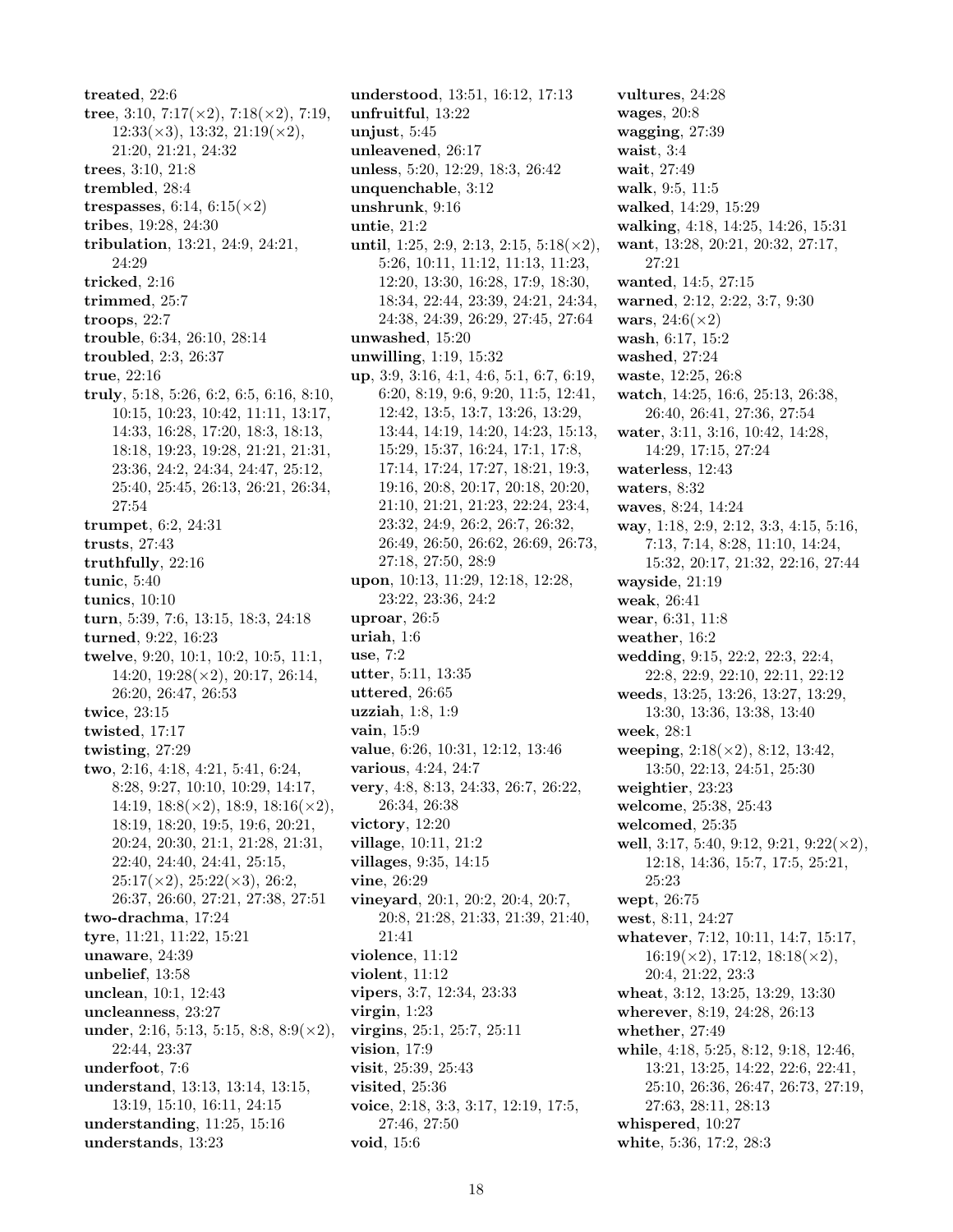whitewashed, 23:27 whoever,  $5:19(\times2)$ ,  $5:21$ ,  $5:22(\times2)$ , 5:31, 5:32, 10:33,  $10:37(\times2)$ , 10:38,  $10:39 \times 2$ ,  $10:40 \times 2$ , 10:42,  $12:30(\times2)$ ,  $12:32(\times2)$ , 12:50, 15:4, 16:25(×2), 18:4, 18:5, 18:6, 19:9, 20:26, 20:27, 23:12(×2), 23:20, 23:21, 23:22 whole, 5:29, 5:30, 6:22, 6:23, 8:32, 13:2, 16:26, 21:10, 24:14, 26:13, 26:59, 27:27 whom, 1:16, 3:17, 11:10, 11:27,  $12:18(\times2), 12:27, 17:5, 17:25,$ 18:7, 19:11, 20:23, 22:10, 23:34, 23:35, 24:45, 24:46, 26:24, 27:9, 27:15, 27:17, 27:56 why, 6:28, 7:3, 8:26, 9:4, 9:11, 9:14, 13:10, 13:13, 14:2, 14:31, 15:2, 15:3, 16:8, 17:10, 17:19, 19:7, 19:17, 20:6, 21:25, 22:18, 26:8, 26:10, 27:23, 27:46 wick, 12:20 wicked, 18:32, 24:48, 25:26 wide, 7:13 widow, 22:24 wife, 1:6, 1:20, 1:24, 5:31, 5:32, 14:3, 18:25, 19:3, 19:5, 19:9, 19:10, 22:25, 22:28, 27:19 wild, 3:4 wilderness, 3:1, 3:3, 4:1, 11:7, 24:26 willing, 11:14, 23:4, 23:37, 26:41 wind, 11:7, 14:24, 14:30, 14:32 winds, 7:25, 7:27, 8:26, 8:27, 24:31 wine,  $9:17(\times3)$ ,  $27:34$ ,  $27:48$ winepress, 21:33 wineskins,  $9:17(\times2)$ wings, 23:37 winnowing,  $3:12$ winter, 24:20 wisdom, 11:19, 12:42, 13:54

wise, 2:1, 2:7,  $2:16(\times2)$ , 7:24, 10:16, 11:25, 23:34, 24:45, 25:2, 25:4, 25:8, 25:9 wish, 7:12, 12:38, 17:4 wished, 18:23 withdrew, 2:22, 4:12, 12:15, 14:13, 15:21 wither, 21:20 withered, 12:10, 13:6, 21:19 within, 23:27, 23:28 without, 9:36,  $10:8(\times 2)$ , 13:34, 13:57, 15:16, 22:12, 23:23 witness, 10:18, 15:19, 19:18, 23:31 witnesses, 18:16, 26:60, 26:65 wives, 19:8 woe,  $11:21(\times 2)$ ,  $18:7(\times 2)$ ,  $23:13$ , 23:15, 23:16, 23:23, 23:25, 23:27, 23:29, 26:24 woke, 1:24, 8:25 wolves, 7:15, 10:16 woman, 5:28, 5:32, 9:20, 9:22, 13:33, 15:22, 15:28, 22:27, 26:7, 26:10 women, 11:11, 14:21, 15:38, 24:19, 24:41, 27:55, 28:5 wondered, 15:31 wonderful, 21:15 wonders, 24:24 word, 2:8, 4:4, 8:8, 8:16, 11:2, 12:32, 12:36, 13:19, 13:20, 13:21,  $13:22(\times2)$ , 13:23, 15:6, 15:23, 22:46, 27:19 words, 6:7, 7:24, 7:26, 10:14,  $12:37(\times2)$ ,  $22:15$ ,  $24:35$ ,  $26:44$ wore, 3:4 work, 14:2, 21:28 worked, 20:12 worker, 20:14 workers, 7:23 works, 5:16, 7:22, 11:20, 11:21, 11:23, 13:54, 13:58, 23:3

world, 4:8, 5:14, 13:22, 13:35, 13:38, 16:26, 18:7, 19:28, 24:14, 24:21, 25:34, 26:13 worse, 9:16, 12:45, 27:64 worship, 2:2, 2:8, 4:9, 4:10, 15:9 worshiped, 2:11, 14:33, 28:9, 28:17 worthless, 25:30 worthy, 3:11, 8:8, 10:11,  $10:13(\times2)$ ,  $10:37(\times2)$ , 10:38, 22:8 wrapped, 27:59 wrath, 3:7 wretches, 21:41 written, 2:5, 4:4, 4:6, 4:7, 4:10, 11:10, 21:13, 26:24, 26:31 wrong, 20:13, 22:29 years, 2:16, 9:20 yes, 5:37, 9:28, 11:9, 11:26, 13:51, 15:27, 17:25, 21:16 yet, 6:26, 6:29, 11:11, 11:19, 13:21, 15:27, 16:9, 24:6 yielded, 27:50 yields, 13:23 yoke, 11:29, 11:30 young, 19:20, 19:22 yours, 25:25 yourself, 4:6, 8:4, 17:27, 19:19, 22:39, 27:4, 27:40 yourselves, 3:9, 6:19, 6:20, 16:8, 23:13, 23:15, 23:31, 25:9, 27:24 zadok,  $1:14(\times2)$ zealot, 10:4 zebedee,  $4:21(\times2)$ ,  $10:2$ ,  $20:20$ , 26:37, 27:56 zebulun, 4:13, 4:15 zechariah, 23:35 zerah, 1:3 zerubbabel, 1:12, 1:13 zion, 21:5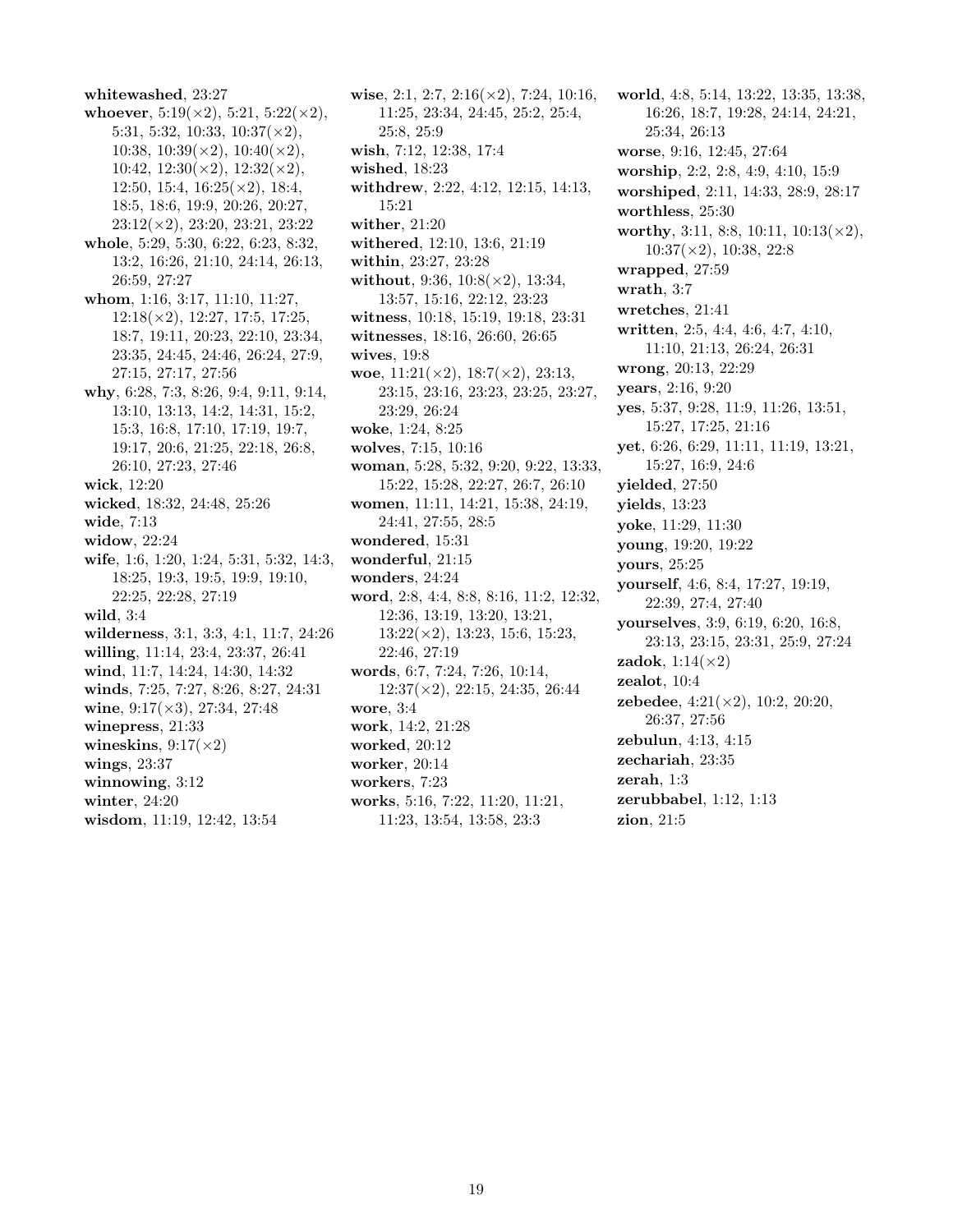## Words in Matthew in Order of Increasing Frequency

Each word here occurs in the book of Matthew the number of times shown next to it. One-time words are omitted for brevity.

| abijah, 2          | caiaphas, 2        | easy, $\sqrt{2}$ | hezron, 2          | $\mathbf{moth}, 2$  |
|--------------------|--------------------|------------------|--------------------|---------------------|
| abiud, 2           | calls, 2           | eleazar, 2       | hometown, 2        | mother-in-law, 2    |
| abolish, 2         | camel, 2           | eleventh, 2      | houses, 2          | mountains, 2        |
| above, 2           | carry, 2           | eli, 2           | humbles, 2         | murdered, 2         |
| accounts, 2        | $\alpha$ asting, 2 | eliakim, 2       | hundred, 2         | mustard, 2          |
| accuser, 2         | certainly, 2       | eliud, 2         | husband, 2         | nahshon, 2          |
| achim, 2           | certificate, 2     | empty, 2         | idle, 2            | naphtali, 2         |
| adulterous, 2      | changed, 2         | entrance, 2      | impossible, 2      | narrow, 2           |
| agree, 2           | choke, 2           | exalted, 2       | infants, 2         | nation, 2           |
| ahaz, 2            | choose, 2          | expect, 2        | instructing, 2     | $\mathbf{needy}, 2$ |
| alive, 2           | chosen, 2          | explain, 2       | interpret, 2       | nests, 2            |
| allowed, 2         | cleansed, 2        | falsely, 2       | iscariot, 2        | net, 2              |
| aloud, 2           | cloak, 2           | fathers, 2       | jechoniah, 2       | nets, 2             |
| already, 2         | cloaks, 2          | feared, 2        | jehoshaphat, 2     | next, 2             |
| amazed, 2          | cloud, 2           | feed, 2          | jesse, 2           | ninety-nine, 2      |
| amminadab, 2       | clouds, 2          | fever, $2$       | joram, 2           | $\mathbf{n}$ oah, 2 |
| amos, 2            | clubs, 2           | fiery, $2$       | josiah, 2          | none, 2             |
| andrew, 2          | cold, 2            | fled, 2          | jotham, 2          | nowhere, 2          |
| angry, $2$         | collector, 2       | flog, $2$        | journey, 2         | nursing, 2          |
| appearance, 2      | comforted, 2       | flood, $2$       | judged, 2          | obed, 2             |
| arise, 2           | commits, 2         | floods, 2        | justified, 2       | observe, 2          |
| arose, 2           | council, 2         | flute, $2$       | keeping, $2$       | offended, 2         |
| arrest, 2          | courtyard, 2       | forgave, 2       | $\mathbf{kept}, 2$ | offense, 2          |
| asaph, 2           | covered, 2         | forth, $2$       | knowing, 2         | offer, 2            |
| ascertained, 2     | crossed, 2         | forty, $2$       | lamp, 2            | offered, 2          |
| ashore, 2          | crows, 2           | foundation, 2    | large, 2           | offspring, 2        |
| aside, 2           | crucify, 2         | fringe, $2$      | leaves, 2          | ointment, 2         |
| awake, 2           | $\mathbf{cry}, 2$  | furnace, 2       | leper, 2           | ought, 2            |
| $azor, 2$          | defile, 2          | gained, 2        | lepers, 2          | outwardly, 2        |
| baptism, 2         | delayed, 2         | gates, 2         | lightning, $2$     | owed, 2             |
| baptize, 2         | demon-oppressed,   | giffs, 2         | live, $2$          | owner, 2            |
| $\mathbf{barn}, 2$ | $\overline{2}$     | gives, 2         | longer, 2          | pains, 2            |
| bearable, 2        | demon-possessed,   | giving, 2        | looked, 2          | part, 2             |
| beautiful, 2       | 2                  | glorified, 2     | loose, 2           | passes, 2           |
| bed, 2             | denied, 2          | glorious, 2      | loosed, 2          | path, 2             |
| behind, 2          | depth, 2           | goats, 2         | loss, 2            | patience, 2         |
| believed, 2        | deserves, 2        | governor's, 2    | loves, $2$         | pearls, 2           |
| beside, 2          | despise, 2         | grass, 2         | male, 2            | penny, 2            |
| bethany, 2         | destroyed, 2       | greet, 2         | manasseh, 2        | perceive, 2         |
| between, 2         | $\mathbf{die}, 2$  | $grown, 2$       | man's, 2           | perez, 2            |
| blessing, $2$      | discussing, 2      | guards, 2        | marketplaces, 2    | perform, 2          |
| blew, $2$          | diseased, 2        | guiltless, 2     | marries, 2         | perish, 2           |
| $\mathbf{boaz}, 2$ | diseases, 2        | hair, $2$        | masters, 2         | persecuted, 2       |
| bore, 2            | dismissed, 2       | happen, 2        | matthan, 2         | person's, 2         |
| branches, 2        | distressed, 2      | hated, 2         | matthew, 2         | pit, 2              |
| bringing, $2$      | door, 2            | heads, 2         | measure, 2         | pity, 2             |
| brother's, 2       | doubt, 2           | healing, $2$     | members, 2         | places, 2           |
| build, 2           | drowned, 2         | hearing, 2       | met, 2             | planted, 2          |
| burial, 2          | $\mathbf{dug}, 2$  | heavens, 2       | $mids$ , 2         | plants, 2           |
| bury, 2            | dwelling, 2        | $\bold{held}, 2$ | ministering, 2     | plate, 2            |
| caesar, 2          | earthquake, 2      | herodias, 2      | moment, 2          | platter, 2          |
| caesar's, 2        | easier, 2          | hezekiah, 2      | most, 2            | pleaded, 2          |
|                    |                    |                  |                    |                     |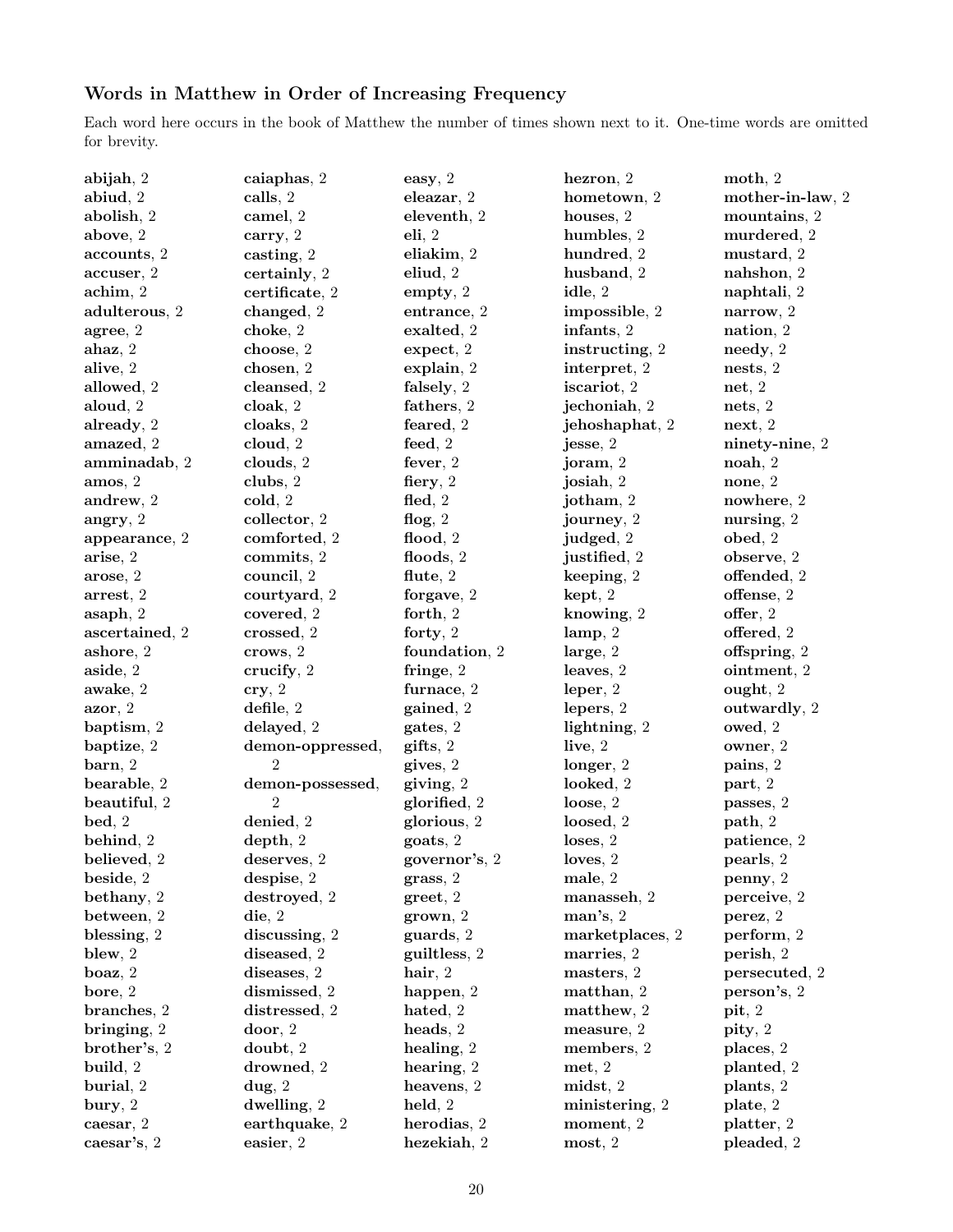plotted, 2 plunder, 2 possessions, 2 potter's, 2 poured, 2 powers, 2 prayer, 2 preaching, 2 price, 2 prince, 2 prisoner, 2 privately, 2 proclaimed, 2 proclaiming, 2 proselyte, 2 prostitutes, 2 puts, 2 ram, 2 ran, 2 reached, 2 reap, 2 reapers, 2 rebuild, 2 red, 2 refused, 2 refuses, 2 rehoboam, 2 released, 2 remain, 2 repentance, 2 repented, 2 restored, 2 road, 2 roads, 2 robe, 2 rocky, 2 rolled, 2 ruler, 2 rulers, 2 rust, 2 sacred, 2 sacrifice, 2 salmon, 2 salt, 2 sandals, 2 scribe, 2 seat, 2 seats, 2 seize, 2 seizures, 2 sending, 2 serpents, 2 setting, 2 settle, 2 shaken, 2 shealtiel, 2 shine, 2

short, 2 sight, 2 signs, 2 silent, 2 sir, 2 sisters, 2 sixth, 2 sixty, 2 skins, 2 sleep, 2 soft, 2 sought, 2 sower, 2 sparrows, 2 spit, 2 stay, 2 streets, 2 strike, 2 stripped, 2 strong, 2 suffer, 2 sufficient, 2 sum, 2 summoned, 2 swear, 2 swept, 2 swords, 2 synagogue, 2 taste, 2 taught, 2 teach, 2 teaches, 2 temptations, 2 terribly, 2 terrified, 2 testify, 2 testimony, 2 thanks, 2 theirs, 2 thieves, 2 threw, 2 tooth, 2 touch, 2 toward, 2 towns, 2 trees, 2 tribes, 2 troubled, 2 trumpet, 2 turned, 2 unclean, 2 understanding, 2 unwilling, 2 utter, 2 uzziah, 2 various, 2 village, 2

villages, 2 visit, 2 walk, 2 walked, 2 wanted, 2 wars, 2 wash, 2 waste, 2 waves, 2 wear, 2 welcome, 2 west, 2 wineskins, 2 within, 2 woke, 2 wolves, 2 work, 2 wrong, 2 years, 2 yoke, 2 young, 2 zadok, 2 zebulun, 2 zerubbabel, 2 abundance, 3 account, 3 affliction, 3 afterward, 3 air, 3 appear, 3 asking, 3 asks, 3 asleep, 3 bears, 3 becomes, 3 beelzebul, 3 begged, 3 belongs, 3 beloved, 3 besides, 3 betrayed, 3 betrayer, 3 beyond, 3 bought, 3 broke, 3 built, 3 burden, 3 burned, 3 buy, 3 bystanders, 3 calling, 3 case, 3 casts, 3 charge, 3 church, 3 cities, 3 clothe, 3

clothes, 3 colt, 3 commandment, 3 commit, 3 compared, 3 compassion, 3 concerning, 3 condemn, 3 condemned, 3 counsel, 3 country, 3 crippled, 3 deeds, 3 defiles, 3 depart, 3 desire, 3 disease, 3 distance, 3 divorces, 3 dogs, 3 donkey, 3 drinking, 3 east, 3 elect, 3 endures, 3 enemies, 3 enough, 3 faces, 3 fame, 3 fasting, 3 filled, 3 four, 3 fourteen, 3 gate, 3 gathering, 3 greatest, 3 greetings, 3 grow, 3 guides, 3 hard, 3 hate, 3 heavy, 3 herd, 3 hid, 3 hired, 3 home, 3 hosanna, 3 hundredfold, 3 immorality, 3 indignant, 3 inherit, 3 innocent, 3 inside, 3 instantly, 3 invited, 3 jeremiah, 3 judge, 3

justice, 3 keep, 3 kings, 3 kneeling, 3 knelt, 3 lawlessness, 3 leads, 3 learn, 3 leaving, 3 lived, 3 living, 3 log, 3 lost, 3 lying, 3 magdalene, 3 makes, 3 marriage, 3 marry, 3 meet, 3 mount, 3 move, 3 murder, 3 name's, 3 neighbor, 3 nights, 3 ninth, 3 oil, 3 olives, 3 open, 3 oppressed, 3 outer, 3 paid, 3 paralytic, 3 passed, 3 perfect, 3 possible, 3 power, 3 prayed, 3 preach, 3 proclaim, 3 prophesy, 3 quickly, 3 rain, 3 raise, 3 reclined, 3 recognize, 3 release, 3 remained, 3 remember, 3 repent, 3 revealed, 3 rich, 3 risen, 3 robbers, 3 rooster, 3 satisfied, 3 sayings, 3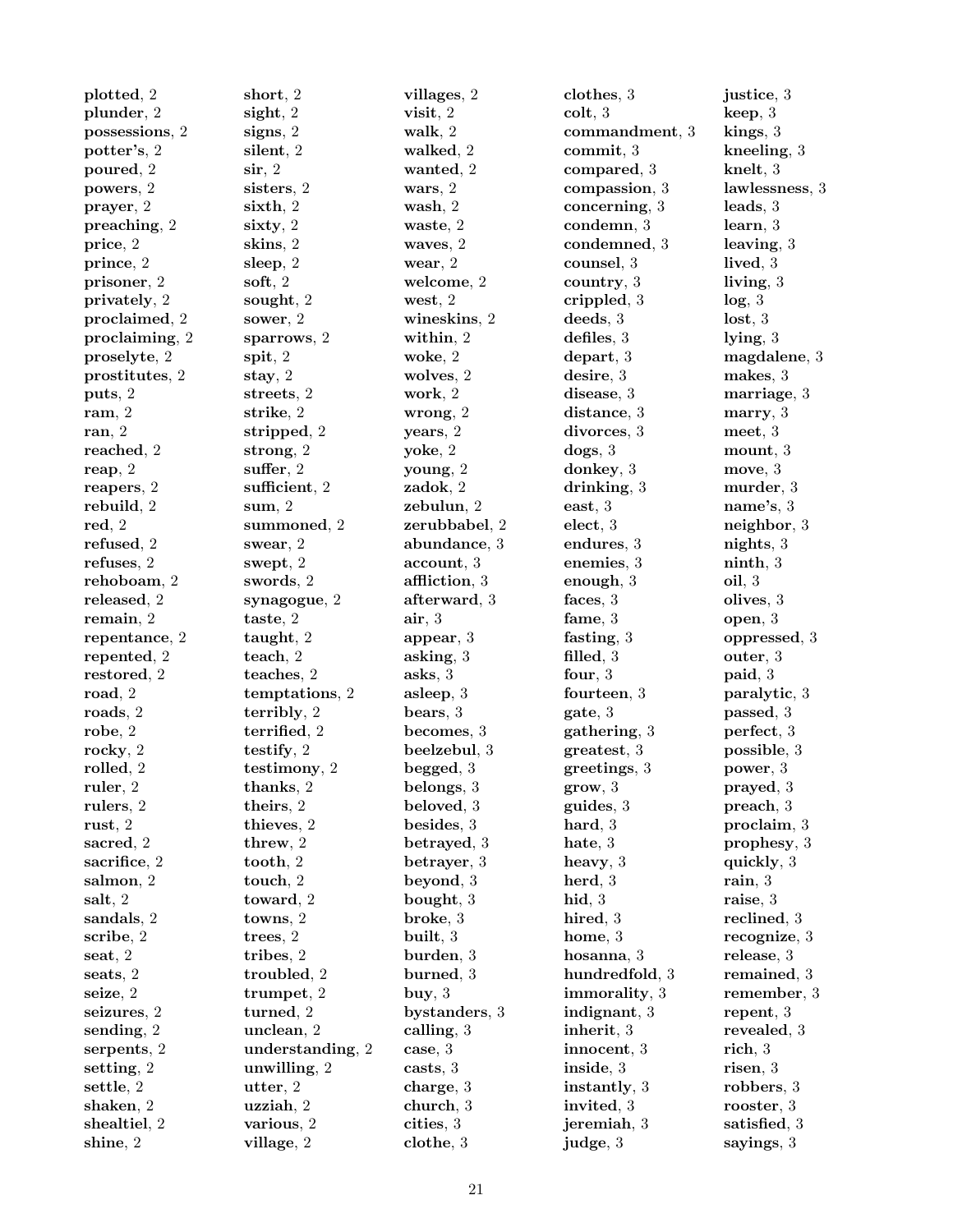| scattered, 3                   | broken, 4           | $rabbi, 4$     | cross, 5        | stand, 5                          |
|--------------------------------|---------------------|----------------|-----------------|-----------------------------------|
| second, 3                      | brood, 4            | rather, 4      | crying, 5       | sum, 5                            |
| secure, 3                      | capernaum, 4        | ready, $4$     | denarius, 5     | sword, 5                          |
| seeking, $3$                   | centurion, 4        | rebuked, 4     | deny, 5         | table, 5                          |
| seeks, 3                       | command, 4          | replied, 4     | directed, 5     | thirty, 5                         |
| sees, $3$                      | commandments, 4     | return, $4$    | district, 5     | thousand, 5                       |
| separate, 3                    | debt, 4             | rock, $4$      | divorce, 5      | tombs, 5                          |
| sexual, 3                      | demon, 4            | root, $4$      | eating, 5       | turn, 5                           |
| shut, 3                        | deportation, 4      | satan, 4       | eunuchs, 5      | want, 5                           |
| sidon, 3                       | desolate, 4         | scriptures, 4  | everything, 5   | wilderness, 5                     |
| single, $3$                    | died, 4             | search, 4      | faithful, 5     | winds, $5$                        |
| sky, 3                         | disciple, 4         | seek, 4        | falls, $5$      | wine, $5$                         |
| sodom, 3                       | divided, 4          | seized, 4      | fellow, 5       | withdrew, 5                       |
| speaks, $3$                    | $d$ rew, $4$        | shepherd, 4    | fig, 5          | worship, 5                        |
| $\,$ speck, $3$                | each, $4$           | show, $4$      | finds, 5        | angel, $6$                        |
| spirits, 3                     | $\mathbf{egypt}, 4$ | side, $4$      | finished, 5     | beware, 6                         |
| stones, 3                      | either, 4           | sleeping, $4$  | $\pi$ irl, 5    | born, 6                           |
| stretched, 3                   | enemy, $4$          | soil, $4$      | gold, 5         | bound, 6                          |
| suffered, 3                    | far, $4$            | soldiers, 4    | got, 5          | bridegroom, 6                     |
| taking, $3$                    | few, $4$            | sorrowful, 4   | grain, 5        | causes, 6                         |
| tear, 3                        | flee, $4$           | sow, $4$       | having, 5       | clean, 6                          |
| temptation, 3                  | flesh, $4$          | standing, $4$  | healthy, $5$    | $\alpha$ clothing, $6$            |
| though, 3                      | foolish, $4$        | star, $4$      | hidden, 5       | commanded, 6                      |
| thoughts, 3                    | foot, $4$           | steal, 4       | hold, 5         | could, 6                          |
| tomorrow, 3                    | friend, 4           | stood, 4       | honor, 5        | departed, 6                       |
| tradition, 3                   | fruits, $4$         | stranger, $4$  | jews, 5         | devil, 6                          |
| treasures, 3                   | generations, 4      | struck, $4$    | jonah, 5        | $d$ ream, $6$                     |
| trespasses, 3                  | $\mathbf{gone},\,4$ | talent, 4      | just, 5         | eternal, 6                        |
| trouble, 3                     |                     | ten, $4$       | killed, 5       | face, $6$                         |
| type, 3                        | gospel, 4<br>$4$    | test, 4        | knew, $5$       | $\textbf{fast}, 6$                |
| understood, 3                  | $\mathbf{guard}, 4$ | thirsty, 4     | known, 5        | feet, $6$                         |
| vipers, 3                      | guests, 4           | thorns, 4      | laborers, 5     | forward, 6                        |
| virgins, 3                     | household, 4        | throne, 4      | laid, 5         | glory, 6                          |
| wherever, 3                    | isaac, $4$          | throughout, 4  | lame, 5         |                                   |
| white, 3                       | itself, 4           | thus, $4$      | lamps, 5        | gnashing, $6$                     |
|                                |                     |                |                 | goes, 6                           |
| wicked, 3<br>wisdom, 3         | judah, 4            | today, $4$     | lead, 5         | harvest, 6                        |
|                                | leaven, 4           | tribulation, 4 | $\text{led}, 5$ | heal, $6$                         |
| $\mathbf{wish}, 3$             | liable, 4           | unless, $4$    | listen, 5       | hears, $6$                        |
| withered, 3                    | loud, 4             | value, 4       | lose, 5         | heavenly, 6                       |
| witnesses, 3                   | mind, 4             | walking, $4$   | marveled, 5     | isaiah, $6$                       |
| worse, 3                       | $min$ e, 4          | warned, 4      | mute, 5         | jacob, 6                          |
| according, 4                   | mocked, 4           | wheat, $4$     | off, 5          | james, 6                          |
| alone, 4                       | morning, 4          | willing, $4$   | outside, 5      | jordan, 6                         |
| always, 4                      | mourn, $4$          | wind, $4$      | people's, 5     | joy, 6                            |
| any, $4$                       | naked, 4            | witness, 4     | pleased, 5      | judas, 6                          |
| astonished, 4                  | nations, 4          | worshiped, 4   | poor, 5         | $\textbf{kill}, 6$                |
| aware, 4                       | nazareth, 4         | along, $5$     | reed, 5         | knows, 6                          |
| babylon, 4                     | near, $4$           | anything, 5    | resurrection, 5 | least, 6                          |
| back, 4                        | often, 4            | around, 5      | saved, 5        | leave, $6$                        |
| baptized, 4                    | order, 4            | ate, $5$       | seeds, 5        | means, 6                          |
| baskets, 4                     | ordered, 4          | barabbas, 5    | seeing, $5$     | $\boldsymbol{\mathrm{mighty}}, 6$ |
| beat, 4                        | passover, 4         | became, 5      | serve, $5$      | $\mathbf{money}, 6$               |
| become, 4                      | peace, 4            | bethlehem, 5   | sinners, 5      | new, 6                            |
| bind, 4                        | persecute, 4        | betray, $5$    | solomon, 5      | night, 6                          |
| $\boldsymbol{\text{birds}}, 4$ | pigs, 4             | both, 5        | sowed, 5        | $\alpha$ , 6                      |
| birth, 4                       | prepare, 4          | break, 5       | spoke, $5$      | old, 6                            |
| blasphemy, 4                   | question, 4         | brings, 5      | spread, 5       | ones, 6                           |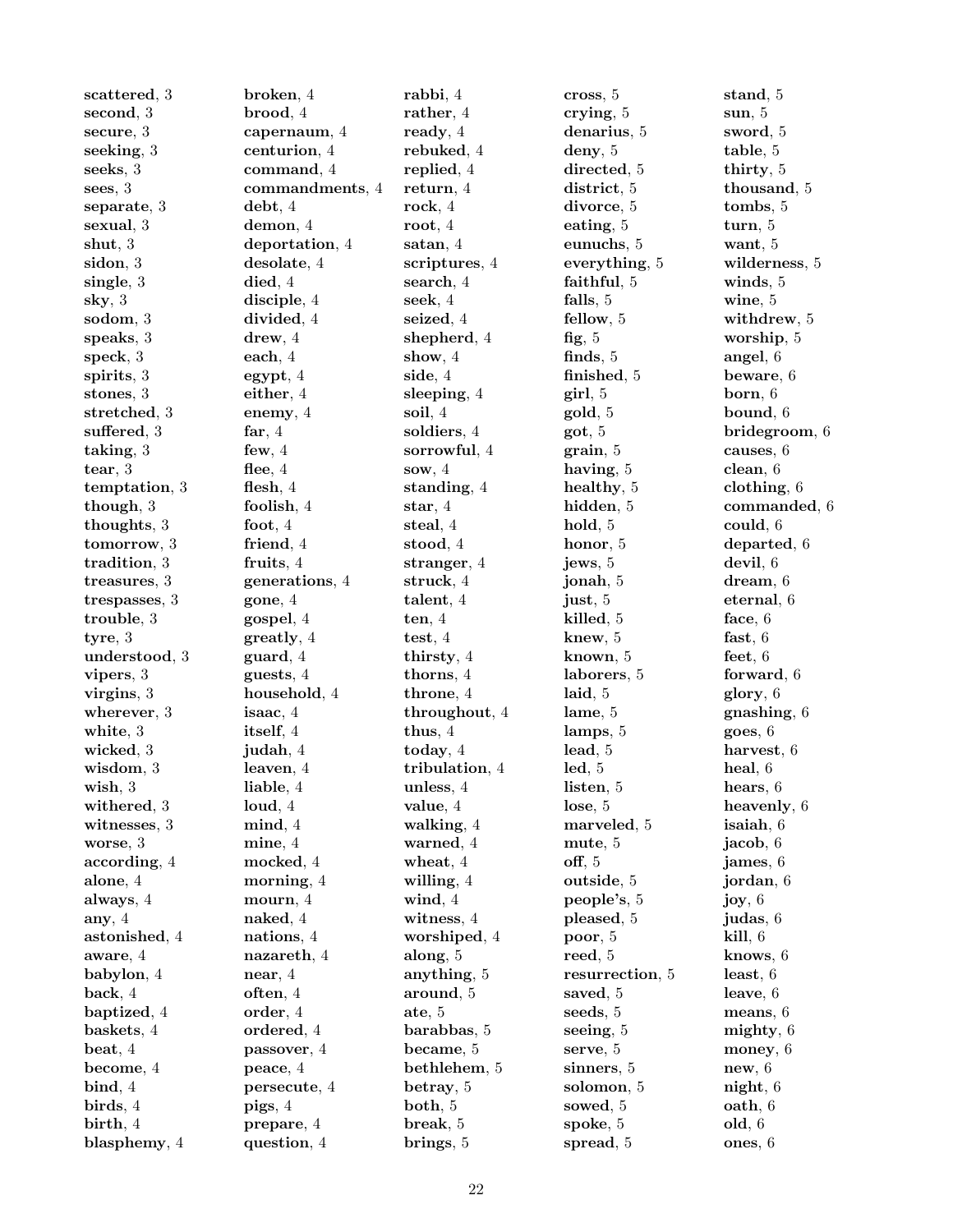prepared, 6 secret, 6 silver, 6 since, 6 sitting, 6 sold, 6 something,  $6$ sown, 6 still, 6 teeth, 6 tenants, 6 times, 6 too, 6 treasure, 6 whose, 6 zebedee, 6 able, 7 abraham, 7 adultery, 7 age, 7 altar, 7 anxious, 7 appeared, 7 astray, 7 bad, 7 baptist, 7 beginning, 7 better, 7 bring, 7 call, 7 collectors, 7 cried, 7 cup, 7 destroy, 7 doing, 7 ears, 7 evening, 7 follow, 7 food, 7 forgiven, 7 fulfilled, 7 gift, 7 governor, 7 greater, 7 ground, 7 indeed, 7 lay, 7 long, 7 moses, 7 need, 7 once, 7 opened, 7 read, 7 rest, 7 righteousness, 7 sadducees, 7 save, 7

should, 7 sins, 7 soul, 7 speaking, 7 synagogues, 7 third, 7 through, 7 tomb, 7 touched, 7 town, 7 understand, 7 upon, 7 very, 7 voice, 7 water, 7 women, 7 yourself, 7 being, 8 believe, 8 darkness, 8 daughter, 8 deliver, 8 except, 8 false, 8 feast, 8 fish, 8 forgive, 8 fulfill, 8 full, 8 garment, 8 get, 8 hell, 8 judea, 8 law, 8 lawful, 8 lest, 8 loaves, 8 might, 8 parable, 8 parables, 8 pass, 8 priest, 8 raised, 8 region, 8 says, 8 seed, 8 seen, 8 set, 8 stone, 8 such, 8 themselves, 8 together, 8 under, 8 watch, 8 weeds, 8 weeping, 8 without, 8

works, 8  $ves, 8$ yet, 8 afraid, 9 cannot, 9 crucified, 9 delivered, 9 elijah, 9 fear, 9 generation, 9 high, 9 holy, 9 hungry, 9 look, 9 much, 9 pieces, 9 pilate, 9 prison, 9 seven, 9 simon, 9 sin, 9 speak, 9 throw, 9 wedding, 9 words, 9 worthy, 9 written, 9 yourselves, 9 answer, 10 ask, 10 asked, 10 cut, 10 entered, 10 find, 10 fire,  $10$ gather, 10 gentiles, 10 head, 10 mountain, 10 mouth, 10 nothing, 10 o, 10 pay, 10 receives, 10 sabbath, 10 sheep, 10 sit, 10 swears, 10 teaching, 10 think, 10 vineyard, 10 woman, 10 authority, 11 demons, 11 end, 11 everyone, 11 eyes, 11

fall, 11 hands, 11 joseph, 11 judgment, 11 land, 11 last, 11 love, 11 mary, 11 mercy, 11 receive, 11 received, 11 rose, 11 sat, 11 sick, 11 sign, 11 thrown, 11 told, 11 bear, 12 blood, 12 eat, 12 elders, 12 fell, 12 found, 12 healed, 12 herod, 12 himself, 12 hypocrites, 12 israel, 12 light, 12 neither, 12 our, 12 own, 12 reward, 12 rise, 12 sake, 12 send, 12 spoken, 12 teacher, 12 well, 12 whatever, 12 whole, 12 woe, 12 world, 12 angels, 13 began, 13 boat, 13 cast, 13 death, 13 faith, 13 jerusalem, 13 must, 13 never, 13 person, 13 pray, 13 same, 13 taken, 13 tax, 13

twelve, 13 wise, 13 body, 14 bread, 14 can, 14 child, 14 dead, 14 five, 14 immediately, 14 its, 14 right, 14 righteous, 14 talents, 14 three, 14 wife, 14 brothers, 15 drink, 15 eye, 15 field, 15 fruit, 15 little, 15 tree, 15 blessed, 16 blind, 16 brought, 16 christ, 16 city, 16 galilee, 16 life, 16 make, 16 sons, 16 spirit, 16 way, 16 comes, 17 david, 17 gathered, 17 name, 17 only, 17 prophets, 17 sea, 17 servants, 17 time, 17 word, 17 chief, 18 children, 18 every, 18 followed, 18 heart, 18 hour, 18 nor, 18 some, 18 while, 18 anyone, 19 crowd, 19 even, 19 king, 19 made, 19